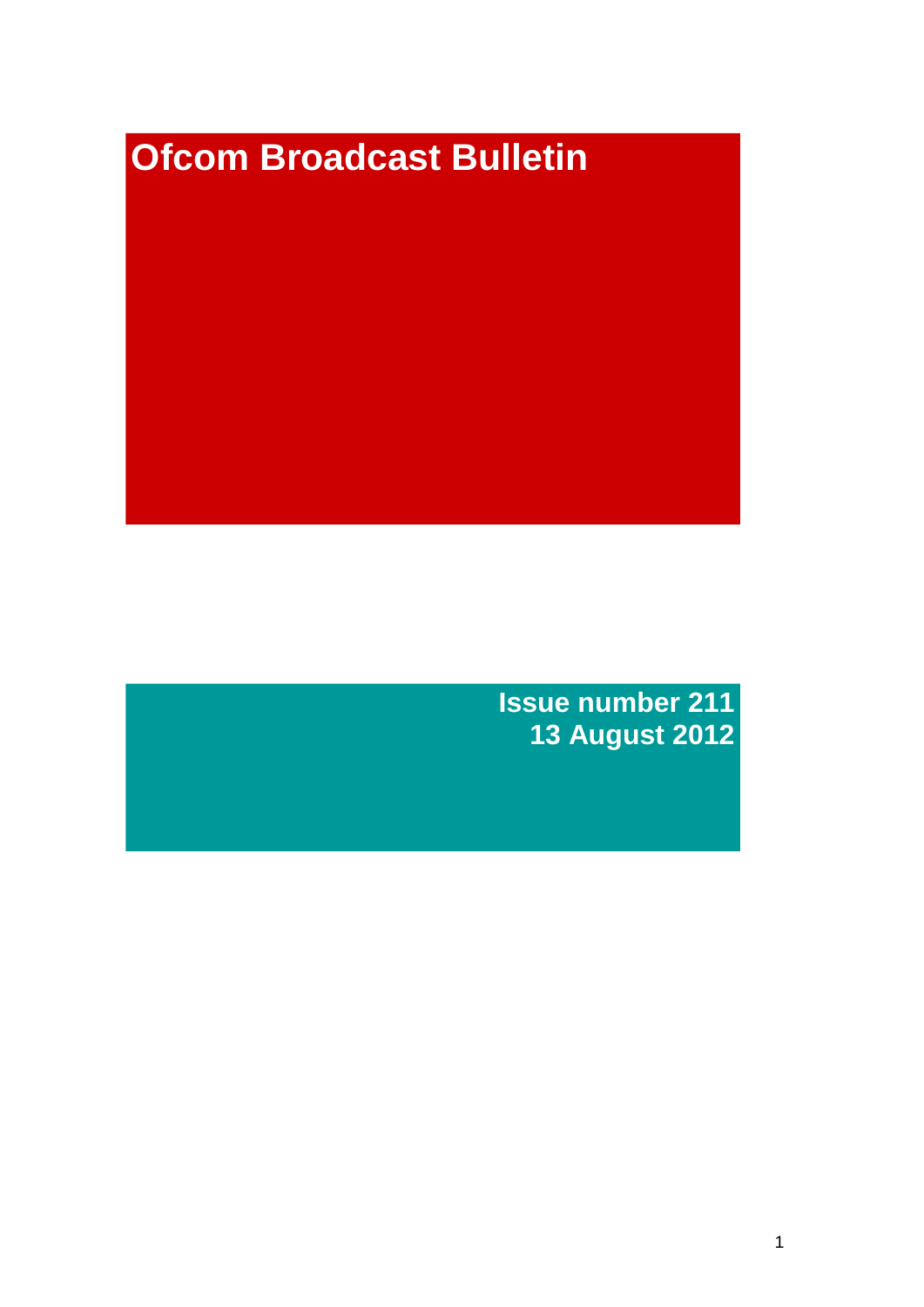# **Contents**

| Introduction                                                                                                       | 4              |
|--------------------------------------------------------------------------------------------------------------------|----------------|
| Note to Broadcasters                                                                                               |                |
| Extension of pilot period: on air references to websites<br>used for paid-for viewer participation and interaction | 5              |
| <b>Standards cases</b>                                                                                             |                |
| In Breach                                                                                                          |                |
| <b>Sikh Channel Youth Show</b><br>Sikh Channel, 26 April 2012, 22:00                                               | $\overline{7}$ |
| <b>Not in Breach</b>                                                                                               |                |
| <b>Homeland</b><br>Channel 4, 4 March 2012 and 8 April 2012, 21:00                                                 | 13             |
| <b>Advertising Scheduling cases</b>                                                                                |                |
| In Breach                                                                                                          |                |
| <b>Advertising minutage</b><br>UMP Movies, 2 to 14 April 2012, various times                                       | 19             |
| <b>Advertising scheduling</b><br>Horse and Country, 2 to 15 May 2012                                               | 21             |
| <b>Breach findings table</b><br>Code on the Scheduling of Television Advertising<br>compliance reports             | 23             |
| <b>Broadcast Licence Condition cases</b>                                                                           |                |
| <b>In Breach</b>                                                                                                   |                |
| <b>Breach of Licence Condition</b><br>Bay Radio (now Nation 80s) 14 - 16 March 2012                                | 24             |
| Tor-Amod                                                                                                           |                |
| <b>Torri Amod Trwydded</b><br>Bay Radio (bellach Nation 80s) 14 -16 Mawrth 2012                                    | 28             |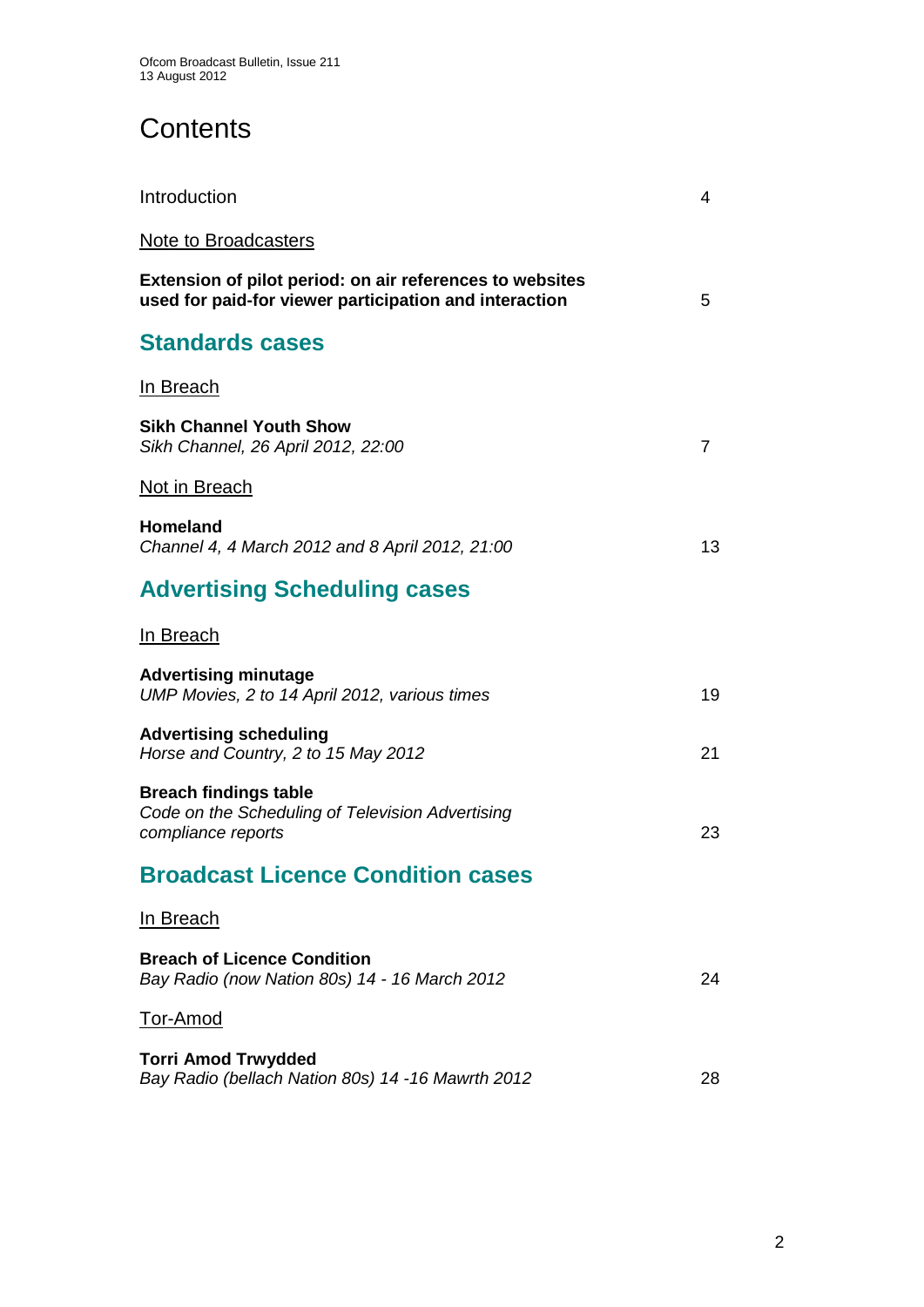| <b>Other Programmes Not in Breach</b>        | 32 |
|----------------------------------------------|----|
| <b>Complaints Assessed, Not Investigated</b> | 33 |
| <b>Investigations List</b>                   | 40 |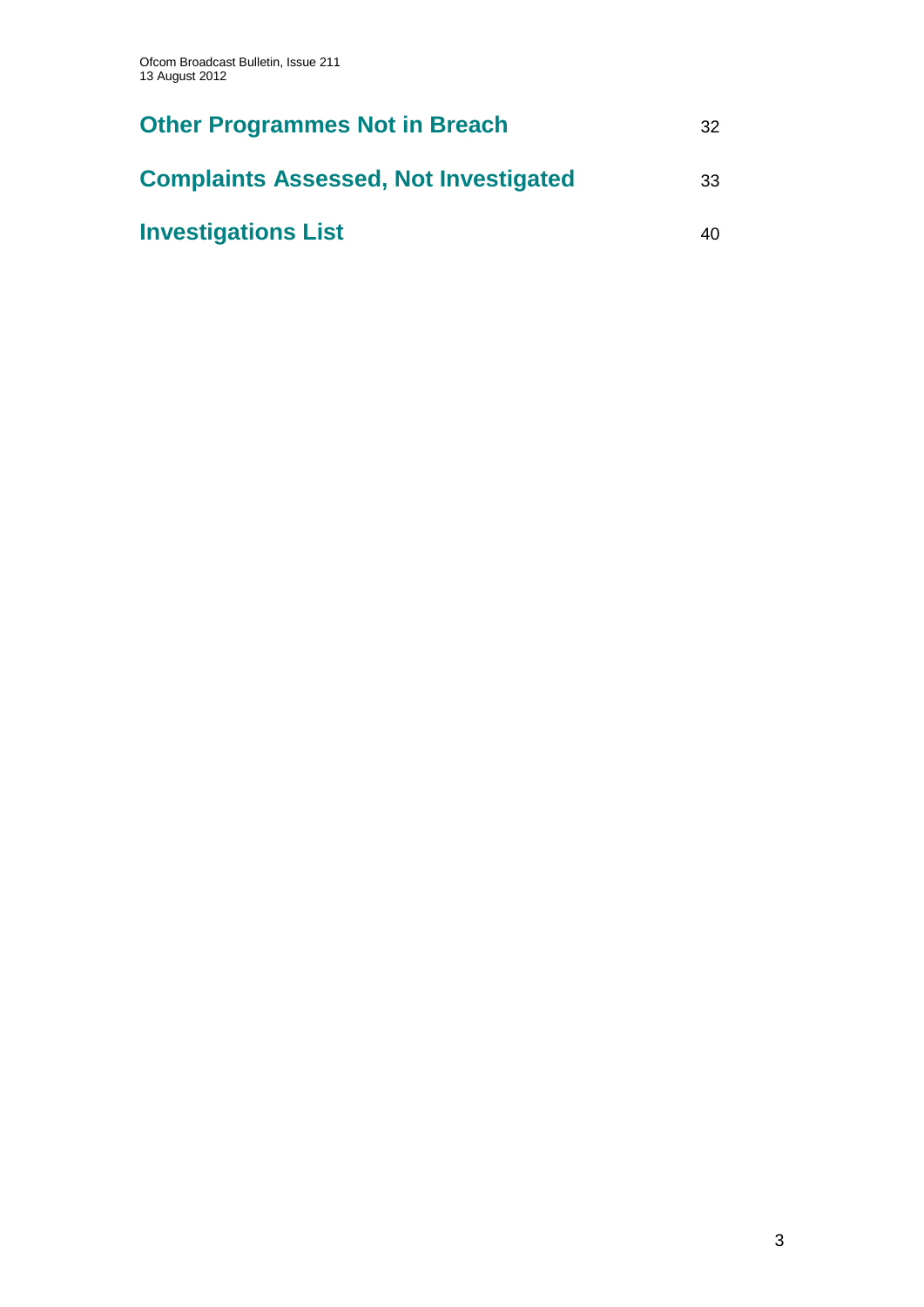# **Introduction**

Under the Communications Act 2003, Ofcom has a duty to set standards for broadcast content as appear to it best calculated to secure the standards objectives<sup>1</sup>, Ofcom must include these standards in a code or codes. These are listed below.

The Broadcast Bulletin reports on the outcome of investigations into alleged breaches of those Ofcom codes, as well as licence conditions with which broadcasters regulated by Ofcom are required to comply. These include:

- a) Ofcom's Broadcasting Code ("the Code"), which, can be found at: [http://stakeholders.ofcom.org.uk/broadcasting/broadcast-codes/broadcast-code/.](http://stakeholders.ofcom.org.uk/broadcasting/broadcast-codes/broadcast-code/)
- b) the Code on the Scheduling of Television Advertising ("COSTA") which contains rules on how much advertising and teleshopping may be scheduled in programmes, how many breaks are allowed and when they may be taken. COSTA can be found at: [http://stakeholders.ofcom.org.uk/broadcasting/broadcast-codes/advert-code/.](http://stakeholders.ofcom.org.uk/broadcasting/broadcast-codes/advert-code/)

c) certain sections of the BCAP Code: the UK Code of Broadcast Advertising, which relate to those areas of the BCAP Code for which Ofcom retains regulatory responsibility. These include:

- the prohibition on 'political' advertising;
- sponsorship and product placement on television (see Rules 9.13, 9.16 and 9.17 of the Code) and all commercial communications in radio programming (see Rules 10.6 to 10.8 of the Code);
- 'participation TV' advertising. This includes long-form advertising predicated on premium rate telephone services – most notably chat (including 'adult' chat), 'psychic' readings and dedicated quiz TV (Call TV quiz services). Ofcom is also responsible for regulating gambling, dating and 'message board' material where these are broadcast as advertising<sup>2</sup>.

The BCAP Code is at: [www.bcap.org.uk/The-Codes/BCAP-Code.aspx](http://www.bcap.org.uk/The-Codes/BCAP-Code.aspx)

d) other licence conditions which broadcasters must comply with, such as requirements to pay fees and submit information which enables Ofcom to carry out its statutory duties. Further information on television and radio licences can be found at:<http://licensing.ofcom.org.uk/tv-broadcast-licences/> and [http://licensing.ofcom.org.uk/radio-broadcast-licensing/.](http://licensing.ofcom.org.uk/radio-broadcast-licensing/)

Other codes and requirements may also apply to broadcasters, depending on their circumstances. These include the Code on Television Access Services (which sets out how much subtitling, signing and audio description relevant licensees must provide), the Code on Electronic Programme Guides, the Code on Listed Events, and the Cross Promotion Code. Links to all these codes can be found at: <http://stakeholders.ofcom.org.uk/broadcasting/broadcast-codes/>

It is Ofcom's policy to describe fully the content in television and radio programmes that is subject to broadcast investigations. Some of the language and descriptions used in Ofcom's Broadcast Bulletin may therefore cause offence.

<sup>1</sup>  $1$  The relevant legislation is set out in detail in Annex 1 of the Code.

 $2$  BCAP and ASA continue to regulate conventional teleshopping content and spot advertising for these types of services where it is permitted. Ofcom remains responsible for statutory sanctions in all advertising cases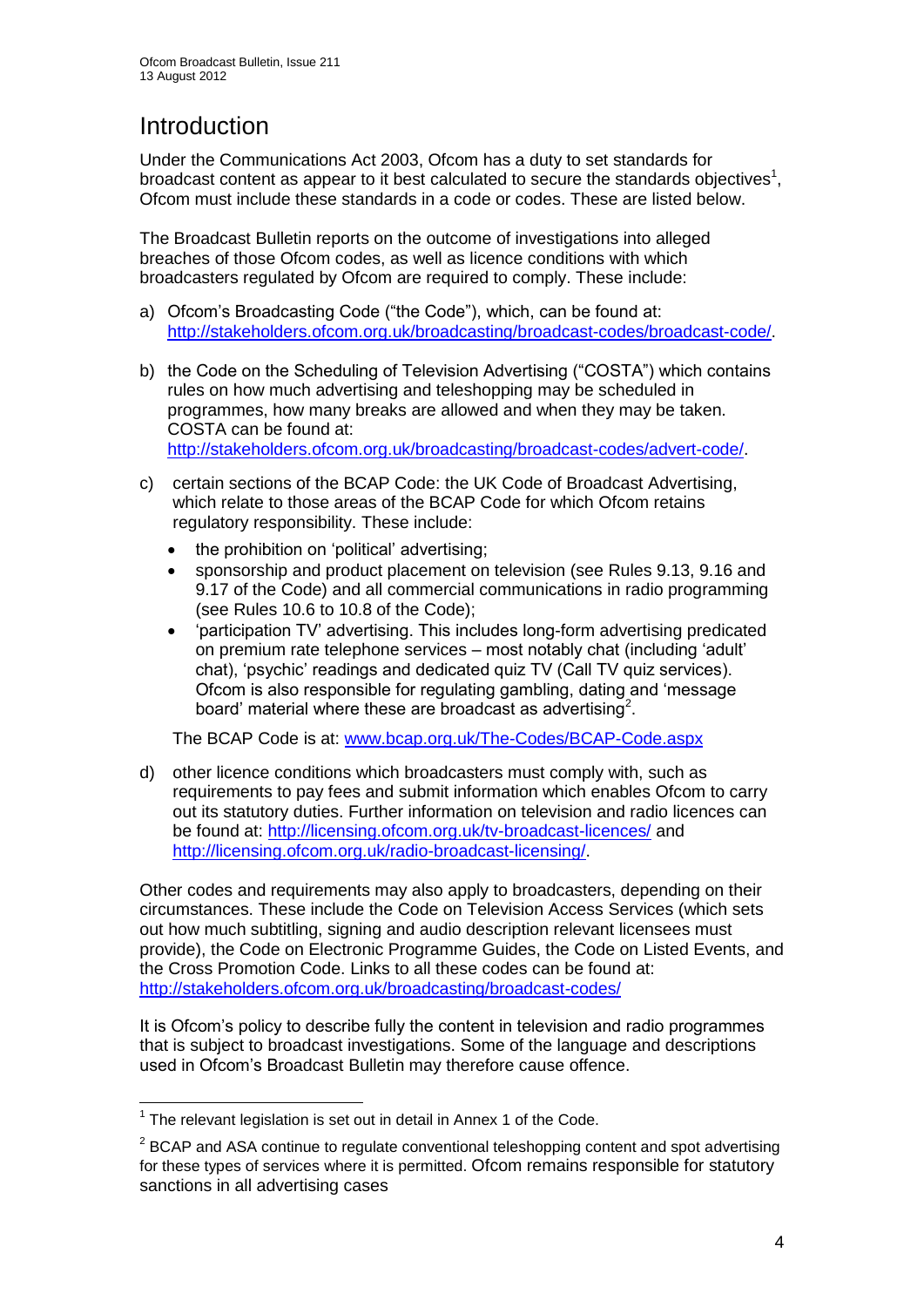## **Note to Broadcasters**

## **Extension of pilot period: on air references to websites used for paid-for viewer participation and interaction**

#### **The pilot period: background**

In a Note to Broadcasters in issue 188 of the Broadcast Bulletin<sup>1</sup>, published on 22 August 2011, Ofcom announced the terms of a pilot period during which websites could be referred to on air as acceptable routes for paid-for audience participation or interaction with programmes, subject to certain conditions.

Rule 9.26 of the Code currently prohibits paid interaction with programmes other than by "…means of premium rate telephone services or other telephony services based on similar revenue-sharing arrangements". The pilot period was intended to offer an opportunity to test a potential relaxation of this rule, allowing the use of web-based routes for paid participation in viewer voting schemes and competitions publicised within programmes.

The pilot period began on Monday 22 August 2011 and is due to end on Monday 20 August 2012.

We anticipated that the pilot period would generate sufficient information about all aspects of web-based paid-for voting and competition entry to allow Ofcom to undertake a re-assessment of Rule 9.26. In particular, we hoped to be able to assess any effects the potential relaxation of Rule 9.26 may have on the prevalence of programme votes and competitions, on compliance processes and on the maintenance of editorial independence.

However, we are aware of only limited use by broadcasters of the greater freedoms for audience participation and interaction provided by the pilot period. In our view this limited use is not a sufficient basis to allow proper re-consideration of Rule 9.26.

In view of this, Ofcom is extending the pilot period for a further 12 months. The extended pilot period will therefore end on **Monday 19 August 2013**.

During the extended pilot period we will be seeking information from those broadcasters that have used web-based routes for paid voting or competition entry during the first year of the pilot period. We are also likely to contact some other broadcasters to seek comments on the pilot period and decisions they may have taken in light of it.

#### **The pilot period: terms**

1

We wish to reiterate the terms of the pilot period:

 **The pilot period that began on Monday 22 August 2011 will now end on Monday 19 August 2013.**

 $1$  The announcement of the pilot period can be found at: <http://stakeholders.ofcom.org.uk/binaries/enforcement/broadcast-bulletins/obb188/obb188.pdf>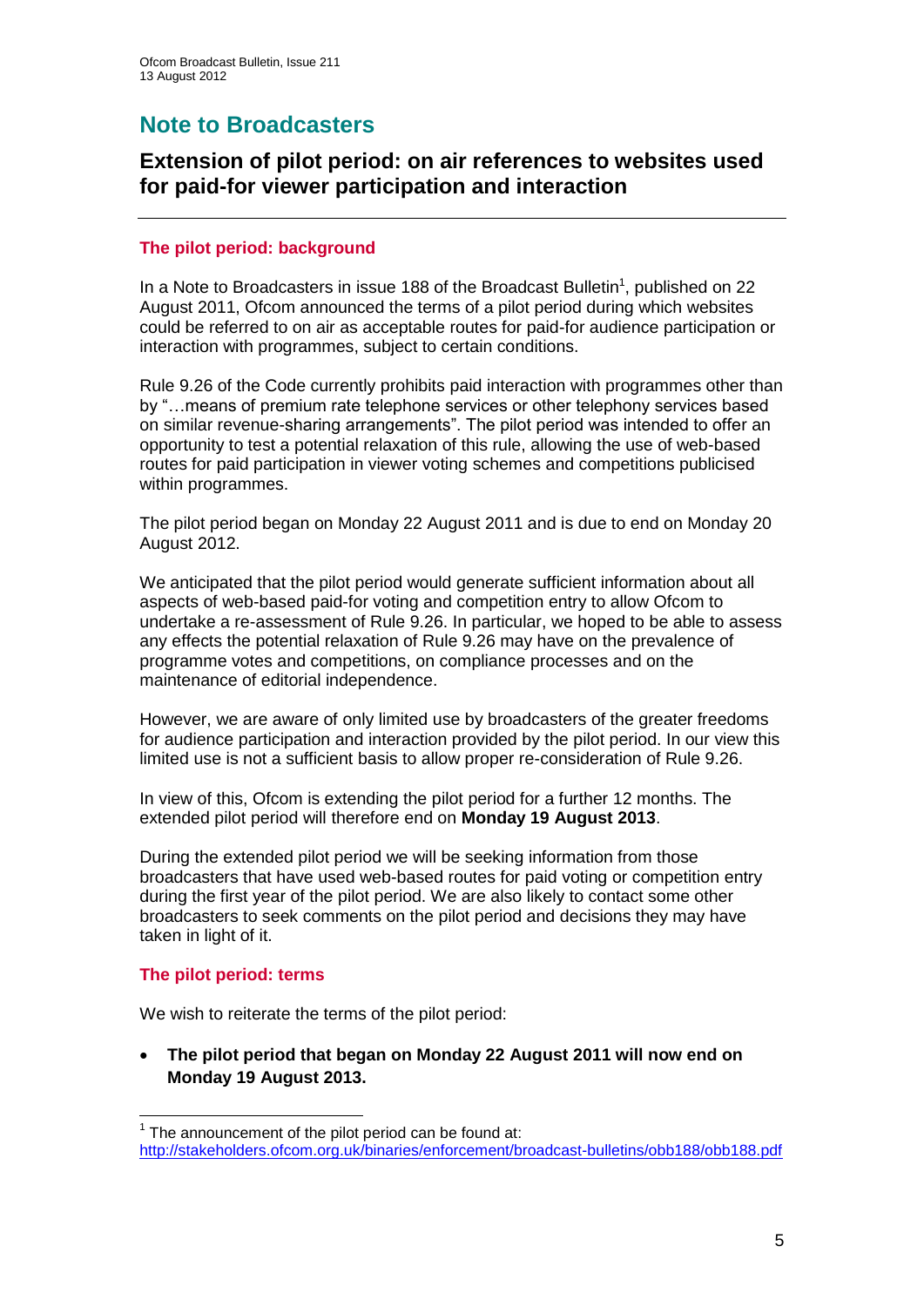- **The pilot period applies only to audience voting and competition schemes.** The pilot period therefore does not allow on air references to websites as a means for paid-for audience interaction with or participation in programmes for any other reasons such as advice from a studio guest, submitting comments or views on news stories or taking part in TV call-ins.
- **A PRS means of entry must be one of the routes available, and third party verification will therefore apply across all available routes.**
- **Provided that all the above conditions are met, self-standing websites or apps downloadable to mobile phones and related devices, or both, may be referred to on air as means for viewers to vote or submit competition entries, subject to other relevant Code rules.**

Websites, apps and mobile devices are proprietary communication tools whose branding and web addresses amount to "products" under Ofcom's rules (as opposed to generic means of communication such as the public telephone network). Broadcasters must be mindful of the need to ensure that **references to proprietary properties are not promotional or unduly prominent – in the context of voting shows and competitions – and must comply with Rules 9.1 to 9.5 of the Code.**

Where a vote or competition entry is free (including where no more than normal carriage cost is chargeable) any means of contact may be used: Rule 9.26 does not apply.

Ofcom will be paying close attention to the use of such interaction during the extended pilot period and reminds broadcasters of the need to carry out sufficient testing of new approaches to interaction (see Ofcom's decisions regarding *Big*  Brother: Live Final<sup>2</sup> and Britain's Got Talent<sup>3</sup>).

After the extended pilot period Ofcom will assess its impact and associated issues. If appropriate in the light of that assessment we may decide to undertake a more wideranging formal review of this area of the Code and its application.

Broadcasters should contact John Stables at Ofcom [\(john.stables@ofcom.org.uk\)](mailto:john.stables@ofcom.org.uk) if they have any questions about the extended pilot period.

<sup>2</sup> Ofcom Decision: *Big Brother: Live Final*, Channel 5, 11 November 2011, available to view at: 21:0[0http://stakeholders.ofcom.org.uk/binaries/enforcement/broadcast](http://stakeholders.ofcom.org.uk/binaries/enforcement/broadcast-bulletins/obb2001/obb201.pdf)[bulletins/obb2001/obb201.pdf](http://stakeholders.ofcom.org.uk/binaries/enforcement/broadcast-bulletins/obb2001/obb201.pdf)

<sup>3</sup> Ofcom Decision: *Britain's Got Talent*, ITV1, 6 May 2012, available to view at: 19:3[0http://stakeholders.ofcom.org.uk/binaries/enforcement/broadcast](http://stakeholders.ofcom.org.uk/binaries/enforcement/broadcast-bulletins/obb210/obb210.pdf)[bulletins/obb210/obb210.pdf](http://stakeholders.ofcom.org.uk/binaries/enforcement/broadcast-bulletins/obb210/obb210.pdf)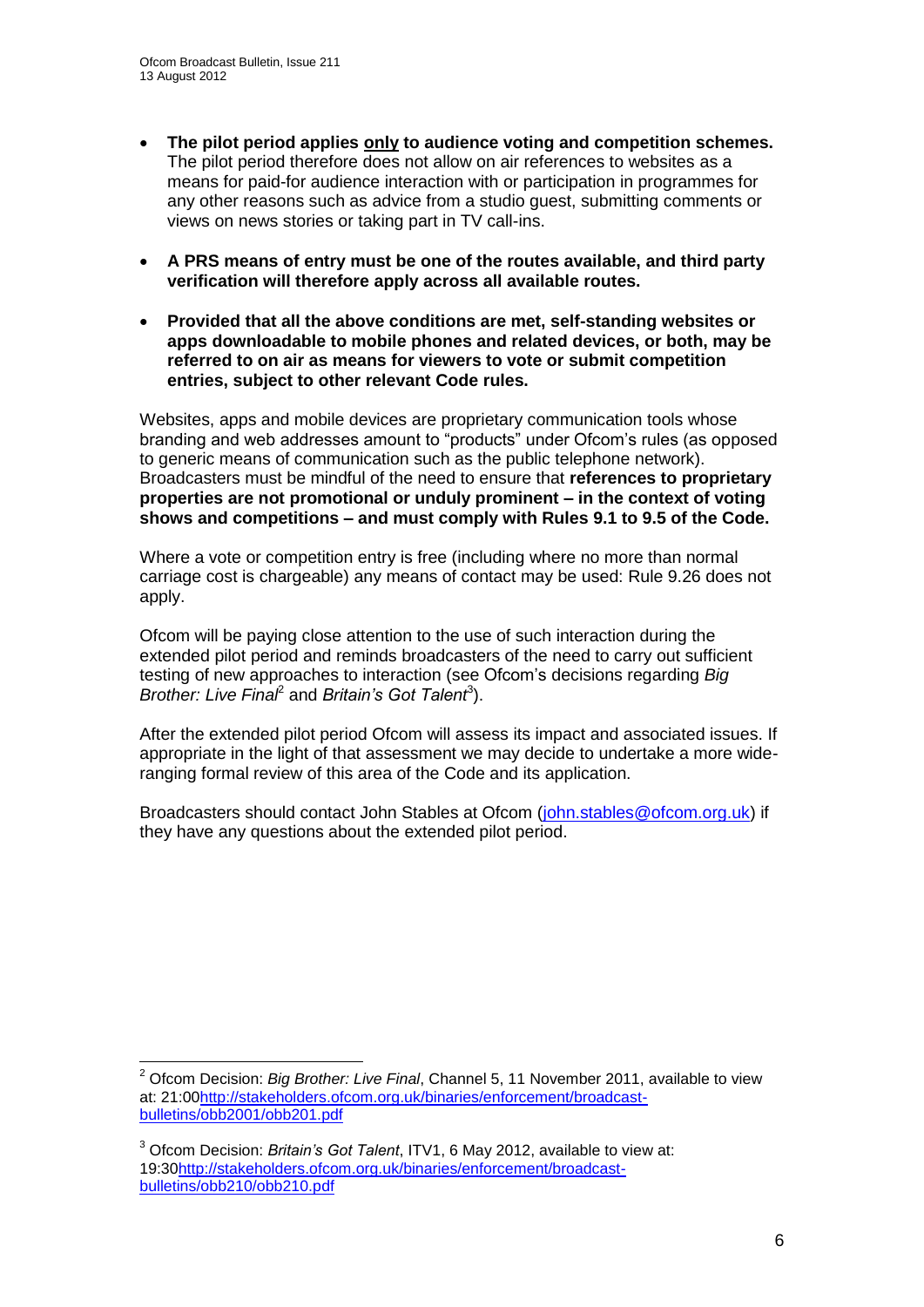# **Standards cases**

## **In Breach**

## **Sikh Channel Youth Show**

*Sikh Channel, 26 April 2012, 22:00*

#### **Introduction**

The Sikh Channel is in the religious section of the Sky Electronic Programme Guide ("EPG"), and is aimed at the Sikh community in the UK. The *Sikh Channel Youth Show* was a weekly live programme broadcast in Punjabi. The licence for the Sikh Channel is held by TV Legal Limited ("TV Legal" or "the Licensee"). This programme consisted of a live discussion, with a presenter and guest and an audience broadcast from a Sikh Gurdwara<sup>1</sup>.

The discussion touched on a range of subjects of interest to the Sikh community and various reported actions taken by the Indian Government towards the Sikh community in India, including Operation Blue Star<sup>2</sup>.

A viewer alerted Ofcom to the programme, stating that the broadcast contained "inflammatory" content about the Indian Government and "no alternative views" concerning the situation of the Sikh community in India. On assessing the content, Ofcom noted the following statements made within the programme:

*"All of this* [i.e. negative attitudes towards the Sikh community in Canada] *again organised at the behest of the Indian Government. The third agency within India, and be under no misconceptions about this, has been carrying out a cover war against the Sikhs in the diaspora outside...It's not a myth: They're at* [indecipherable] *Road – you can go and see their offices there – it's the research and analysis wing of the Indian Government. They're absolutely involved in this. There is example after example that will show that there is an agenda to malign the Sikh community outside of India".*

*"*[The Indian Government's] *problem really centres around the idea that we consider ourselves a nation, that we consider ourselves as a sovereign nation."*

*"Since '84, hopefully, I believe that the Sikh nation is coming to the conclusion that this is not a fight for independence, this is a fight for survival...The environment in India is so toxic that really Sikhism cannot survive there in its present form, and in its truest form, within India as it stands".*

*"*[In relation to hanging of a Sikh prisoner] *The Indian legal system is a joke".*

*"Our homeland is still in the Punjab, which happens to be under the occupation of India".*

"*Is it always India to blame? Well in many cases, yes it is*".

<sup>1</sup>  $<sup>1</sup>$  A Gurdwara is a Sikh place of worship.</sup>

 $2$  Operation Blue Star was the name given to the Indian military action in June 1984 against Sikh separatists occupying the Golden Temple in Amritsar, a Sikh holy place.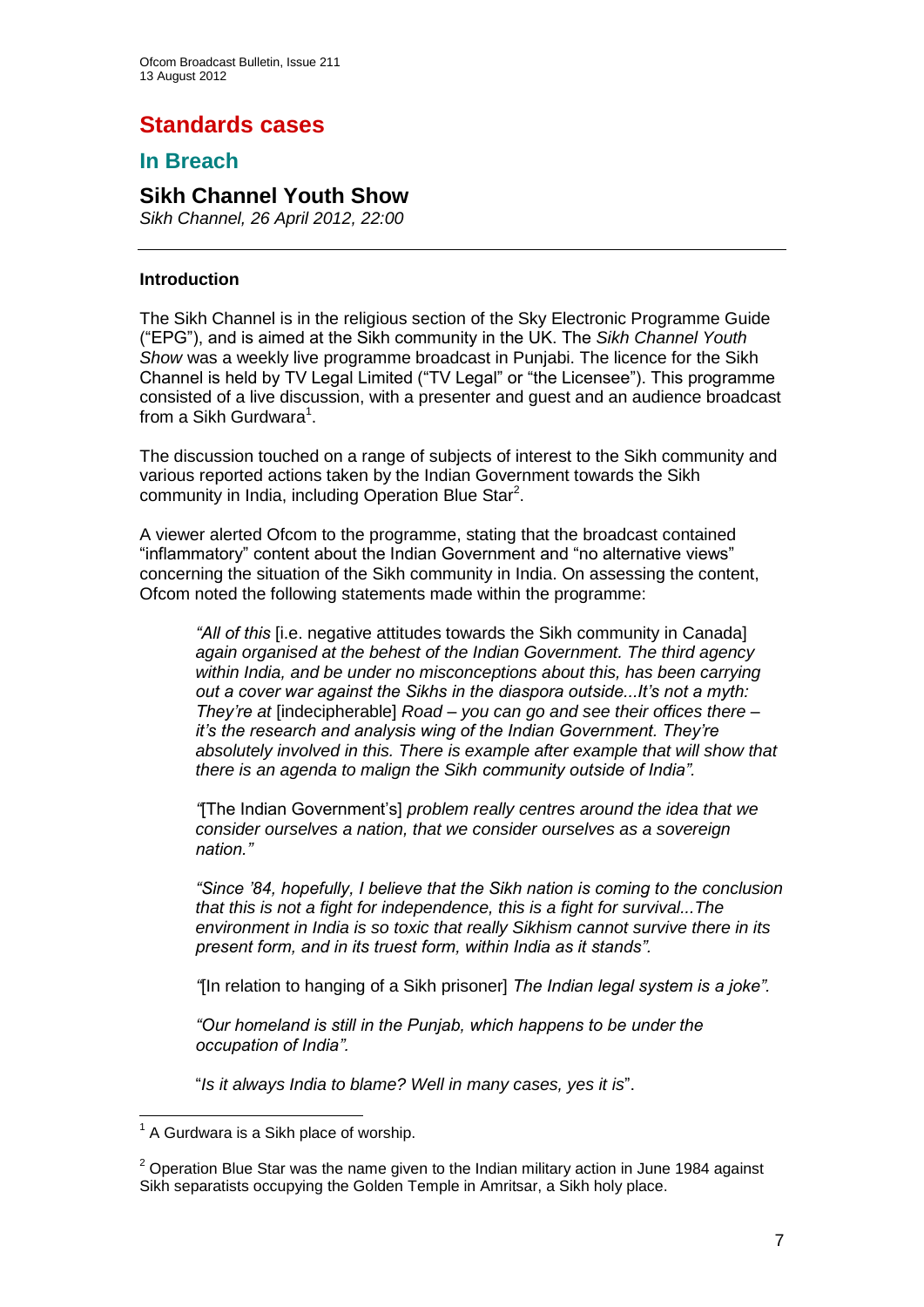"*In the context of India, it's almost impossible whilst we stay within India to have a political dialogue and have a true Sikh leader emerge from there".*

*"We don't have a future in the Indian State".*

Ofcom considered the material raised issues warranting investigation under Rule 5.5 of the Code which states that:

"Due impartiality on matters of political or industrial controversy and matters relating to current public policy must be preserved on the part of any person providing a service. This may be achieved within a programme or over a series of programmes taken as a whole".

We therefore sought the Licensee's comments as to how this material complied with this Rule.

#### **Response**

The Licensee said *Sikh Channel Youth* Show, as a "live format show", was subject to a "compliance assessment". In common with all live programmes, once the subject matter of the programme was established, an "impartiality assessment" was conducted, and as appropriate "additional guests, responses or statements are sought as required". TV Legal said that the programme was organised by members of the London Sikh community to discuss the "recent socio-political history of the Sikh community in India". In addition, the Licensee said that the organisers and presenters of the programme were "well known to the Sikh Channel team with no history of complaints or problems attributed to them".

TV Legal said that Sikh Channel is a "small community funded channel", "always endeavours to get all viewpoints across in order to ensure impartiality" and conducts "crisis meetings" whenever "it is deemed that compliance or impartiality could or has been compromised." In relation to the subject of this programme, TV Legal said: "The topic of establishment of a Sikh homeland is an old and complex issue". According to TV Legal: "Given the nature of the subject...As viewpoints are often diametrically opposed, Sikh Channel has experienced difficulty in parties willing to attend the same platform. To counter this, we always offer, arrange and where possible broadcast shows covering the spectrum of views on this subject matter".

Concerning the compliance of this particular programme, the Licensee said that: "Given the nature of the topic, show producers contacted representatives of all major Sikh organisations, the Indian Government affiliates, Indian National Overseas Congress and BJP<sup>3</sup>". However, the majority of organisations contacted either did not respond or said they would not be able to attend. This was "despite the persistent, determined and continuing efforts of our producers and researchers." In light of this, TV Legal said that "participants were advised and agreed to our strict policy of impartiality...[and] Producers were provided with media sources to be used for references purposes during the course of the show".

TV Legal said that the Sikh Channel has collated further and extensive documentation from Indian Government commissions on violence against Sikhs and information from Amnesty International, Human Rights Watch and other

 3 Bharatiya Janata Party, a Hindu nationalist party and second biggest party in the Indian legislature.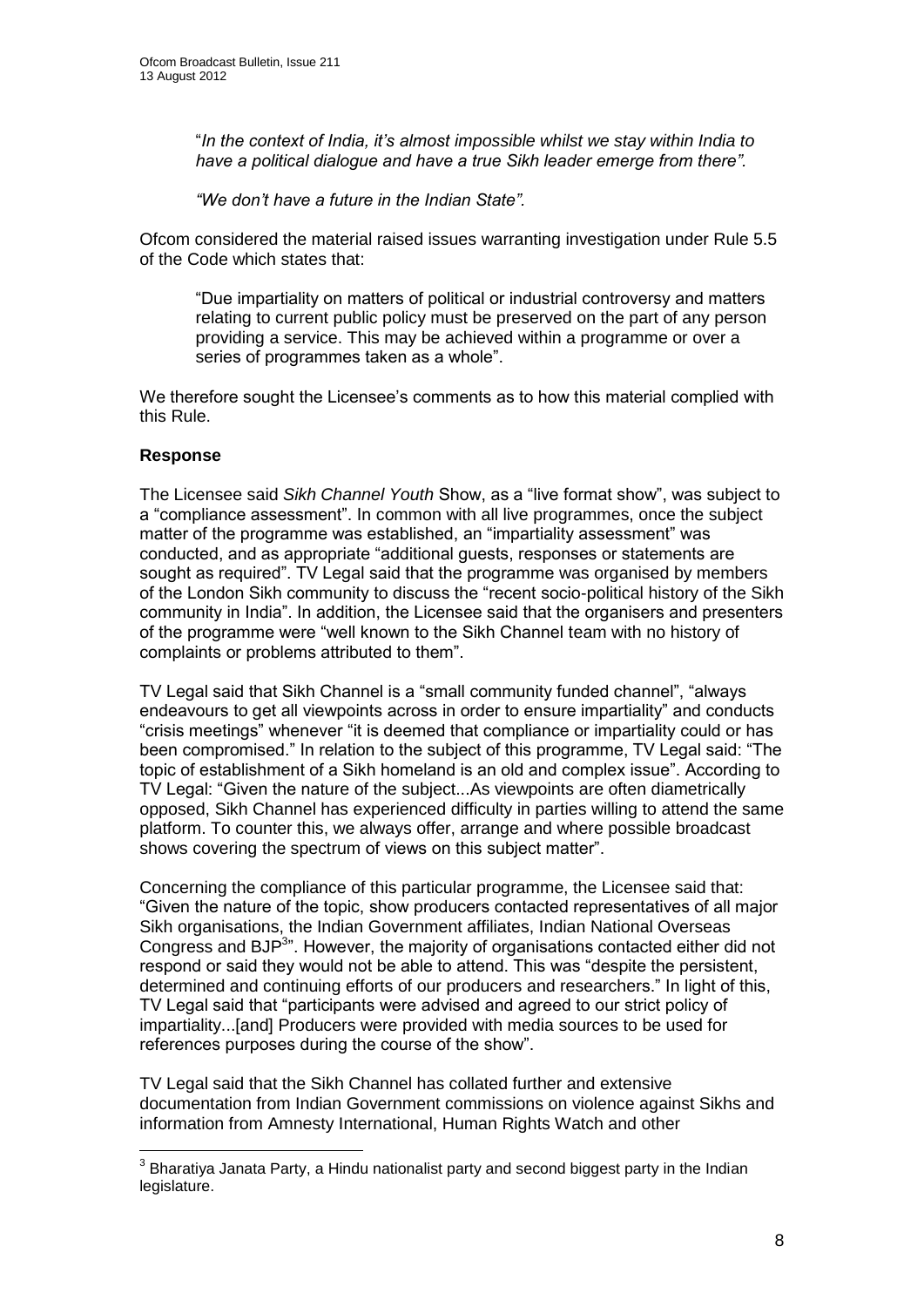organisations to provide the Indian Government and independent viewpoints for Sikh Channel programming where the Indian Government refuse interviews or comment. In addition, the Licensee said that it now convenes monthly meetings of a "senior advisory team" for "discussion and approval" of future programming. The team consists of "members from across the political, social and religious spectrum including leaders of Indian political parties and Government organisations".

However, the Licensee said that "as a precautionary step, we have suspended all shows that have attracted complaints or allegations or impartiality" but this has "led to an impact upon on our programming schedule and ability to deliver impartial and independent news without succumbing to undue pressure".

In conclusion, the Licensee said that: on being notified of the complaint in this case, it had "suspended the show pending our full investigations"; and "Sikh Channel has relied upon the goodwill of Executives in ensuring compliance with OFCOM regulations. We are willing to take on and implement any recommendations you make to ensure future compliance".

#### **Decision**

Under the Communications Act 2003, Ofcom has a statutory duty to set standards for the content of programmes as appear to it best calculated to secure the standards objectives, including that the special impartiality requirements set out in section 320 of the Act are complied with.

This standard is contained in the Code. Broadcasters are required to comply with the rules in Section Five of the Code to ensure that the impartiality requirements of the Act are complied with, including that due impartiality is preserved on matters of political or industrial controversy and matters relating to current public policy.

In reaching this decision Ofcom has taken account of the right to freedom of expression, as set out in Article 10 of the European Convention on Human Rights. The right to freedom of expression includes the freedom to hold opinions and to receive and impart information and ideas without interference by public authority regardless of frontiers. The exercise of these freedoms may be subject to such restrictions and conditions as are prescribed by law and necessary in a democratic society, in the interests, for example, of national security, territorial integrity or public safety, for the prevention of disorder or crime, or the protection of the rights of others. Applied to broadcasting, Article 10 therefore protects the broadcaster's right to transmit material, as well as the audience's right to receive it, as long as the broadcaster ensures compliance with the Code and the requirements of statutory and common law.

It is not part of Ofcom's remit to question or investigate the validity of the political views expressed in a case like the current one, but to require the broadcaster to comply with the relevant rules in the Code. The Code does not prohibit broadcasters from discussing any controversial subject or including any particular point of view in a programme. To do so would be an unacceptable restriction on a broadcaster's freedom of expression.

However, the broadcaster's right to freedom of expression is not absolute. In carrying out its duties, Ofcom must balance the right to freedom of expression on one hand, with the requirement in the Code to preserve "due impartiality" on matters relating to political or industrial controversy or matters relating to current public policy. Ofcom recognises that Section Five of the Code, which sets out how due impartiality must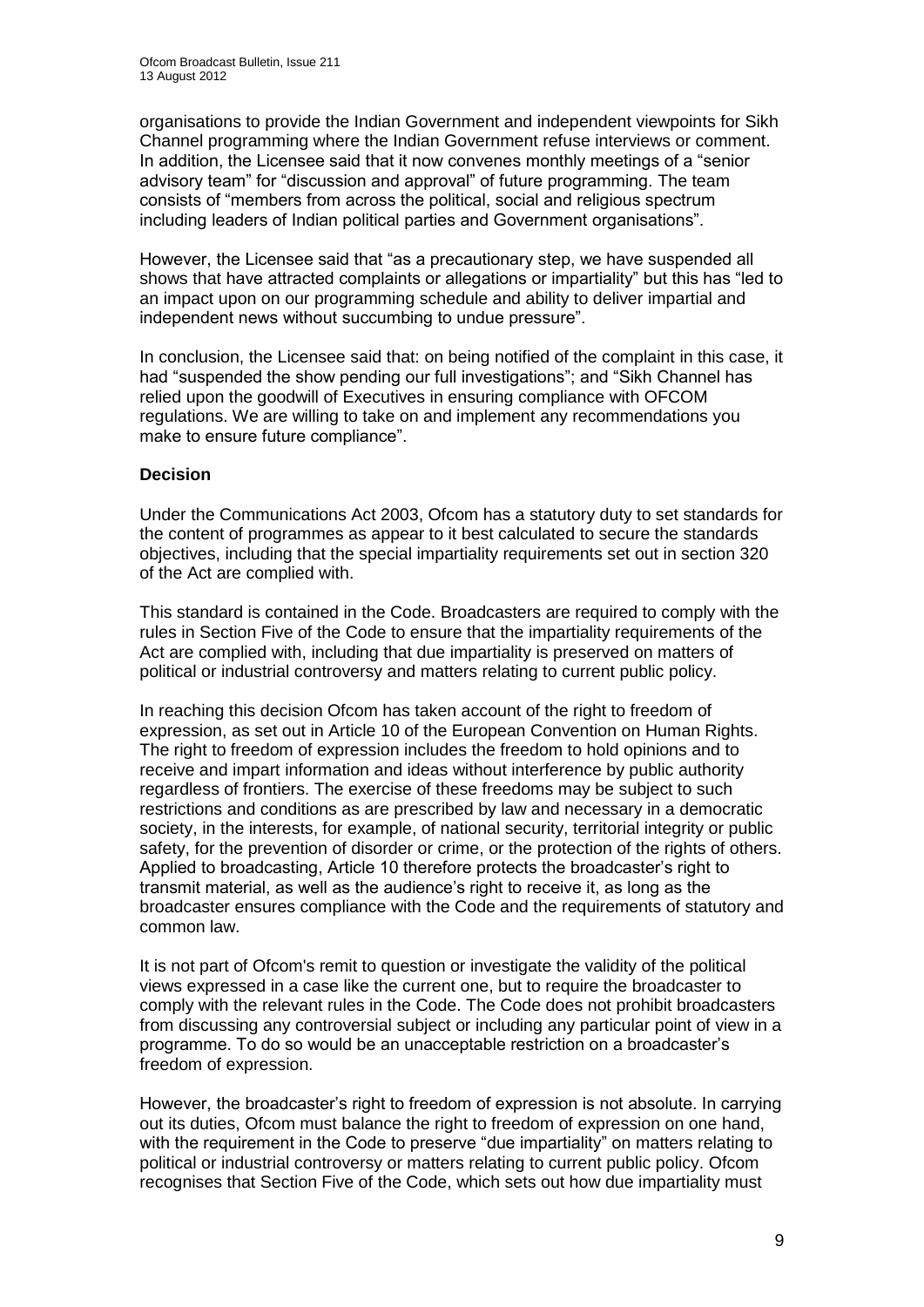be preserved, acts to limit, to some extent, freedom of expression. This is because its application necessarily requires broadcasters to ensure that neither side of a debate relating to matters of political or industrial controversy and matters relating to current public policy is unduly favoured. Therefore, while any Ofcom licensee should have the freedom to discuss any controversial subject or include particular points of view in its programming, in doing so broadcasters must always comply with the Code.

Ofcom firstly had to ascertain whether the requirements of Section Five of the Code should be applied: that is, whether the programme in his case concerned matters of political or industrial controversy or a matter relating to current public policy.

This broadcast consisted of a live discussion programme that covered a series of topics of interest to the Sikh community. We noted that at various times during the programme, various contributors referred to the policies and actions of the Indian Government towards the Sikh community in India and elsewhere. There were various references, as outlined in the Introduction, which dealt with: the current and past policies and actions of the Indian Government towards the Sikh community in India, and in particular, the Punjab; and, the political controversy surrounding the demands for an independent homeland for the Sikh community in India. Ofcom therefore considered that the programme dealt with matters of political controversy and relating to current public policy. Rule 5.5 was therefore applicable.

In assessing whether due impartiality has been applied in this case, the term "due" is important. Under the Code, it means adequate or appropriate to the subject and nature of the programme. Therefore, "due impartiality" does not mean an equal division of time has to be given to every view, or that every argument and every facet of every argument has to be represented. Due impartiality may be preserved in a number of ways and it is an editorial decision for the broadcaster as to how it ensures due impartiality is maintained.

In this case, Ofcom considered that the programme included a number of viewpoints, but all of them were: either critical of the Indian state's policy and actions in relation to its treatment to the Sikh community in India; or could be interpreted as arguing the case for an independent homeland for the Sikh community in India. For example, within the programme, the Indian Government was accused, variously: of committing "*genocide"* against the Sikh community; "*malign*[ing] *the Sikh community outside of India"*: and putting the Punjab under "*occupation".* In addition, there were views expressed demanding an independent homeland for the Sikh community in India, because, for example, the Sikhs "*don't have a future in the Indian State",* and "*Sikhism cannot survive* [in India] *in its present form, and in its truest form, within India as it stands".*

We considered that the programme did not contain any alternative views, which could be reasonably and adequately classed as: supportive of, or which sought to explain, the policy and actions of the Indian State in relation to the Sikh community within India, and in particular, the Punjab; or supportive of the arguments against an independent homeland for the Sikh community within India. Therefore, this programme when considered alone gave a one-sided view on these matters of political controversy and current public policy.

Ofcom recognises that there may be a number of ways that broadcasters can ensure that alternative viewpoints are included within its programming. For example, they could: summarise within the programme what those alternative points of view are; or include interviewees to express alternative views. In this case, however the programme did not provide any alternative views on these matters of political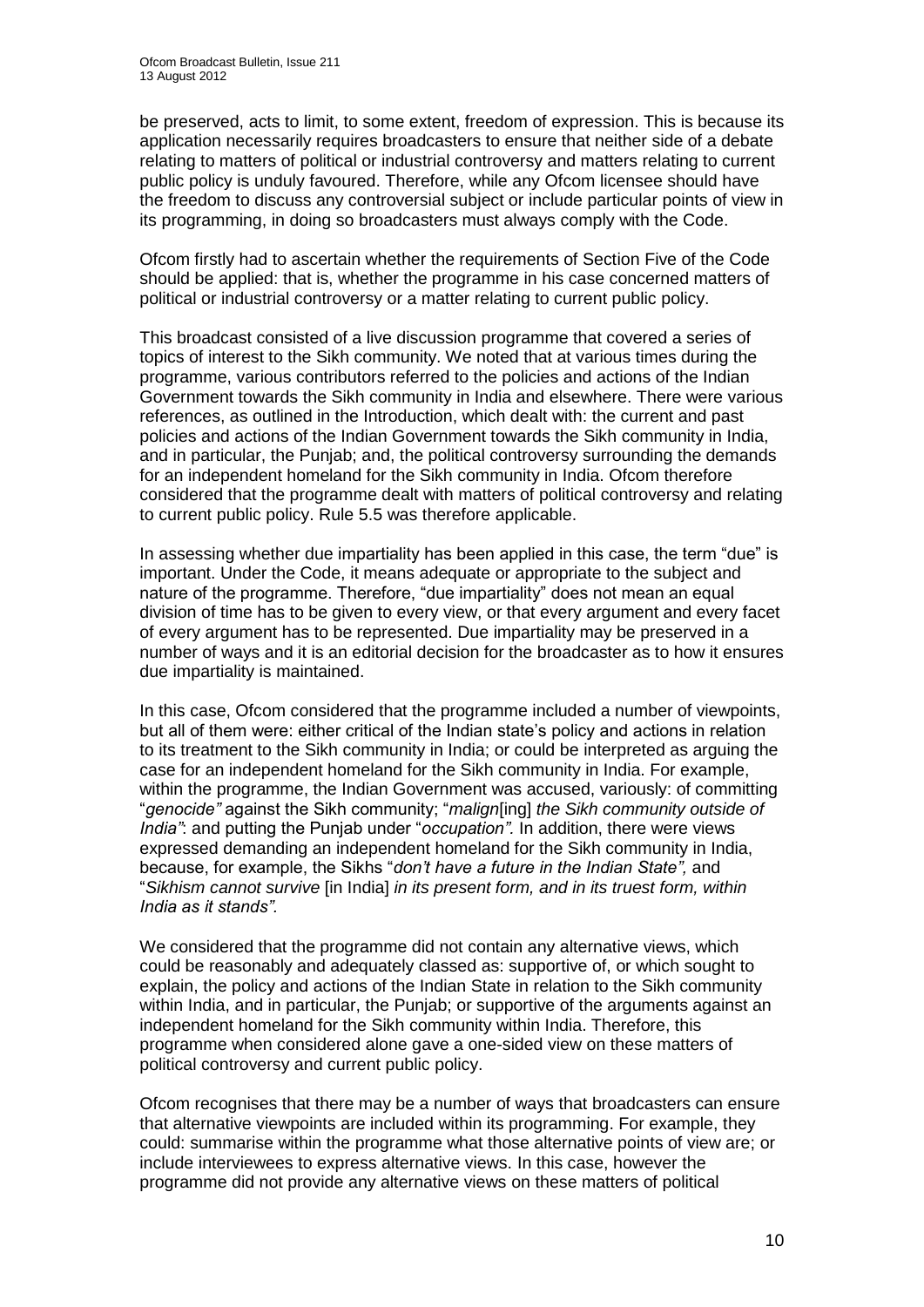controversy and current public policy. Further, and importantly, the broadcaster did not provide any evidence of alternative views on these issues in any series of programmes taken as a whole (i.e. more than one programme in the same service, editorially linked, dealing with the same or related issues within an appropriate period and aimed at a like audience).

In reaching our decision, we took account of the representations made by TV Legal. First, we noted the Licensee's representation that it is a "small community funded channel". Ofcom points out in response that, irrespective of the size of any holder of an Ofcom television service licensee, it must comply with the Code, including the due impartiality requirements in Section Five.

Second, we noted the Licensee's submission that the programme's producers contacted various organisations, including "Indian Government affiliates" to participate in the programme. However, the various organisations contacted either did not respond or said they would not be able to attend. Merely by attempting to obtain the participation within the programme of an organisation to provide an alternative viewpoint, the broadcaster did not discharge its obligations under Section Five of the Code. We noted also other measures that TV Legal said it took to try to comply with the Code. These included advising "participants" about, and obtaining their agreement to, "our strict policy of impartiality" and providing the programme's producers "with media sources to be used for references purposes during the course of the show". Taken together however these compliance measures were clearly inadequate since they did not result in alternative views being expressed adequately in the broadcast.

It is essential that current affairs programmes are able to explore and examine such issues and contributors are able to take robust and highly critical positions. However, depending on the specifics of the issue, it may be necessary for the broadcaster, in order to fulfil the requirements of due impartiality as set out in the Act as well as the Code, to ensure that alternative viewpoints are broadcast in some form.

We have noted the various steps taken by the Licensee set out in the Response section of this decision to ensure compliance with the Code in future. However, in this case, TV Legal did not provide alternative viewpoints as appropriate, in compliance with the Code. Given the above, therefore, Ofcom considered the programme to be in breach of Rule 5.5 of the Code.

We are concerned that the breach in this case comes after two previous contraventions of the Code rules covering due impartiality and elections recorded against TV Legal: in Ofcom Broadcast Bulletin 164<sup>4</sup>; and Ofcom Broadcast Bulletin 192<sup>5</sup>. In particular, we are concerned that the breach in this case follows relatively soon after a similar breach recorded in Broadcast Bulletin 192. In Ofcom's view, in the present case, the Licensee has not provided evidence as to how it had changed its compliance processes in relation to the due impartiality requirements of the Code, following the earlier breach of the Code. Ofcom is therefore requiring the Licensee to attend a meeting to explain its compliance procedures in this area. The Licensee is

<sup>1</sup> 4 [http://stakeholders.ofcom.org.uk/binaries/enforcement/broadcast](http://stakeholders.ofcom.org.uk/binaries/enforcement/broadcast-bulletins/obb164/issue164.pdf)[bulletins/obb164/issue164.pdf](http://stakeholders.ofcom.org.uk/binaries/enforcement/broadcast-bulletins/obb164/issue164.pdf)

<sup>5</sup> [http://stakeholders.ofcom.org.uk/binaries/enforcement/broadcast](http://stakeholders.ofcom.org.uk/binaries/enforcement/broadcast-bulletins/obb192/obb192.pdf)[bulletins/obb192/obb192.pdf](http://stakeholders.ofcom.org.uk/binaries/enforcement/broadcast-bulletins/obb192/obb192.pdf)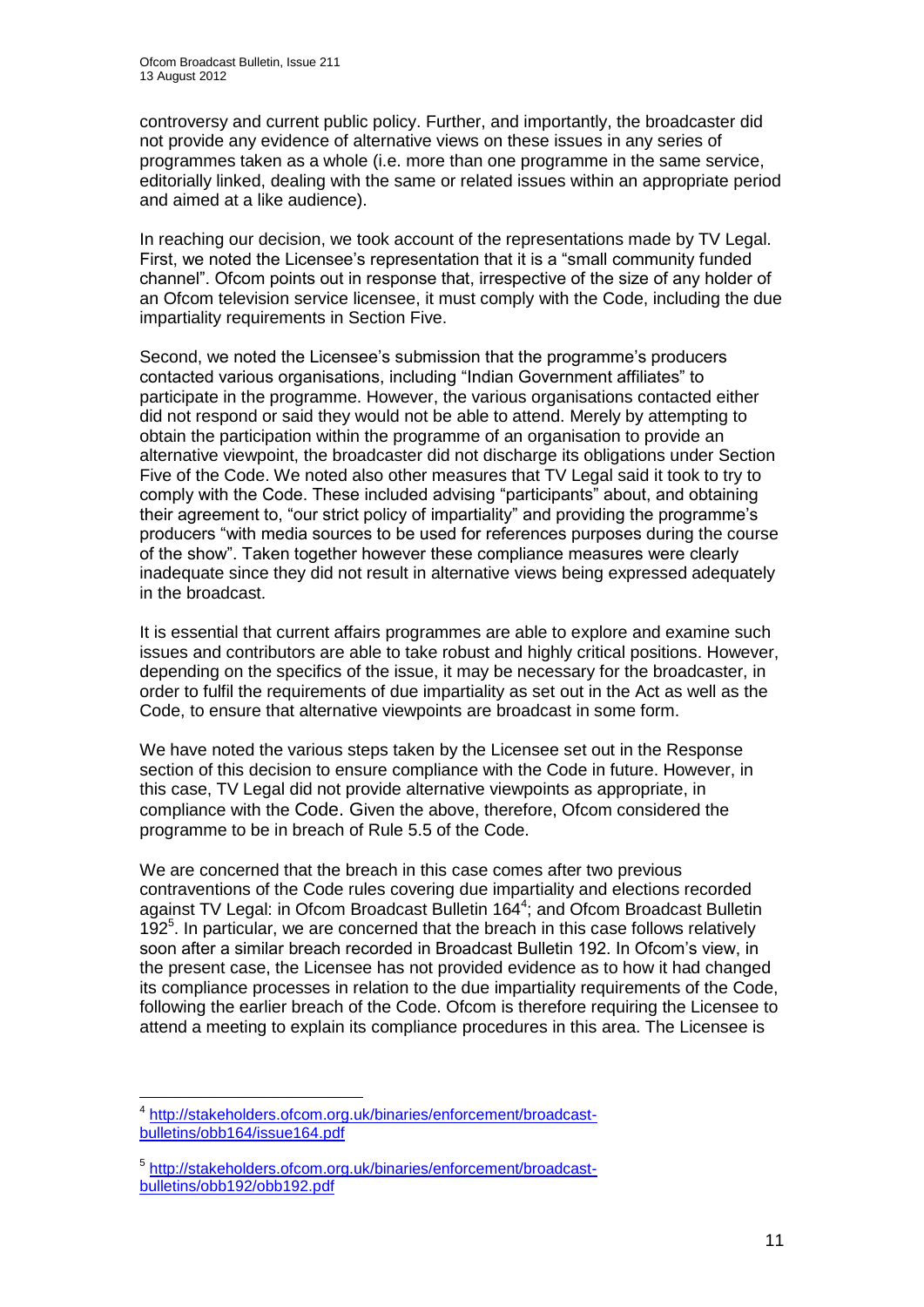also put on notice that, following that meeting, any further similar contraventions of the Code will be considered for further regulatory action by Ofcom.

#### **Breach of Rule 5.5**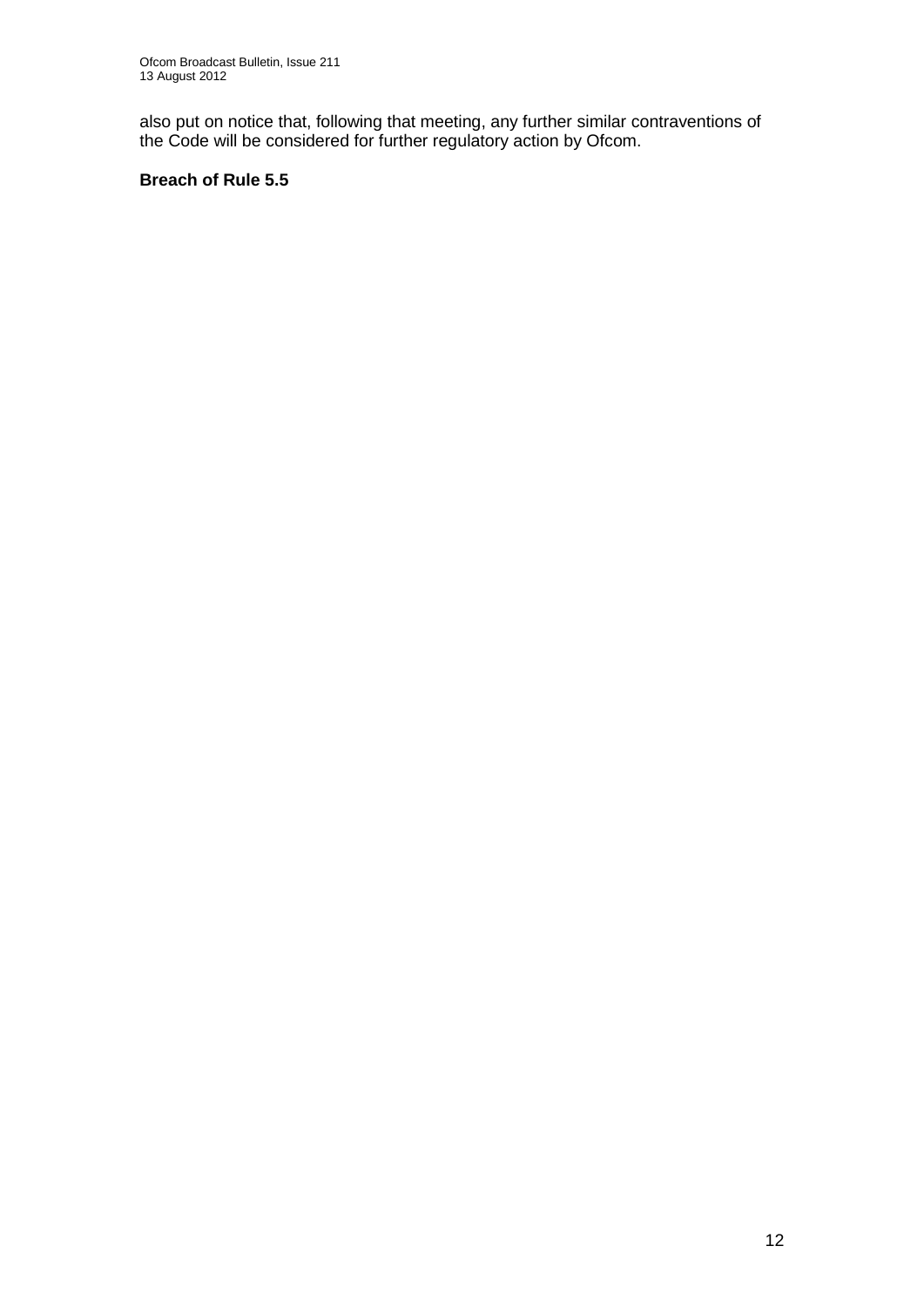# **Not in Breach**

## **Homeland**

*Channel 4, 4 March 2012 and 8 April 2012, 21:00* 

#### **Introduction**

*Homeland* is an intense US drama series about a soldier, Sergeant Nicolas Brody, taken prisoner during the invasion of Iraq in 2003 but who is rescued and returns to America after eight years in captivity. A CIA officer, Carrie Mathison, is however convinced that the intelligence that led to Sergeant Brody's rescue was suspect and that the soldier may be connected to an Al-Qaeda terrorist plot to be carried out in America.

A viewer alerted Ofcom to potentially inappropriate content – a sex scene – at the start of the programme broadcast on 4 March at 21:00. Separately another viewer alerted us to the fact that the opening titles of the programme shown on 8 April contained two uses of offensive language at approximately 50 seconds and 53 seconds into the broadcast.

The sex scene was between a Prince Farid of Saudi Arabia and his girlfriend, Lynne, who unknown to the Prince is spying on his activities for the CIA. This scene was broadcast at around 21:07 and lasted in total about 18 seconds. It featured consensual sex between the couple and, because the two characters were covered by bed clothes, showed no nudity below the waist.

Ofcom noted the opening titles of this programme of 8 April 2012 (and the whole series of eight programmes) contained a montage of real news footage and audio preceding and following actual terrorist attacks, interspersed with images of the main characters from the series. One sequence in the opening titles alludes to the fact that the Carrie Mathison missed an opportunity to intercept the terrorist attack in America on 11 September 2001 and how Sergeant Brody is questioning his actions:

(over an image of Sergeant Brody in a maze)

| Sergeant Brody |                                |
|----------------|--------------------------------|
| whispering:    | "what the fuck are you doing?" |

(over an image of Sergeant Brody and Carrie Mathison in a maze)

Carrie Mathison: *"Ah fuck. I missed something once before. I won't, I can't let that happen again.*"

On viewing the opening titles, in Ofcom's opinion both examples of offensive language were not clearly audible.

Having viewed the material, we considered it raised issues warranting investigation under Rule 1.6 of the Code which states:

"The transition to more adult material must not be unduly abrupt at the watershed (in the case of television).... For television the strongest material should appear later in the schedule."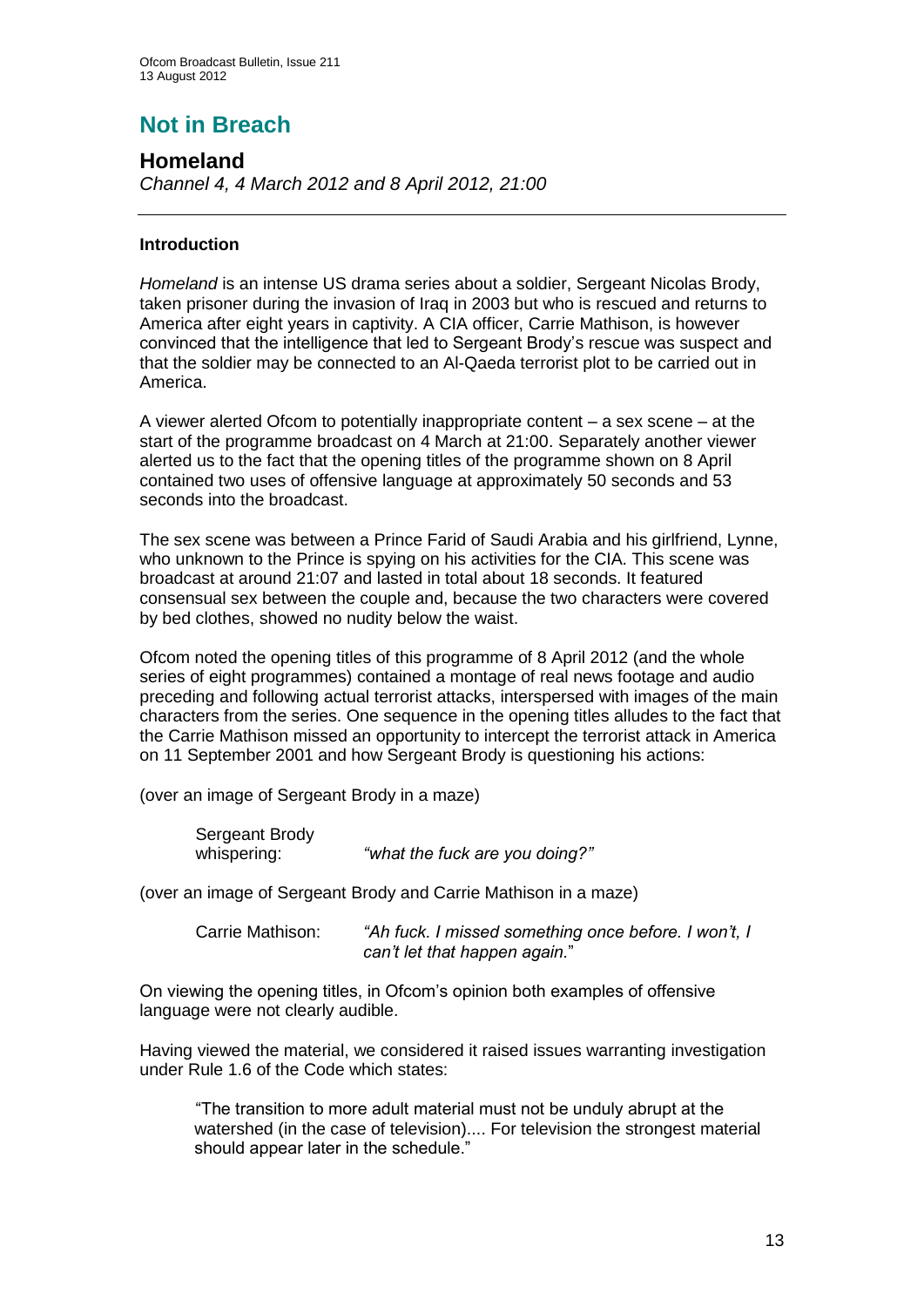Ofcom therefore requested comments from Channel 4 Television Corporation ("Channel 4" or "the Licensee") about how the broadcast of this material - both the sex scene and the offensive language - complied with this rule.

#### **Response**

The Licensee said that Rule 1.6 states that the strongest material should appear later in the schedule and that while the sex scene and language used in the first part of the programmes was strong, it was not the strongest material in these episodes.

Channel 4 said that it takes its scheduling obligations seriously and all programmes are carefully considered and scheduled at an appropriate time so that children are protected from material that is unsuitable for them. The Licensee explained that it takes care to avoid an abrupt transition to stronger language or scenes of a sexual nature at the watershed and has systems in place to ensure that all programmes that do contain more adult material are preceded by a clear and appropriate warning to viewers to this effect. Channel 4 said it is aware of and consults the guidance provided by Ofcom in "Protecting the Under-Eighteens: Observing the watershed on television and music videos<sup>1</sup>".

#### Sex scene

1

Channel 4 said that the series from the first episode contained "adult issues including sexual scenes". The relationship between Lynne and the Prince, the Licensee argued, was relevant to the narrative because Lynne is not only the Prince's girlfriend and sexual partner but also a CIA spy providing intelligence on the Prince's activities to Carrie Mathison, who suspects him of being involved in a terrorist plot. Immediately after having sex with the Prince, while Farid is out of the bedroom for a few moments, Lynne is shown downloading data from the Prince's Blackberry.

Channel 4 stated that the scene was editorially justified because it illustrates the nature of the relationship between Lynne and the Prince in the drama (Lynne is his girlfriend but is also in a subservient role as his employee, hiring girls for his sexual pleasure), and adds tension since it underlines that the Prince can kill Lynne at any moment if he discovers she is working for the CIA.

Channel 4 pointed out that the episode was preceded by a clear warning (*"Now on 4 tonight Homeland which contains nudity, sexual scenes and strong language from the very start and throughout"*), and that the sex scene was brief and was limited in the nudity featured.

#### Offensive language in opening titles

The Licensee said that they are used to create a tense and dramatic build up to the programme and give viewers a real impression of what to expect from the series. Channel 4 said that the use of strong language was justified within the context of the opening titles as both uses of the word were considered carefully and editorially chosen to establish and reflect both Sergeant Brody's and Carrie Mathison's characters. Additionally, "the opening titles for a series are an increasingly important and legitimate tool used to draw the desired audience into sticking with the episode and indeed the series".

<sup>1</sup> Published 30 September 2011: <http://stakeholders.ofcom.org.uk/binaries/broadcast/guidance/831193/watershed-on-tv.pdf>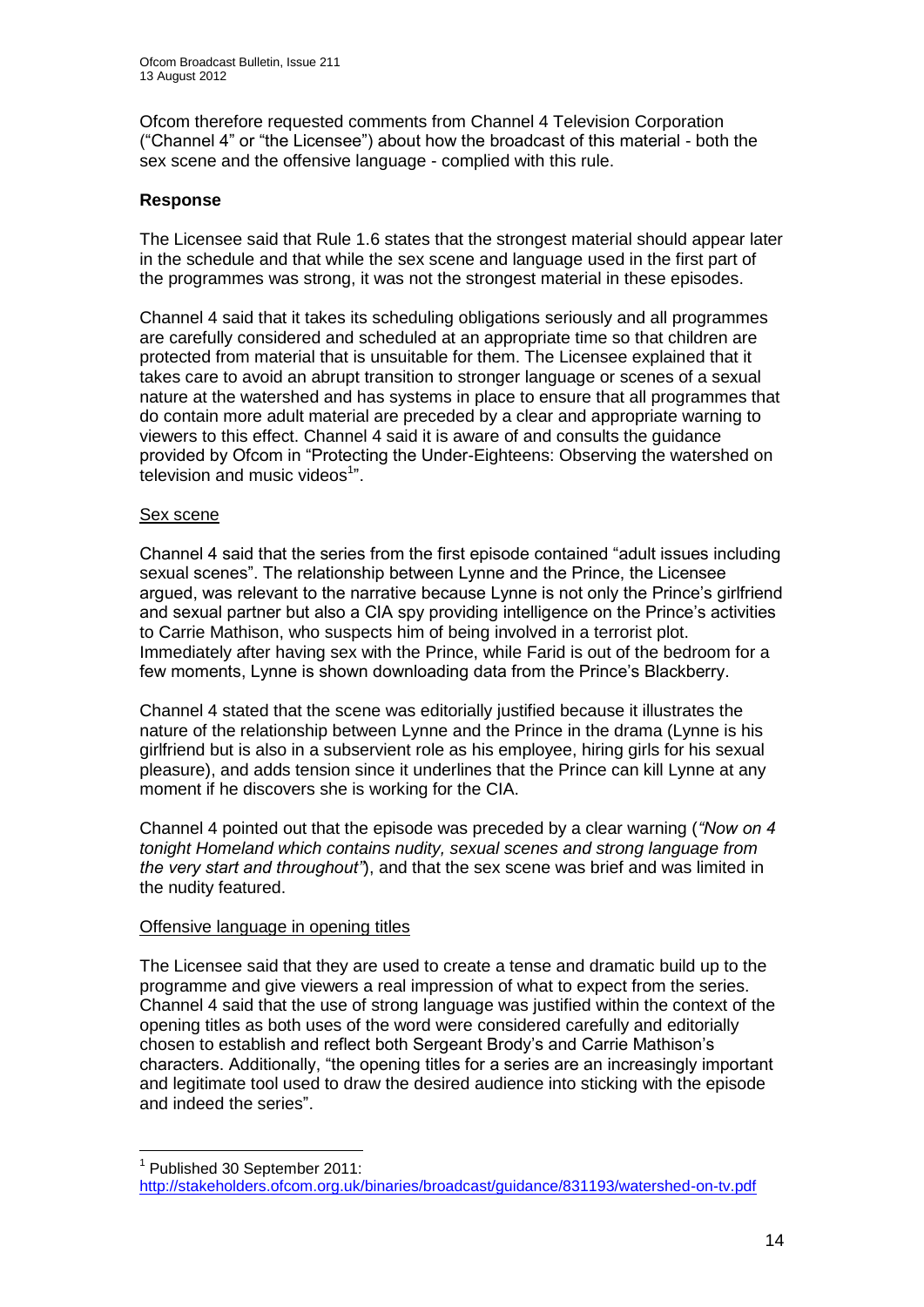Channel 4 argued that "[g]iven that it [Homeland] is an acquisition, we considered that it would have been very difficult to edit out the strong language without losing the drama and tension created by the opening titles". It added that "the use of strong language in the opening titles of Homeland was integral stylistically to the sequence and given the nature of the drama series it was editorially justified", but the Licensee decided that each episode must carry an appropriate warning for 'strong language from the very start'" such as the one broadcast on 8 April 2012:

*"Setting a trap to catch a dead man now on Four in Homeland, which contains violent scenes and strong language from the very start and throughout."*

The Licensee argued that Ofcom must take account of the relevant context, in particular that the episode complained of was one part of the eight in the series, and by 8 April the programme was sufficiently well established to meet the expectations of the audience as regards the opening titles. Further, it considered that given the opening titles were the same throughout the series and there had been editorially justified strong language in every episode, the audience would have expected strong language to run throughout the series from the start.

The Licensee said that taking into consideration its remit<sup>2</sup>, "we do not believe this material was beyond the likely expectations of a Channel 4 audience, and we do not believe it would have offended a majority of viewers".

#### **Decision**

Under the Communications Act 2003, Ofcom has a statutory duty to set standards for broadcast content as appear to it best calculated to secure the standards objectives, one of which is that "persons under the age of eighteen are protected". This objective is reflected in Section One of the Code.

Rule 1.6 states that the transition to more adult material must not be unduly abrupt at the watershed, and adds that the strongest material should appear later in the schedule.

When applying the requirement to protect persons under the age of eighteen, Ofcom must take into account the broadcaster's and audience's right to freedom of expression. This is set out in Article 10 of the European Convention on Human Rights. Article 10 provides for the right of freedom of expression, which encompasses the right to hold opinions and to receive and impart information and ideas without unnecessary interference by public authority. However, the broadcaster's right to freedom of expression is not absolute. In carrying out its duties, Ofcom must balance the right to freedom of expression on one hand, with the requirement in the Code to protect under-eighteens.

As Ofcom noted in its recent guidance on observing the watershed on television<sup>3</sup>, "[c]ontent that commences after the watershed should observe a smooth transition to more adult content. It should not commence with the strongest material."

<sup>1</sup>  $2$  Under the Communications Act 2003, Channel 4 has a public service remit to provide a broad range of high quality and diverse programming which, in particular: demonstrates innovation, experiment and creativity; appeals to the tastes and interests of a culturally diverse society; and exhibits distinctive character.

<sup>&</sup>lt;sup>3</sup> Published 30 September 2011: <http://stakeholders.ofcom.org.uk/binaries/broadcast/guidance/831193/watershed-on-tv.pdf>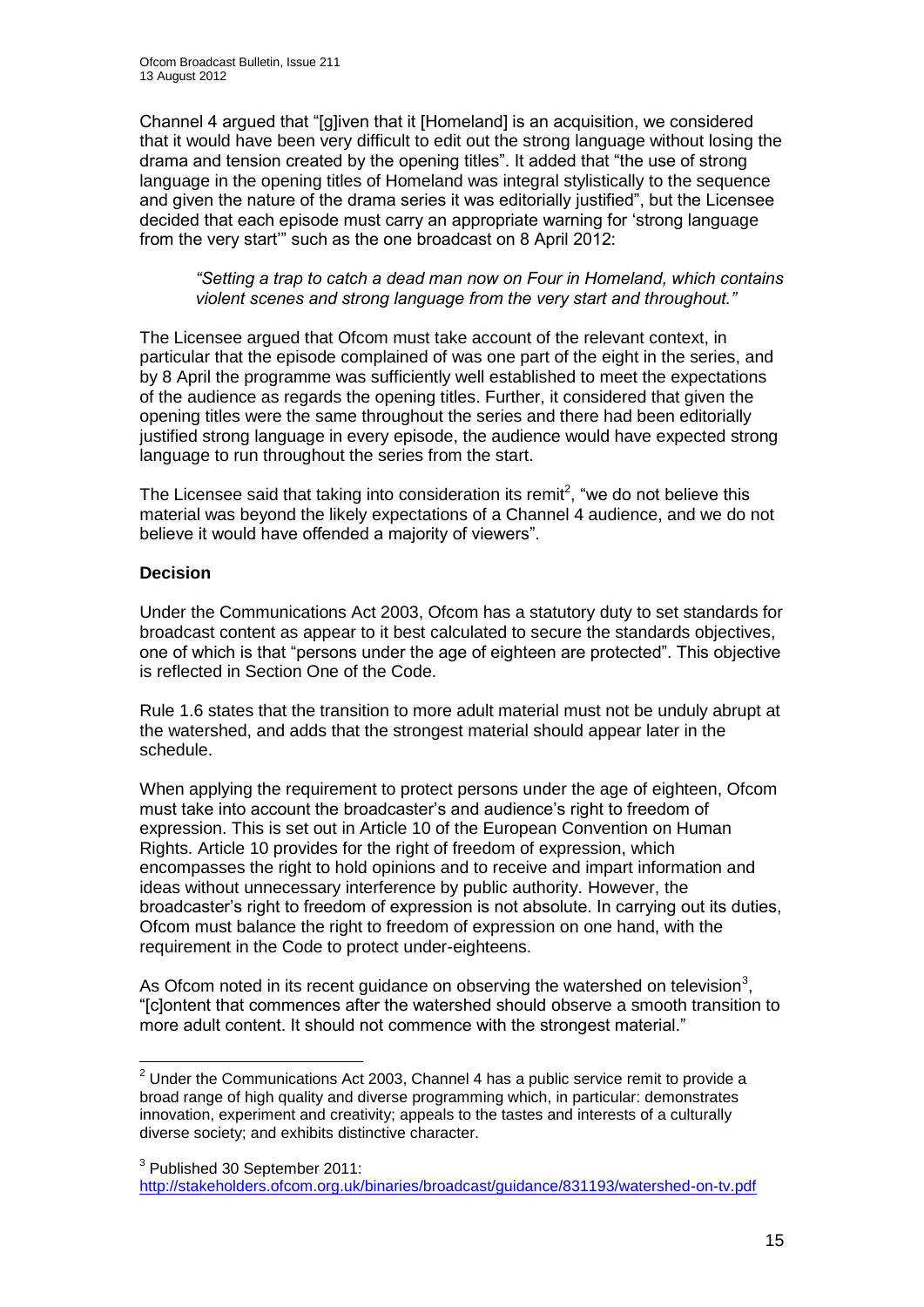Recognising that children may not have ceased viewing at exactly 21:00, Rule 1.6 is designed to avoid a sudden change to more adult material that would only be deemed suitable for a post-watershed broadcast.

#### Sex scene

Ofcom considered first whether this scene broadcast on 4 March complied with the Code. It was broadcast at around 21:07 and had a duration in total of around 18 seconds. It showed the couple in bed having consensual sex and was largely filmed in wide shot. Since the couple were covered by sheets, Lynne's naked breasts were visible but no other nudity was shown. When the sexual act was over, the Prince left the room temporarily and Lynne used this opportunity – at great peril to herself – to pick up his mobile phone from the bed and download material.

Rule 1.6 is not prescriptive. It does not stipulate a certain set time after the watershed when broadcasters may start to transmit more challenging material – whether of a sexual nature or the most offensive language. What constitutes an "unduly abrupt" transition to more adult material under Rule 1.6 depends on the context: for example, factors such as the editorial content of the programme, the time it is broadcast, warnings given and the likely expectations of the audience.

Ofcom therefore examined the context to determine whether there was sufficient editorial justification for broadcasting this sex scene around seven minutes after the 21:00 watershed.

We noted that *Homeland* is an intense drama series of eight episodes set in the world of international terrorism and of the spies whose job is to combat that threat. The series revolves around a complex investigation into the true loyalties and motives of an American soldier who has been missing in action for eight years, and been imprisoned and tortured, before his unexpected return to the United States. Before the sex scene was shown, Carrie Mathison (who suspects Prince Farid is involved with a terrorist plot), had asked Lynne to download information from the Prince's mobile phone. Lynne had reluctantly agreed to do this, aware that if discovered she would be killed. Immediately after having sex with the Prince, in a tense scene Lynne picked up the mobile phone from the bed and downloaded the information. The sex scene was therefore linked to the plot of the thriller.

Ofcom observed that: the sex scene was quite brief, lasting around 18 seconds, and filmed in long and mid-shot; and contained no shots of nudity of either character below the waist. The sex scene and nudity included within it were therefore limited. Further we noted that previous episodes had featured fairly strong sex scenes (for example between Sergeant Brody and his wife in the first programme); and that the programme of 4 March was preceded by a clear warning of *"nudity, sexual scenes and strong language from the very start and throughout".* 

*Homeland* is a series that dealt with complex adult themes including terrorism and international security, and their powerful impact on the personal lives of the characters involved. Taking all these factors into account, Ofcom concluded that the sex scene in context did have sufficient editorial justification, did not exceed audience expectations, and the transition to more adult material after the watershed was not unduly abrupt.

Rule 1.6 was therefore not breached.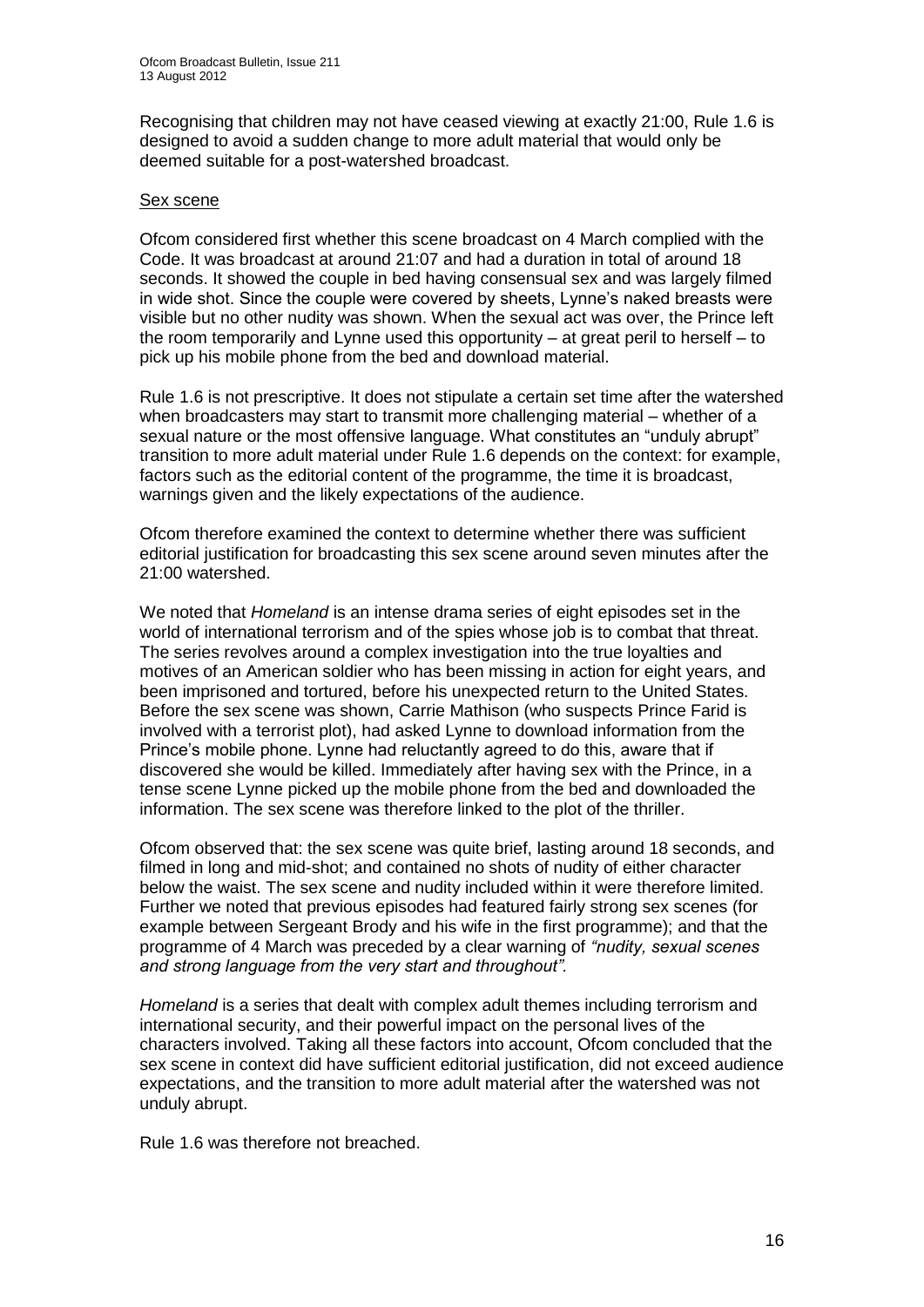1

#### Offensive language in opening titles

Ofcom noted that the opening titles used throughout this series of *Homeland* each contained two uses of the word "fuck". These occurred 50 and 53 seconds into the broadcast on 8 April, which started at 21:00. This very strong language was therefore broadcast within the first minute after the 21:00 watershed. Ofcom's research<sup>4</sup> confirms that the word "fuck" and other variations of this word are regarded as examples of the most offensive language with the capacity to cause a considerable degree of offence, particularly when used repeatedly.

As already pointed out Rule 1.6 is not prescriptive. It does not stipulate a certain set time after the watershed when broadcasters may start to transmit the most offensive language. However bearing in mind that there is an absolute prohibition on the most offensive language immediately before 21:00 (Rule 1.14), a broadcaster would need very strong reasons to justify starting to broadcast the most offensive language – especially when used repeatedly – in the period *immediately* after the 21:00 watershed. This is not a new principle when Ofcom applies Rule 1.6 but follows from the requirement that the "transition to more adult material must not be unduly abrupt at the watershed (in the case of television)...". Ofcom's concern to ensure that broadcasters should not use the most offensive language immediately after the watershed without sufficient justification was made clear in recent published findings<sup>5</sup>.

Ofcom therefore examined the context to determine whether there was sufficient editorial justification for broadcasting this strong language on two occasions one minute after the 21:00 watershed.

The opening titles of *Homeland* were very stylised and contained a montage of news footage and audio relating to the prelude to and aftermath of real terrorists attacks, interspersed with images of the main characters in the series. The opening titles provided a dramatic introduction to each episode, alluded to how Carrie Mathison missed an opportunity to stop the 9/11 terrorist attack and how the American war hero Sergeant Brody questioned his actions, so giving viewers an impression of what to expect from the series.

Ofcom noted that the strong language was not clearly audible: the two characters whispered the words and jazz music was playing simultaneously. The language was not broadcast in a simple linear narrative but in a fractured montage of sounds and images. This would therefore be likely to lessen the potential for offence. The potential for offence was also lessened by the fact that the character speaking was not shown and the words were not aimed at an individual: our research suggests that audiences find strong language more offensive when directed at an individual.

<sup>&</sup>lt;sup>4</sup> Audience attitudes towards offensive language on television and radio, August 2010 [\(http://stakeholders.ofcom.org.uk/binaries/research/tv-research/offensive-lang.pdf\)](http://stakeholders.ofcom.org.uk/binaries/research/tv-research/offensive-lang.pdf) Language and Sexual Imagery in Broadcasting: A contextual investigation, September 2005 [\(http://stakeholders.ofcom.org.uk/binaries/research/radio-research/language.pdf\)](http://stakeholders.ofcom.org.uk/binaries/research/radio-research/language.pdf)

<sup>5</sup> See breach finding on *Playing it Straight* on E4 published on 11 June 2012 in Bulletin 207: <http://stakeholders.ofcom.org.uk/binaries/enforcement/broadcast-bulletins/989142/obb207.pdf> See breach finding regarding Big Brother on Channel 5 published on 19 December 2011 in Bulletin 196: [http://stakeholders.ofcom.org.uk/binaries/enforcement/broadcast](http://stakeholders.ofcom.org.uk/binaries/enforcement/broadcast-bulletins/obb196/obb196.pdf)[bulletins/obb196/obb196.pdf.](http://stakeholders.ofcom.org.uk/binaries/enforcement/broadcast-bulletins/obb196/obb196.pdf)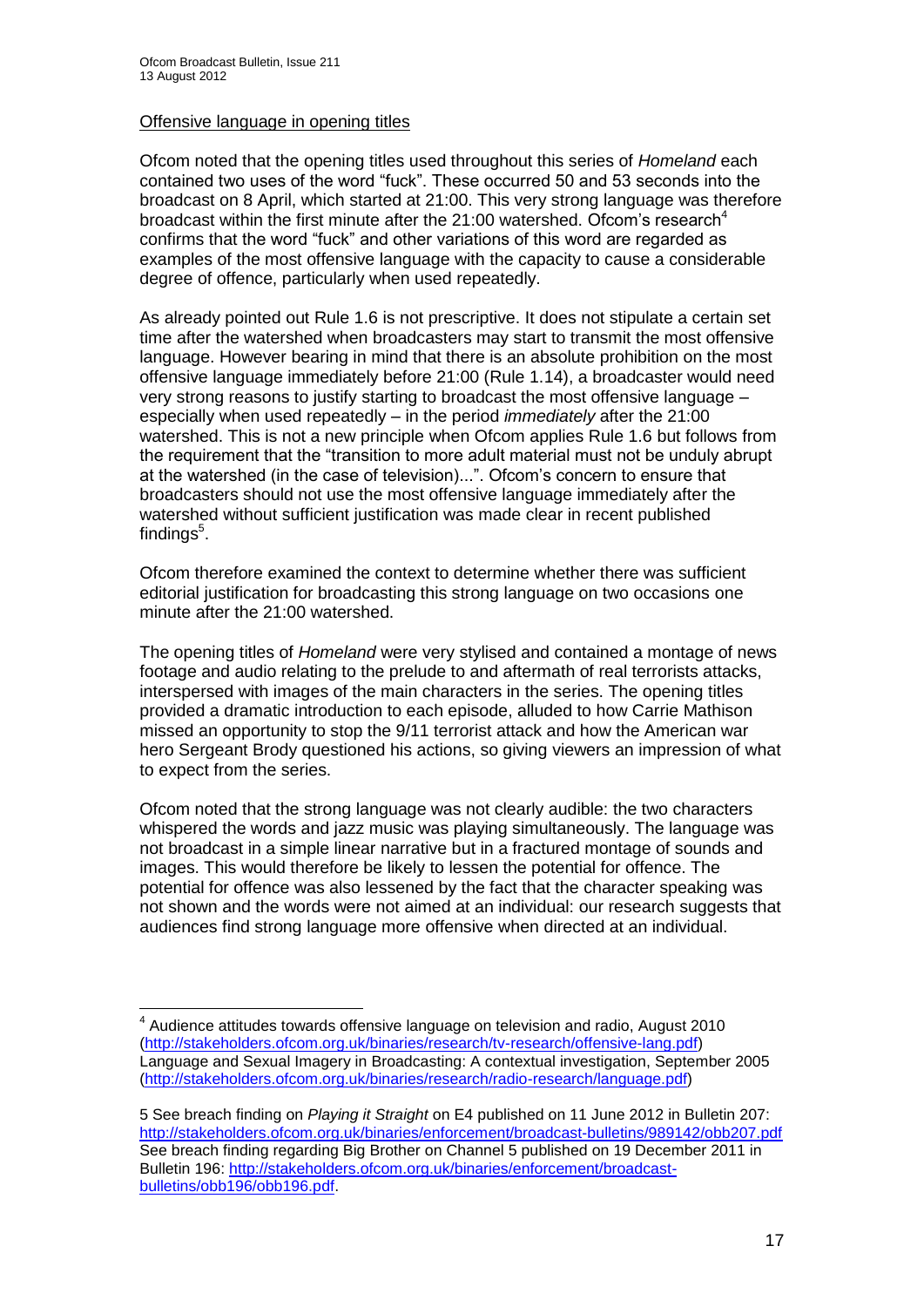Further, Ofcom considered it is likely that viewers of this series would have expected some degree of offensive language given the time of broadcast and nature of the channel and programme, and we noted the clear warning immediately before the programme started.

We noted the Licensee's argument that there might have been some practical difficulties in editing out the strong language from the opening titles (should this have been judged necessary) and it may have lessened its dramatic impact. We do not find this argument either credible or persuasive and remind broadcasters that they have a continuing responsibility to comply with the requirements of the Code. In cases such as this, where the material is an acquisition that was originally broadcast on a pay-per-view channel in America (i.e. not broadcast free to air), the UK broadcaster must take all necessary measures to comply with the Code.

However, on balance, taking particular account of the almost inaudible nature of the content, Ofcom's view is the repeated use of the most offensive language in the opening titles of a programme in this particular case would not have exceeded the expectations of viewers.

Ofcom reiterates to all broadcasters the need to take great care when considering whether to include strong language in opening titles immediately after the watershed because only limited context can be provided to viewers before they watch them and viewers may be more likely to come across the material unawares. Ofcom will only consider the use of the most offensive language in opening title sequences broadcast after the watershed to comply with the Code in exceptional circumstances, and Ofcom discourages the practice.

#### **Not in Breach of Rule 1.6**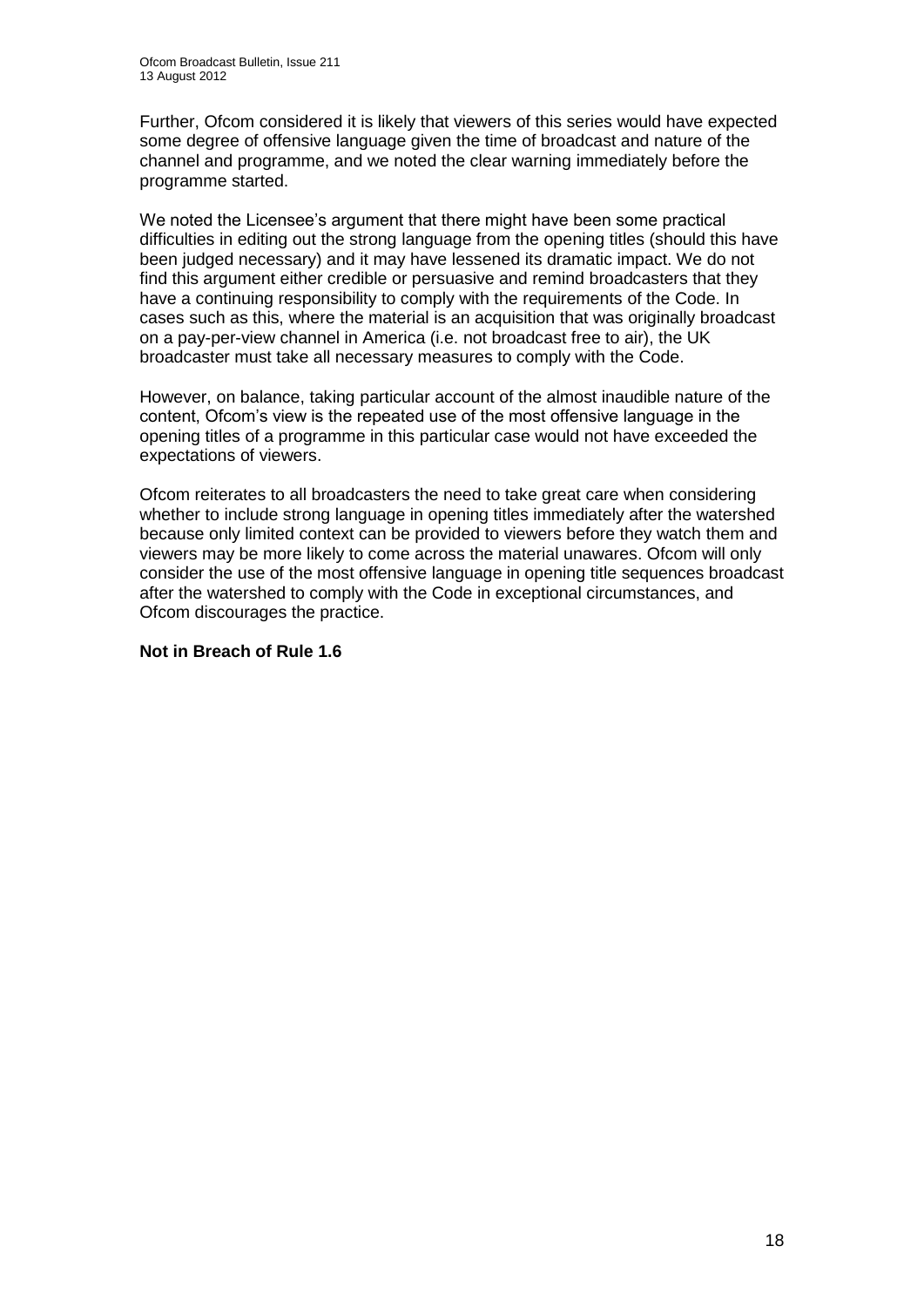# **Advertising Scheduling cases**

## **In Breach**

## **Advertising minutage**

*UMP Movies, 2 to 14 April 2012, various times*

#### **Introduction**

UMP Movies is an entertainment channel specialising in Bollywood films. It is owned and operated by UTV Entertainment Television Limited.

Rule 4 of the Code on the Scheduling of Television Advertising ("COSTA") states:

"time devoted to television advertising and teleshopping spots on any channel in any one hour must not exceed 12 minutes."

During its routine monitoring of COSTA compliance, Ofcom identified nine clock hours on UMP Movies between 2 and 14 April 2012 which contained more than the permitted 12 minutes of advertising. The amount of excess advertising in these hours ranged from 38 seconds to 310 seconds.

| <b>Date</b> | <b>Clock hour</b> | <b>Apparent minutage/seconds</b> |
|-------------|-------------------|----------------------------------|
|             |                   | broadcast                        |
| 02/04/2012  | 20                | 13:07                            |
| 03/04/2012  | 23                | 14:35                            |
| 06/04/2012  | 15                | 15:03                            |
| 09/04/2012  | 17                | 17:10                            |
| 10/04/2012  | 22                | 13:38                            |
| 10/04/2012  | 23                | 12:34                            |
| 11/04/2012  | 22                | 13:36                            |
| 12/04/2012  | 28                | 14:16                            |
| 14/04/2012  | 23                | 16:53                            |

Ofcom considered the case raised issues warranted investigation in respect of Rule 4 of COSTA. We therefore asked UTV Entertainment Television Limited (or "the Licensee") for its comments under this rule.

#### **Response**

The Licensee said that its analysis of the incidents revealed that discrepancies occurred "on account of overlapping break timings and the programme segments."

The Licensee said that following its analysis, it urged relevant staff to generate reports to verify clock hours that contain an excess of 12 minutes of advertising and work alongside its ad sales team so that errors can be corrected prior to broadcast.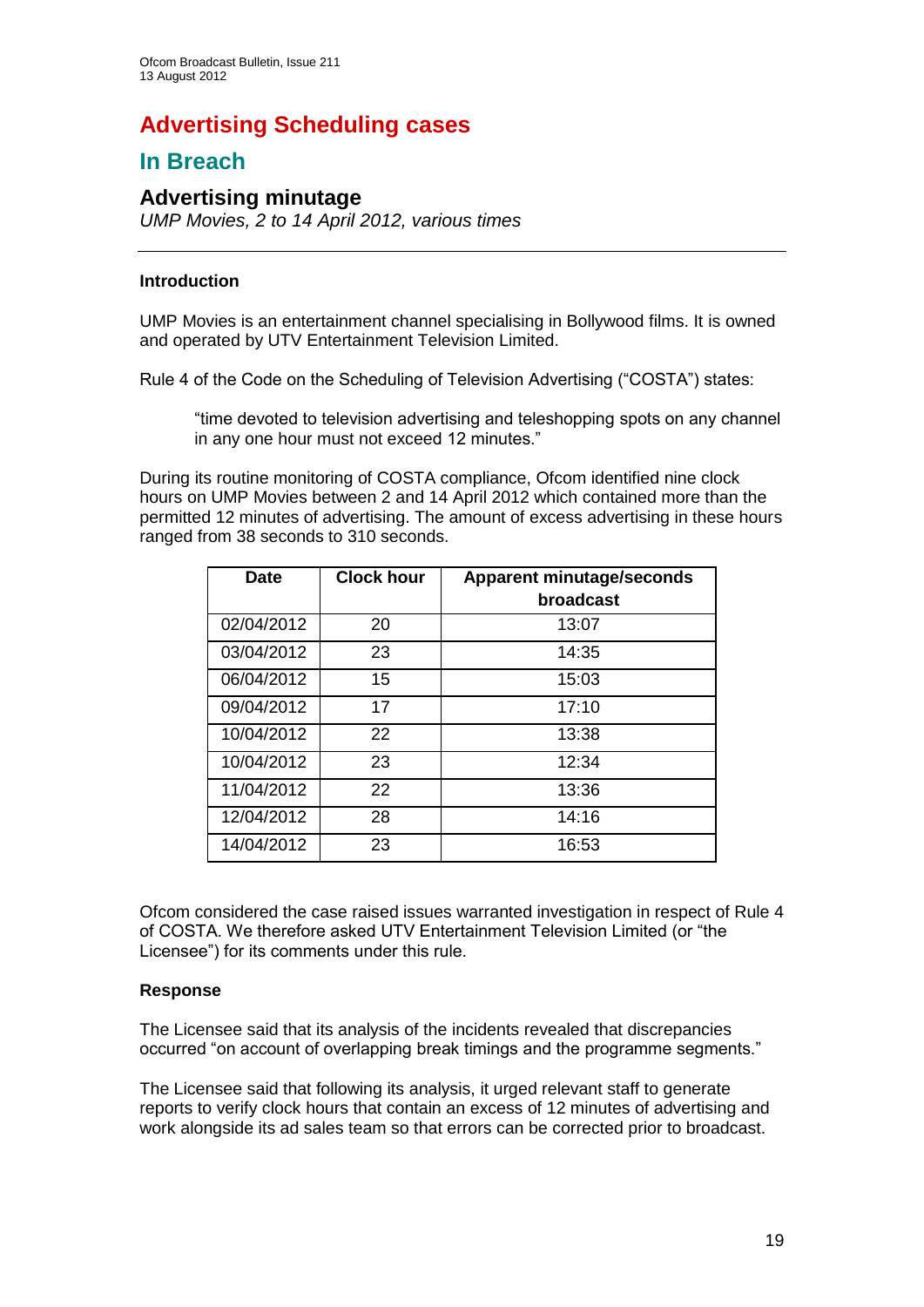UTV Entertainment Television Limited regretted the errors and added that they occurred "unintentionally without any aim to derive benefits, gains or commercial minutage".

#### **Decision**

Under the Communications Act 2003, Ofcom has a statutory duty to set standards for broadcast content which it considers are best calculated to secure a number of standards objectives. One of these objectives is that "the international obligations of the United Kingdom with respect to advertising included in television and radio services are complied with".

Articles 20 and 23 of the EU Audiovisual Media Services (AVMS) Directive set out strict limits on the amount and scheduling of television advertising. Ofcom has transposed these requirements by means of key rules in COSTA.

Ofcom noted that the Licensee significantly exceeded the permitted 12 minutes of advertising per clock hour on nine occasions. Therefore, the Licensee breached Rule 4 of COSTA in each case.

While Ofcom acknowledged the measures the Licensee put in place to improve compliance, it noted that Issue 204 of the Broadcast Bulletin $1$  also contained breaches of Rule 4 of COSTA by UMP Movies. We were therefore concerned that similar and successive incidents had been identified in such a short space of time.

Given the extent of these breaches, Ofcom has serious concerns about the Licensee's approach to compliance in this area. Following this finding, we do not expect any further breaches of a similar nature.

#### **Breaches of Rule 4 of COSTA**

1

<sup>1</sup> [http://stakeholders.ofcom.org.uk/binaries/enforcement/broadcast](http://stakeholders.ofcom.org.uk/binaries/enforcement/broadcast-bulletins/obb204/obb204.pdf)[bulletins/obb204/obb204.pdf](http://stakeholders.ofcom.org.uk/binaries/enforcement/broadcast-bulletins/obb204/obb204.pdf)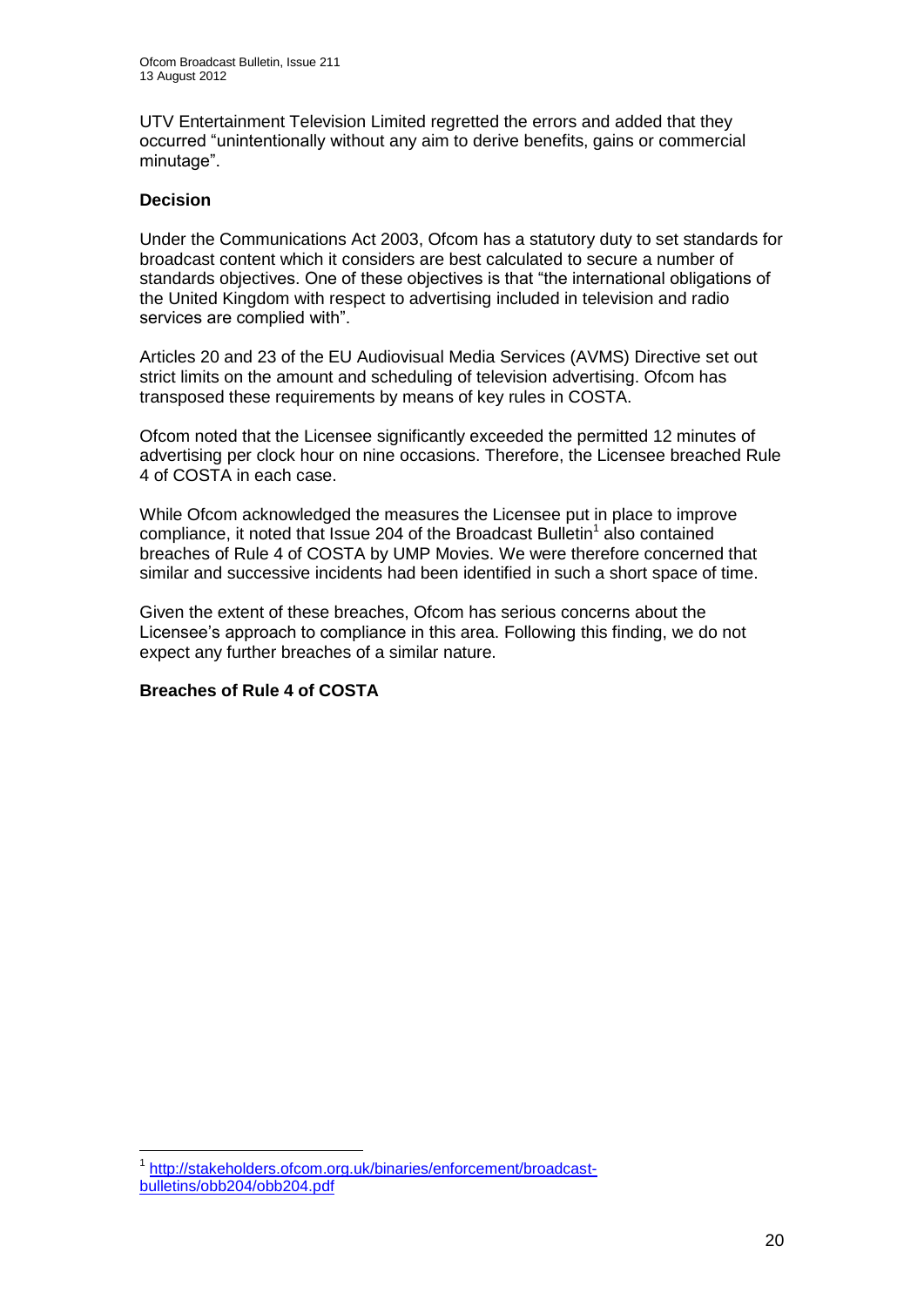# **In Breach**

## **Advertising scheduling**

*Horse and Country, 2 to 15 May 2012*

#### **Introduction**

Rule 17 of the Code on the Scheduling of Television Advertising ("COSTA") stipulates the maximum number of advertising breaks programmes may contain:

| Scheduled duration of programme<br>(on non-PSB channels) | <b>Number of breaks</b> |
|----------------------------------------------------------|-------------------------|
| < 26 minutes                                             | One                     |
| $26 - 45$ minutes                                        | Two                     |
| $46 - 65$ minutes                                        | <b>Three</b>            |
| $66 - 85$ minutes                                        | Four                    |
| 86 - 105 minutes                                         | Five                    |
| $106 - 125$ minutes*                                     | Six                     |

\*for every additional 20 minutes of additional programming, a further break is permitted.

During monitoring of licensees' compliance with COSTA, Ofcom noted that *Badminton 2011 - Cross Country* was broadcast on Horse and Country on seven occasions.

Each broadcast was approximately 300 minutes in length and contained 19 internal breaks – four more than permitted in programmes by Rule 17 of COSTA.

Ofcom considered the case raised issues warranting investigation in respect of Rule 17 of COSTA and therefore sought formal comments as to how the broadcasts complied with this rule from H&C TV Limited (or "the Licensee"), the licence holder for Horse and Country.

#### **Response**

The Licensee explained that the programme comprised five hours' extended highlights of the Cross Country phase of the equestrian event. The Licensee said that it received the programme edited with four breaks per hour, and that the overruns arose due to a combination of oversight and misunderstanding of the COSTA rules on its part.

The Licensee confirmed that any future transmissions of this programme will comply with COSTA.

#### **Decision**

Under the Communications Act 2003, Ofcom has a statutory duty to set standards for broadcast content which it considers are best calculated to secure a number of standards objectives. One of these objectives is that "the international obligations of the United Kingdom with respect to advertising included in television and radio services are complied with".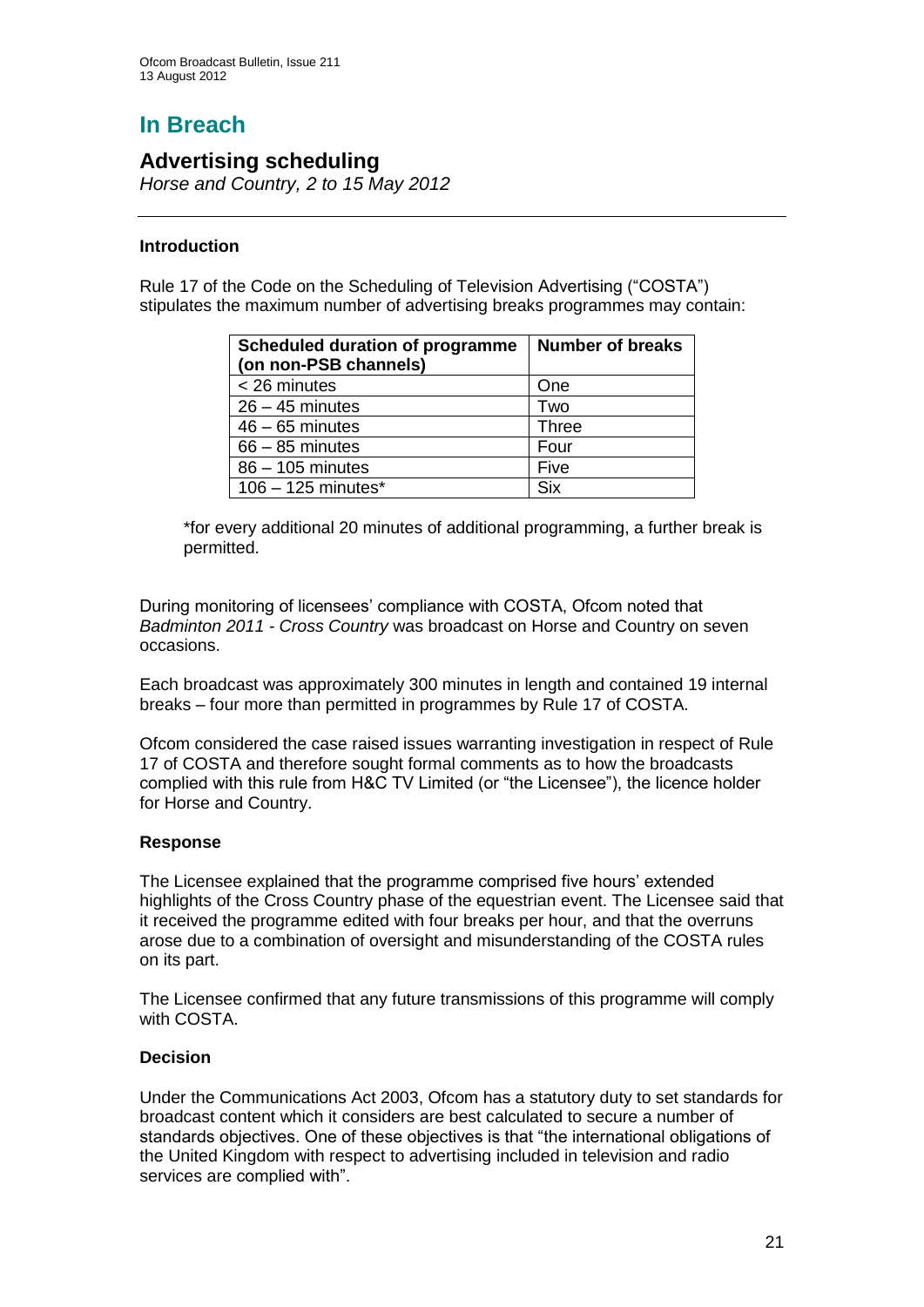Articles 20 and 23 of the EU Audiovisual Media Services (AVMS) Directive set out strict limits on the amount and scheduling of television advertising. Ofcom has transposed these requirements by means of key rules in COSTA. Ofcom undertakes routine monitoring of its licensees' compliance with COSTA.

In this case, the seven broadcasts in question contained four more breaks than were permitted, in breach of Rule 17 of COSTA. We note the Licensee's assurances on the steps taken to prevent further errors, but we were nevertheless concerned by its admission that it had misunderstood the requirements of COSTA. Ofcom will monitor Horse and Country to check its future compliance with COSTA.

#### **Breach of Rule 17 of COSTA**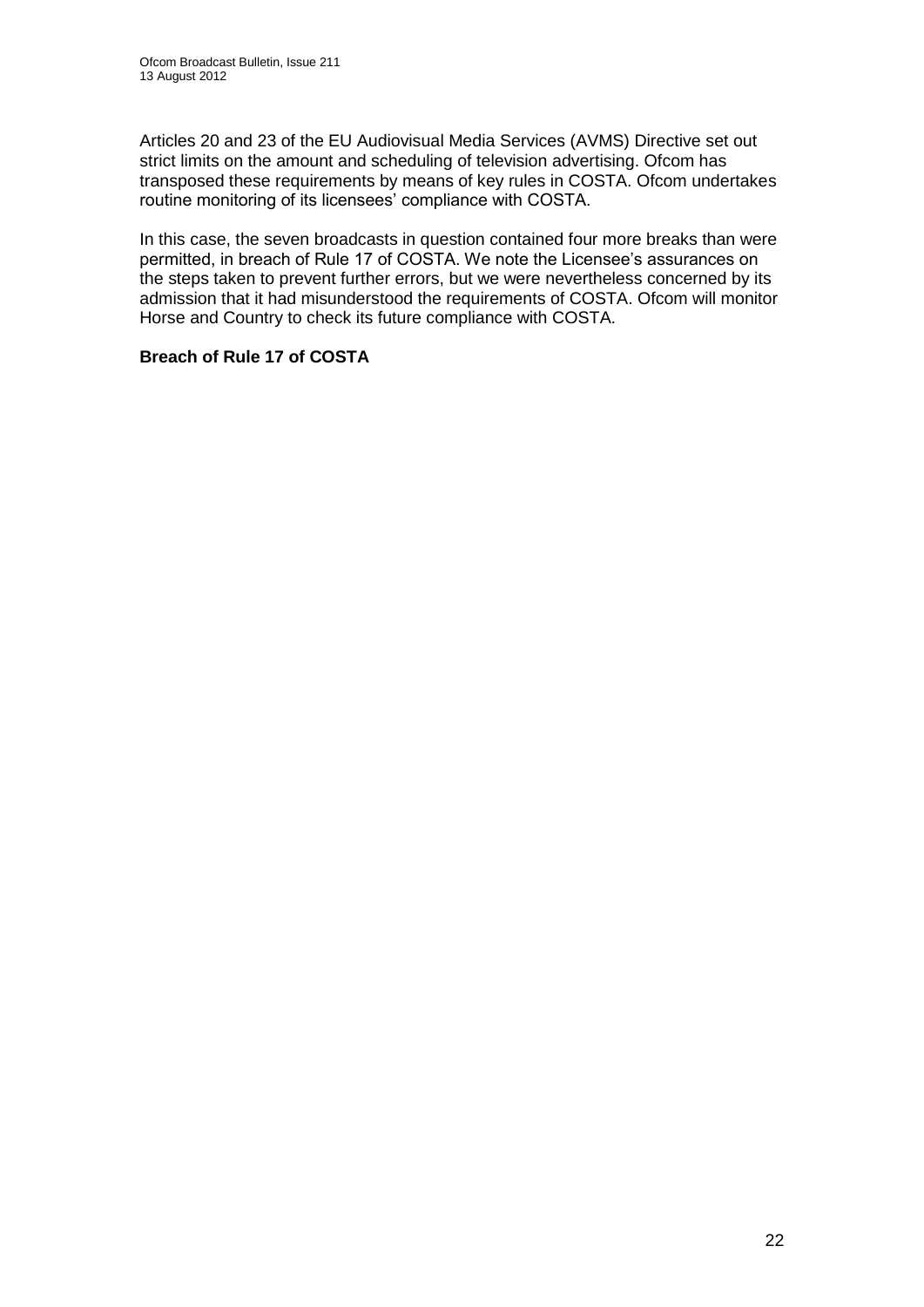# **In Breach**

1

## **Breach findings table**

*Code on the Scheduling of Television Advertising compliance reports*

Rule 4 of the Code on the Scheduling of Television Advertising ("COSTA") states:

"... time devoted to television advertising and teleshopping spots on any channel must not exceed 12 minutes."

| <b>Channel</b>        | <b>Transmission date</b><br>and time   | Code and<br>rule /<br>licence<br>condition | <b>Summary finding</b>                                                                                                                                                                            |
|-----------------------|----------------------------------------|--------------------------------------------|---------------------------------------------------------------------------------------------------------------------------------------------------------------------------------------------------|
| MTV Live <sup>1</sup> | 17 May 2012, 16:00,<br>19:00 and 22:00 | <b>COSTA</b><br>Rule 4                     | Ofcom noted, during monitoring, that<br>the amount of advertising exceeded<br>the permitted hourly allowance by 27,<br>22 and 17 seconds on this date,<br>respectively.<br><b>Finding: Breach</b> |

<sup>&</sup>lt;sup>1</sup> This issue of the Broadcast Bulletin was amended after its original publication to include this decision. It was not published at the time due to an administrative error.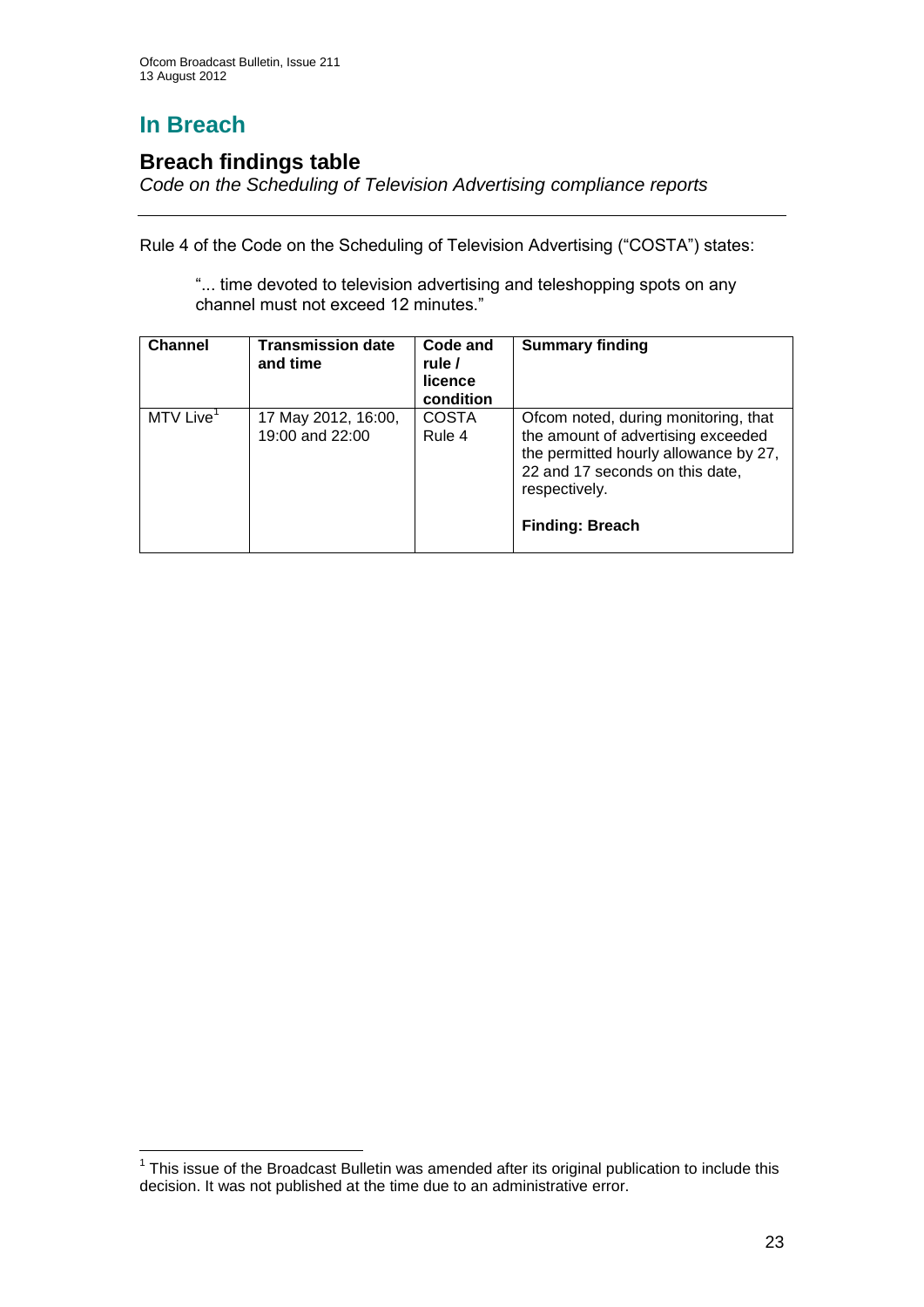## **Broadcast Licence Condition cases**

## **In Breach**

## **Breach of Licence Condition**

*Bay Radio (now Nation 80s) 14 – 16 March 2012*

#### **Introduction**

Swansea Bay Radio Ltd, a subsidiary of Town & Country Broadcasting Ltd, owns and operates a local commercial radio service for the Swansea Bay area, which until recently was known as 'Bay Radio'.

The Licensee re-branded the Swansea Bay service during the first week of March 2012 as 'Bay Radio the 80s station'. Ofcom received a complaint which alleged that, since the re-launch, the station had changed its music policy, was broadcasting without presenters, provided only an hourly news service and was not providing local information. The station has since fully re-branded as 'Nation 80s'.

Ofcom has a statutory duty to ensure "a wide range of television and radio services which (taken as a whole) are both of high quality and calculated to appeal to a variety of tastes and interests." In local commercial radio Ofcom secures this by the use of Formats. Each station's Format includes a description of the output which each Licensee is required to provide, based on the promises originally made in its application to win the licence. Formats may be varied over time, but only with the approval of Ofcom.

The published Character of Service for the licensed service is (and remains) as follows:

A LOCAL SPEECH AND MUSIC STATION FOR THE SWANSEA AREA, WITH 24-HOUR NEWS, INFORMATION AND COMMENT AIMED PRIMARILY AT THE 35+ AGE GROUP, WITH A PREDOMINATELY GOLD AND EASY LISTENING MIX OF MUSIC, REGULARLY REFLECTING WELSH CULTURE AND LANGUAGE.

As part of the preliminary steps of investigating this complaint, the Licensee was asked to supply audio of the station's output during daytime (06.00 to 19.00 hours) for Wednesday 14, Thursday 15 and Friday 16 of March 2012.

With regards to the concerns highlighted by the complainant, we did not believe, based on the audio we heard, that the station was in breach of its Format in respect of either its music policy or the delivery of local news.

We noted that Bay Radio's music policy had indeed changed to an all "all-80s" proposition. The station's published Format requires it to play "A predominately Gold and Easy listening mix of music". Given the station's move to play tracks drawn exclusively from the 1980s, it comfortably met the requirement for 'Gold' music, albeit in a narrower sense than would have been originally intended at the time of licensing. We were also content that there were just enough tracks that could reasonably be categorised as 'easy listening', from artists such as Christopher Cross, Kenny Rogers, Air Supply and George Benson, to remain compliant with the musical aspect of the Format.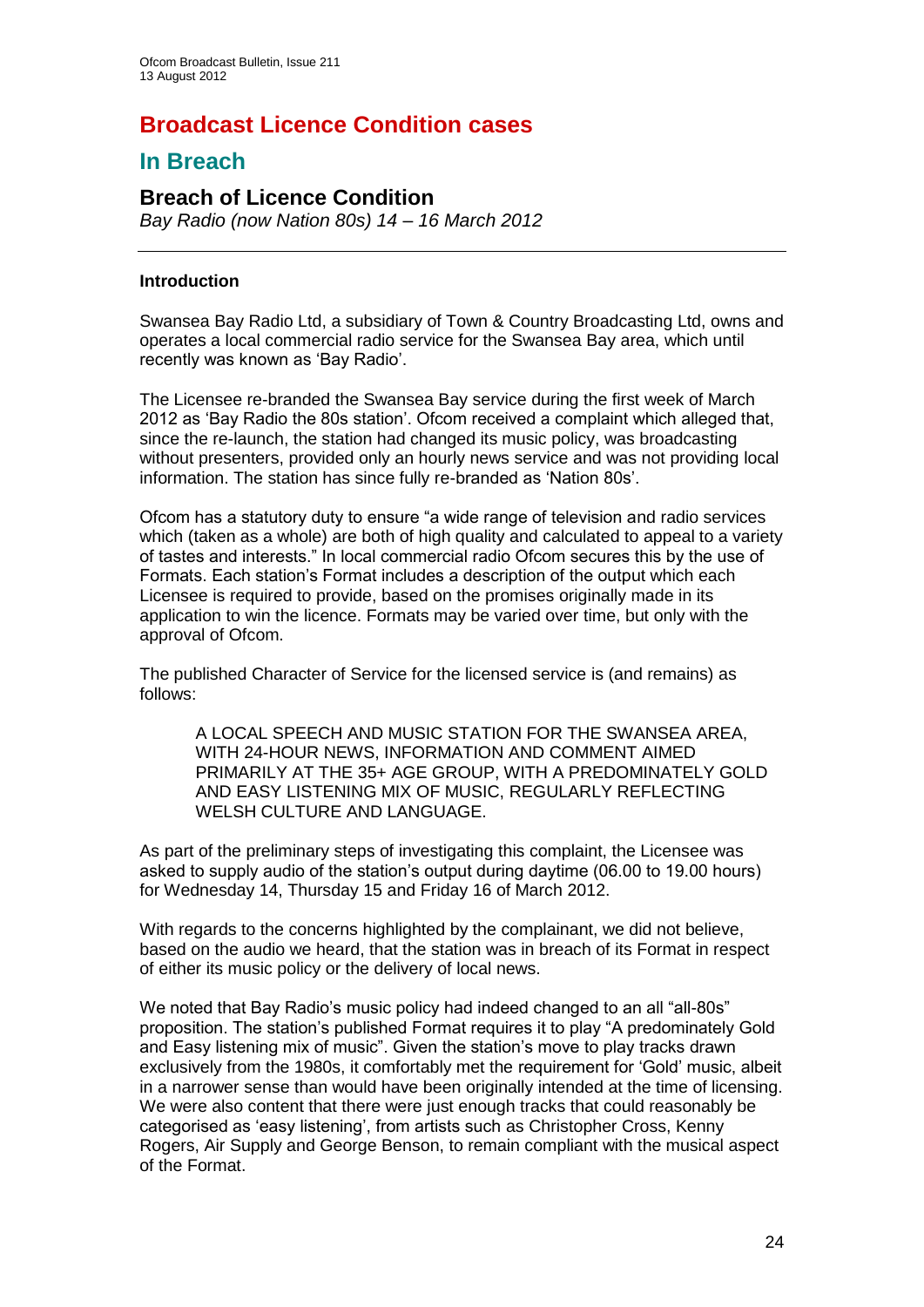With regard to the provision of local news, Bay Radio was, contrary to the complainant's allegation, found to be to be broadcasting local news bulletins halfhourly during the breakfast and afternoon drive programmes. The local news bulletins were, taken as a whole across the three days, also found to be compliant with the local news requirements set out in the station's Format and were consistent with Ofcom's localness guidance.

However, with regard to the amount of speech aired by the station, we noted that Bay Radio was indeed broadcasting without presenters, except during the weekday breakfast show (07:00 -10.00). During the three hours of breakfast broadcasting on each day listened, there were five presenter links per hour, two of which focused mainly on the delivery of travel information. Outside of breakfast in the hours sampled, speech comprised solely news, travel news, twice-daily showbiz updates and hourly "What's on Where" bulletins. Over three days of listening the latter only promoted three events: a Sainsbury's Sport Relief Run in Swansea and the promotion of tickets for two shows, and a workshop, at the New Gwyn Hall in Neath.

Our preliminary view, based upon listening to the audio, was that Bay Radio was not delivering enough speech, including local material and 'comment', for its output to be compliant with the Character of Service set out in the station's existing published Format, which requires it to be "A local speech and music station for the Swansea area, with 24-hour news, information and comment." We also had concerns as to how the overall paucity of speech on the station diminished the Licensee's ability to regularly reflect "Welsh culture and language".

Ofcom wrote to the Licensee on 15 June to for its views on how, if at all, Swansea Bay Radio Ltd considered it was complying with Licence Condition 2(4) contained in Part 2 of the Schedule to the Licence. The relevant licence condition states that:

"The Licensee shall ensure that the Licensed Service accords with the proposals set out in the Annex so as to maintain the character of the Licensed Service throughout the licence period." (Section 106(1) of the Broadcasting Act 1990).

In this letter, we noted that during daytime (06.00-19.00) on the days sampled, speech represented less than 12% of the station's output (excluding advertising and sponsorship credits and promotional trails). This equated to, over the 13 hours of daytime programming, less than six minutes of speech per hour. This minutage also included news bulletins, which were usually of between two or three minutes duration.

#### **Response**

In its response to Ofcom, the Licensee explained that in electing to trial Bay 80s by experimenting with a new station style, it took the view that removing the traditional presentation resource in favour of "better researched and presented local information" would result in a more popular service with "less clutter, more music and a distinctive position in the market".

It added that it should have been clear that Bay Radio was simply experimenting with its output to improve its market position in what it stated was one of the UK's most mature and competitive radio markets, and that it would have hoped Ofcom "supports and believes in innovation and experimentation by Licensees to ensure radio remains relevant and compelling in the modern media marketplace". The Licensee stated that it has always believed that Ofcom should give operators flexibility to alter services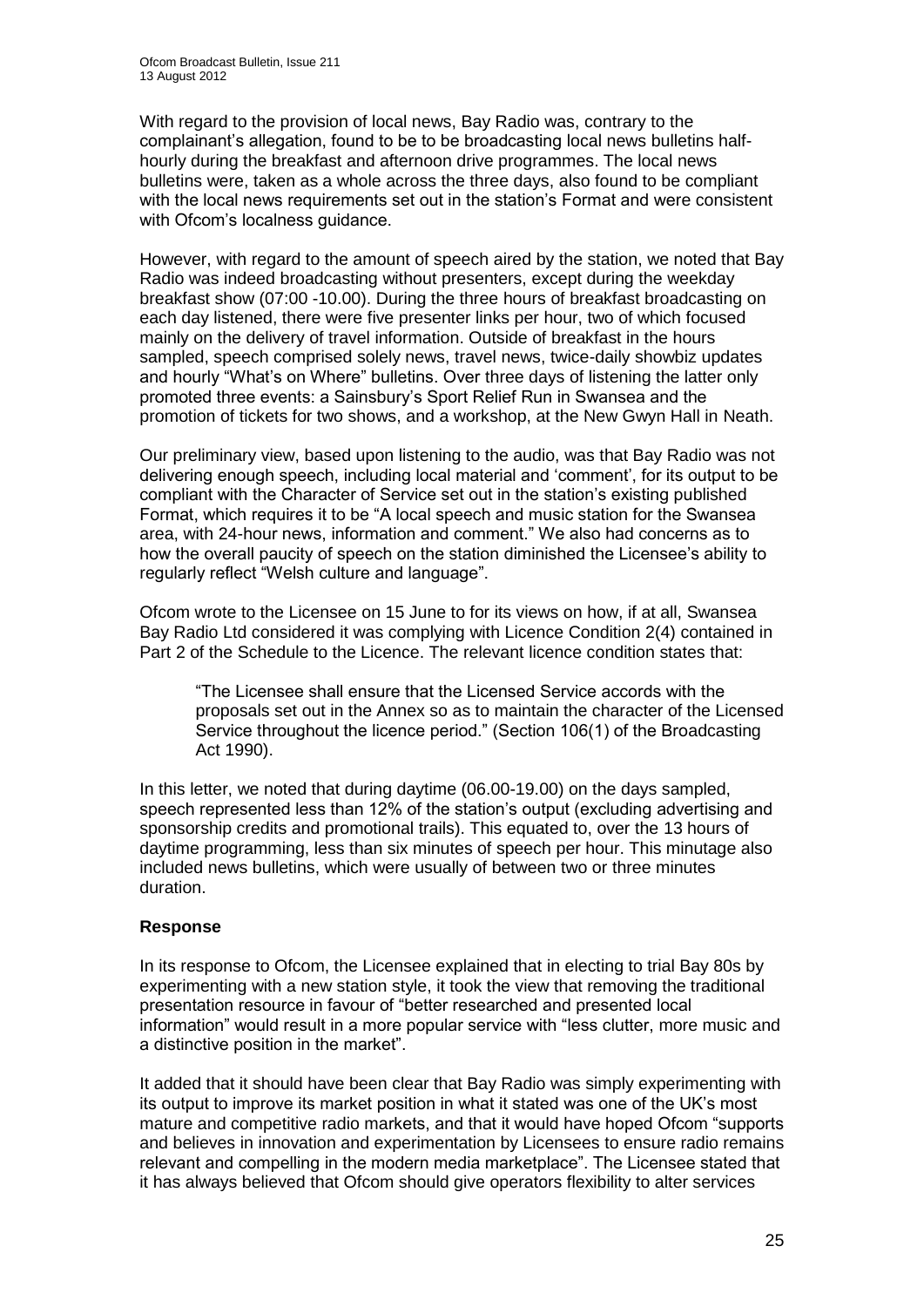within their agreed Format, as ultimately market forces will determine the success or failure of the commercial enterprise.

The Licensee oberved that speech percentages are no longer used in any commercial radio station Formats, and that if Ofcom had felt that a certain level of speech was a defining characteristic of this service, then it had the opportunity to retain this when the station's Format was revised in 2008.

In conclusion the Licensee wrote: "Nation 80s [formerly Bay Radio] takes format compliance very seriously and whilst we believe the frequency and quality of speech and information broadcast in March was in format, should Ofcom come to a conclusion that it was not, we would wish to discuss the remedial measures to resolve the matter as quickly as possible."

#### **Decision**

We noted the points made in the Licensee's representations.

On the basis of the audio we heard, we could not agree with the Licensee's contention that the removal of the presenters on the station (outside of breakfast) had resulted in "better researched and presented local information".

While Ofcom is supportive of the principle of radio broadcasters striving to improve their services in ways that benefit listeners, and is acutely aware of the commercial pressures faced in competitive local radio markets, broadcasters are reminded that any experiments with output should under no circumstances take the broadcast service 'out of Format'. It was also noted that the Licensee had made no attempt to discuss the proposed changes with Ofcom in advance, so it was not clear at all that Bay Radio was "experimenting" with its output.

The Licensee in its representations argued that Ofcom was seeking to prescribe a required level of speech retrospectively, and in effect returning to an earlier regulatory regime. In the case of Bay Radio, its 'Character of Service' is drawn directly from the Format written by the Licensee itself at the time of its application for the Swansea licence in 2005. Ofcom's position is that we rely on Licensees to take a reasonable view on the words in the Character of Service and their meaning, although we have always reserved the right to re-introduce 'quotas' to individual station Formats if we consider that stations are not complying with the spirit of the Format. On this occasion, the 12% speech figure used with regard to Bay Radio's monitored output was simply used as illustrative evidence that it was delivering a very low level of speech for a station that is licensed to be *"A local speech and music station for the Swansea area, with 24 news, information and comment."*

Based on the three days monitored but also taking into account the Licensee's representations, we concluded that the overall levels of speech, including local material, were unacceptably low for a station whose Character of Service in its published Format requires it to be *"A local speech and music station for the Swansea area, with 24 hour news, information and comment."* While the news bulletins provided by the station were in Format, they did not in themselves compensate for the lack of speech elsewhere in the output. Furthermore, the lack of speech content also largely prevents the station from "*regularly reflecting Welsh language and culture*," although we did note the station's extensive Six Nations rugby coverage and that some of the speech content in the breakfast show was delivered in Welsh.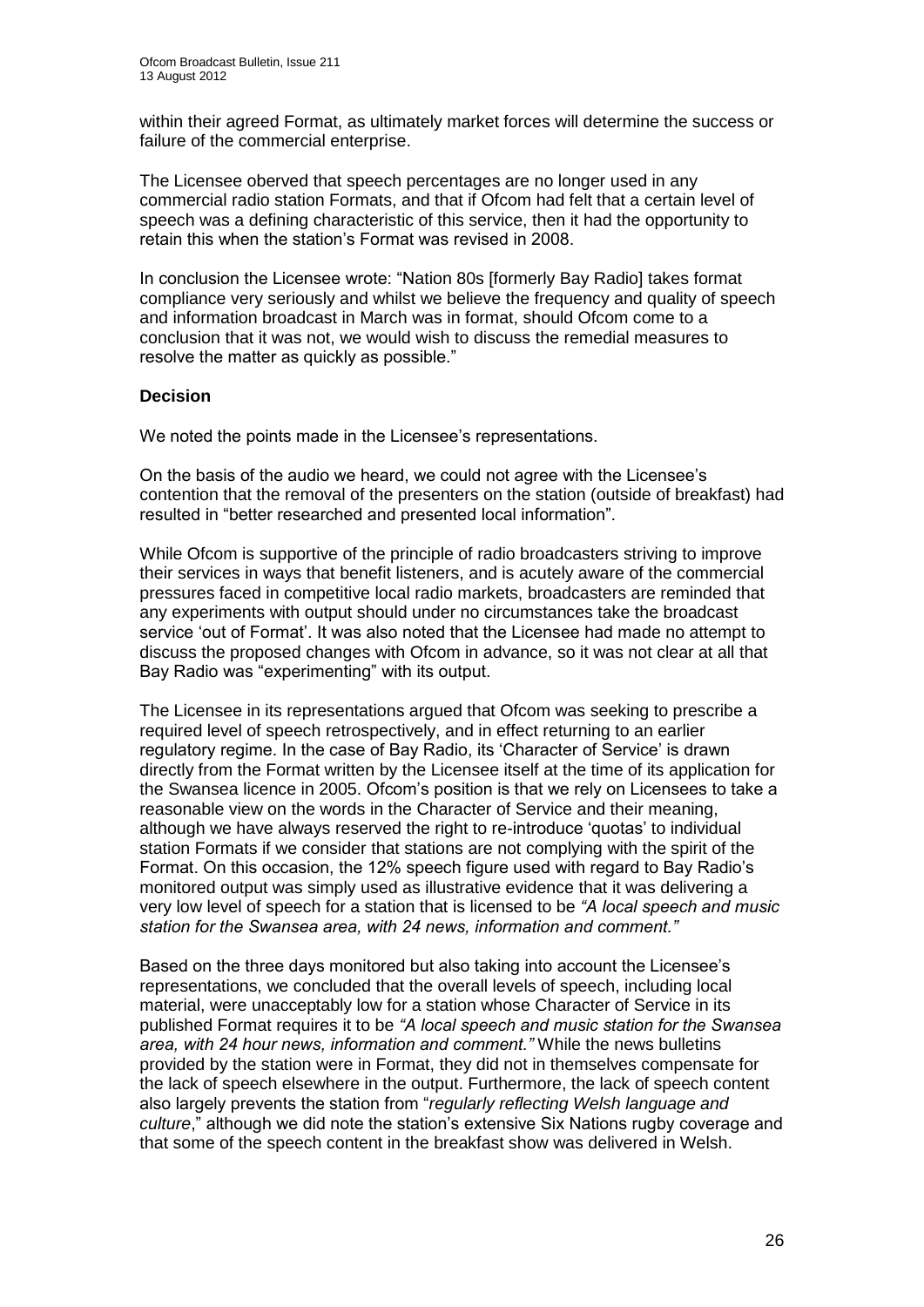It should be noted that the removal of presenters per se was not the determining factor in the Licensee being found in breach, but rather a reflection of the particular nature of Bay Radio's Format, which has clear commitments to delivering speech and comment, and the fact that there was not sufficient speech material (such as prerecorded programming, for instance) provided by way of an alternative to live DJ presentation.

The Licensee is put on notice that, should further investigation prove that the service broadcast is not in compliance, further regulatory action may be considered.

**Breach of Licence Condition 2(4) in Part 2 of the Schedule to the commercial radio licence held by Swansea Bay Radio Ltd (licence number AL306).**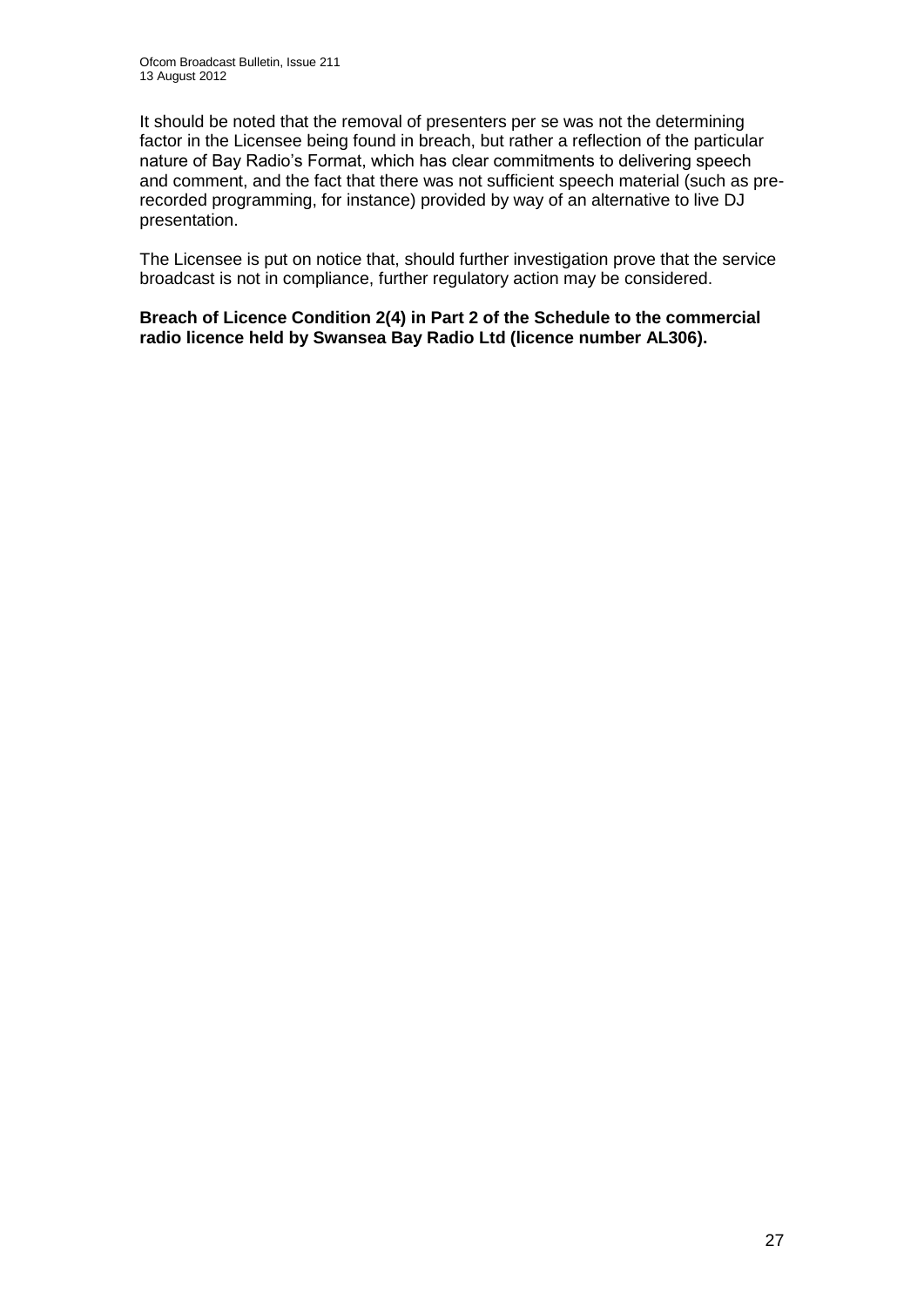# **Tor-Amod**

## **Torri Amod Trwydded**

*Bay Radio (bellach Nation 80s) 14 – 16 Mawrth 2012*

#### **Rhagarweiniad**

Mae Swansea Bay Radio Ltd, sy'n is-gwmni i Town & Country Broadcasting Ltd, yn berchen ar ac yn rhedeg gwasanaeth radio masnachol lleol ar gyfer ardal Bae Abertawe, tan yn ddiweddar o dan yr enw 'Bay Radio'.

Yn ystod yr wythnos gyntaf ym mis Mawrth 2012 ail-frandiodd Ddaliwr y Drwydded y gwasanaeth i Fae Abertawe yn 'Bay Radio the 80s station'. Derbyniodd Ofcom gŵyn yn honni, ers ei hail-lansio, bod yr orsaf wedi newid ei pholisi cerddoriaeth, ei bod yn darlledu heb gyflwynwyr, ei bod ond yn darlledu newyddion unwaith yr awr ac nad oedd yn darparu gwybodaeth leol. Ers hynny mae'r orsaf wedi'i hail-frandio'n llwyr fel 'Nation 80s'.

Mae gan Ofcom ddyletswydd statudol i sicrhau "ystod eang o wasanaethau teledu a radio sydd (gyda'i gilydd) o ansawdd uchel ac wedi eu dyfeisio i apelio at amrywiaeth o ddiddordebau a chwaeth." Gyda radio masnachol lleol, mae Ofcom yn sicrhau hyn drwy ddefnyddio Fformatau. Mae Fformat pob gorsaf yn cynnwys disgrifiad o'r allbwn y mae'n ofynnol i bob Daliwr Trwydded ei ddarparu, ar sail yr addewidion a wnaethant yn wreiddiol yn eu cais i ennill y drwydded. Gellir amrywio fformatau dros amser, ond dim ond gyda chaniatâd Ofcom.

Mae'r Cymeriad Gwasanaeth fel a gyhoeddwyd ar gyfer y gwasanaeth trwyddedig fel a ganlyn:

GORSAF SIARAD A CHERDDORIAETH LEOL I ARDAL ABERTAWE, YN DARLLEDU GWYBODAETH, SYLW A NEWYDDION 24 AWR AC WEDI'I HANELU'N BENNAF AT Y GRŴP OED 35+, GYDA CHYMYSGEDD O GERDDORIAETH HAWDD GWRANDO AC AUR YN BENNAF, SY'N ADLEWYRCHU'R IAITH A'R DIWYLLIANT CYMREIG YN GYSON.

Fel rhan o'r camau rhagarweiniol o ymchwilio i'r gŵyn hon, gofynnwyd i Ddaliwr y Drwydded gyflenwi tâp sain o allbwn yr orsaf yn ystod y dydd (0600 -1900) ar gyfer dydd Mercher 14, dydd Iau 15 a dydd Gwener 16 Mawrth 2012.

O ran y pryderon y tynnodd yr achwynydd sylw atynt, ni chredwn fod yr orsaf, ar sail y tâp sain a glywsom, wedi torri amodau'r Fformat o ran ei pholisi cerddoriaeth nac ychwaith o ran darparu newyddion lleol.

Nodwyd gennym fod polisi cerddoriaeth Bay Radio wedi newid a'i bod bellach yn cynnig miwsig yn llwyr o'r 80au. Yn unol â'r Fformat a gyhoeddwyd ar gyfer yr orsaf, mae'n ofynnol iddi chwarae "Cymysgedd o gerddoriaeth Hawdd Gwrando ac Aur yn bennaf". O ystyried bod yr orsaf wedi newid i chwarae traciau o'r 80au'n llwyr, mae'n cwrdd â'r gofyniad i chwarae miwsig 'Aur' yn gyffyrddus, er mewn ystyr gulach na'r bwriad gwreiddiol pan roddwyd y drwydded iddi. Roeddem hefyd yn fodlon ei bod yn chwarae jest digon o draciau y gellid eu categorïo i fod yn 'wrando hawdd', gan artistiaid fel Christopher Cross, Kenny Rogers, Air Supply a George Benson, i sicrhau ei bod yn cydymffurfio â'r elfen gerddoriaeth o'r Fformat.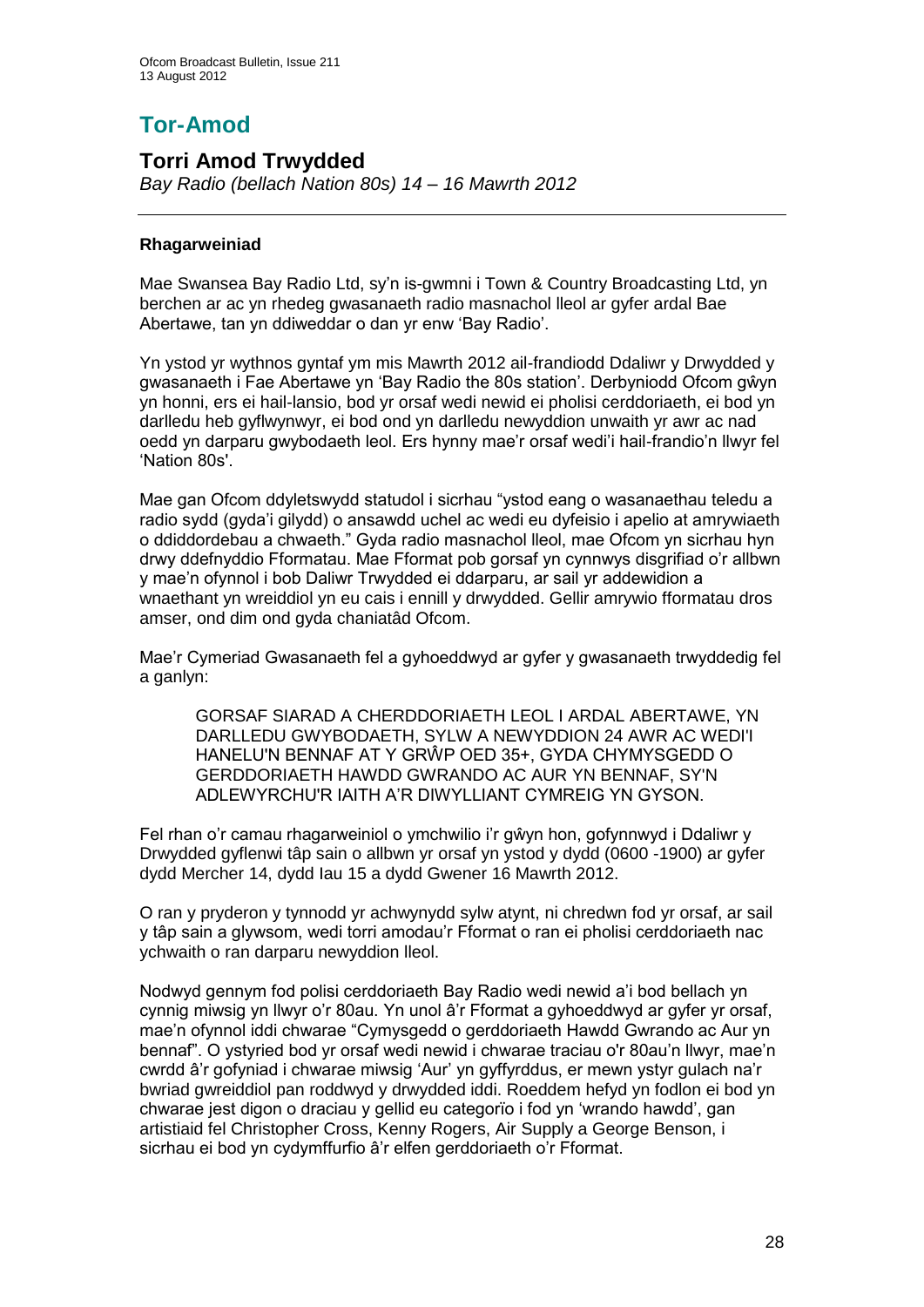O ran darparu newyddion lleol, cafwyd bod Bay Radio, yn groes i honiad yr achwynydd, yn darlledu bwletinau newyddion lleol pob hanner awr yn ystod y rhaglenni amser brecwast a phrynhawn 'yn y car'. Cafwyd bod y bwletinau newyddion lleol, ar y cyfan dros y tridiau, hefyd yn cydymffurfio â'r gofynion newyddion lleol a nodir yn y Fformat ar gyfer yr orsaf ac yn gyson â chanllawiau darlledu lleol Ofcom.

Fodd bynnag, o ran faint o siarad oedd yn cael ei ddarlledu gan yr orsaf, nodwyd bod Bay Radio yn darlledu heb gyflwynwyr ac eithrio yn ystod y sioe frecwast yn ystod yr wythnos (07:00 - 10:00). Yn ystod y tair awr o ddarlledu amser brecwast ar bob un o'r tridiau, roedd pum cyswllt cyflwynydd pob awr, dau ohonynt yn canolbwyntio'n bennaf ar ddarparu gwybodaeth i deithwyr. Ar wahân i amser brecwast yn ystod oriau'r sampl, roedd y siarad yn bennaf yn ddim ond newyddion, newyddion teithio, bwletin byd adloniant ddwywaith y dydd a bwletinau "Beth sy mlaen ymhle" pob awr. Dros dridiau o wrando, dim ond tri digwyddiad a hyrwyddwyd yn y bwletinau olaf: Ras Redeg Sport Relief gan Sainsbury's a hyrwyddo tocynnau ar gyfer dwy sioe, a gweithdy yn Neuadd Gwyn yng Nghastell Nedd.

Ein barn ragarweiniol, ar sail gwrando ar y tâp sain, oedd nad oedd Bay Radio'n darparu digon o gynnwys siarad, gan gynnwys deunydd lleol a 'sylw', i'w hallbwn gydymffurfio â'r Cymeriad Gwasanaeth a nodir yn y Fformat fel a gyhoeddwyd ar gyfer yr orsaf, sy'n gofyn iddi fod yn "Orsaf siarad a cherddoriaeth leol i ardal Abertawe, yn darlledu gwybodaeth, sylw a newyddion 24 awr." Roedd gennym hefyd bryderon bod y diffyg siarad ar y radio yn golygu nad oedd Daliwr y Drwydded yn adlewyrchu'r "Iaith a'r diwylliant Cymreig" yn gyson.

Ysgrifennodd Ofcom at Ddaliwr y Drwydded ar 15 Mehefin i ofyn am ei farn ynghylch sut, os o gwbl, oedd Swansea Bay Radio Ltd yn ystyried ei bod yn cydymffurfio ag Amod Trwydded 2(4) yn Rhan 2 yr Atodlen i'r Drwydded. Mae'r amod berthnasol yn y drwydded yn nodi:

"Rhaid i Ddaliwr y Drwydded sicrhau bod y Gwasanaeth Trwyddedig yn cydymffurfio â'r cynigion a nodir yn yr Atodiad er mwyn cynnal cymeriad y Gwasanaeth Trwyddedig drwy gydol cyfnod y drwydded." (Adran 106(1) o Ddeddf Darlledu 1990).

Yn y llythyr hwn, nodwyd gennym fod siarad yn ystod y dydd (0600 – 1900) ar y diwrnodau a samplwyd, yn llai na 12% o holl allbwn yr orsaf (ac eithrio credydau hysbysebu a noddi a llwybrau hyrwyddo). Dros y 13 awr o raglenni yn ystod y dydd, roedd hyn yn llai na chwe munud o siarad yr awr. Roedd y munudau hyn hefyd yn cynnwys bwletinau newyddion a oedd fel arfer yn para rhwng dau a thri munud.

#### **Ymateb**

Yn ei ymateb i Ofcom, eglurodd Ddaliwr y Drwydded ei fod, wrth ddewis treialu Bay 80s drwy arbrofi ag arddull newydd ar gyfer yr orsaf, o'r farn y byddai dileu'r adnodd cyflwyno traddodiadol o blaid "gwybodaeth leol wedi'i hymchwilio a'i chyflwyno'n well" yn arwain at wasanaeth mwy poblogaidd "llai anniben, mwy o gerddoriaeth a sefyllfa fwy unigryw yn y farchnad".

Ychwanegodd y dylai fod yn glir fod Bay Radio ond yn arbrofi â'i hallbwn er mwyn gwella ei sefyllfa yn un o'r marchnadoedd radio mwyaf aeddfed a chystadleuol yn y Deyrnas Unedig, a'i bod yn gobeithio y byddai Ofcom wedi "cefnogi Daliwr y Drwydded i arloesi ac arbrofi i sicrhau bod y radio'n aros yn berthnasol ac yn parhau i ddenu gwrandawyr yn y farchnad gyfryngau fodern". Dywedodd Ddaliwr y Drwydded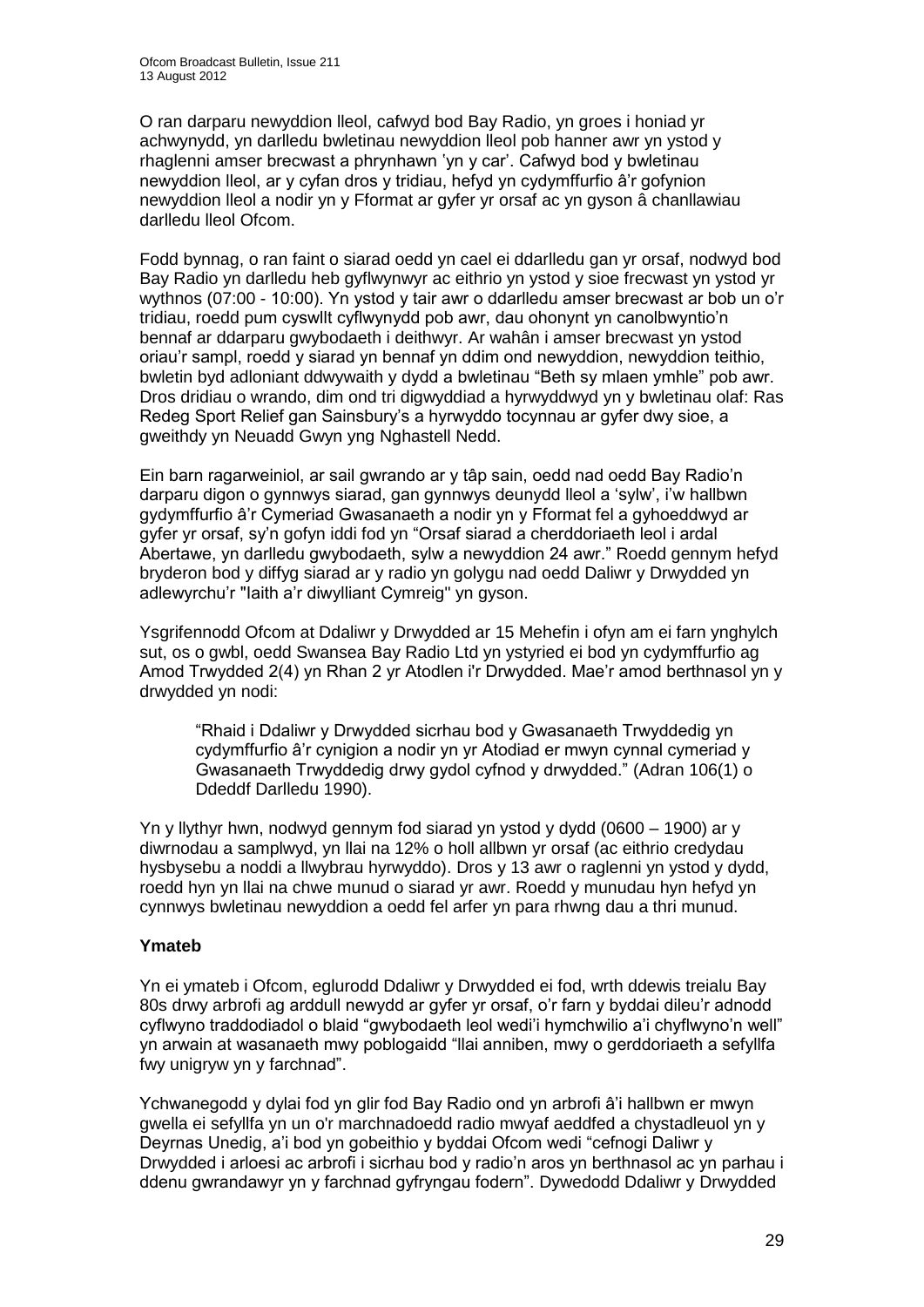ei fod bob amser wedi credu y dylai Ofcom roi'r hyblygrwydd i weithredwyr amrywio gwasanaethau o fewn eu Fformat, oherwydd yn y pen draw y byddai grymoedd y farchnad yn penderfynu llwyddiant neu fethiant y fenter.

Dywedodd Ddaliwr y Drwydded nad oedd canrannau siarad yn cael eu defnyddio mwyach mewn Fformat unrhyw orsaf radio fasnachol, ac os oedd Ofcom yn teimlo y dylai canran siarad benodol fod yn un o nodweddion diffiniol y gwasanaeth hwn, y cawsant gyfle i gadw hyn wrth ddiwygio Fformat yr orsaf yn 2008.

Wrth gloi, ysgrifennodd Ddaliwr y Drwydded: "Mae Nation 80s (Bay Radio'n flaenorol) yn cymryd y gofyniad i gydymffurfio â Fformat o ddifrif ac, er y credwn fod amlder ac ansawdd y siarad a'r wybodaeth a ddarlledwyd ym mis Mawrth o fewn ein Fformat, os daw Ofcom i'r casgliad nad ydoedd, dymunwn drafod mesurau i ddatrys y mater hwn cyn gynted â phosibl."

#### **Penderfyniad**

Nodwn y pwyntiau a wnaed yn sylwadau Daliwr y Drwydded.

Ar sail y tâp sain a glywsom, ni allwn gytuno â honiad Daliwr y Drwydded fod gwneud i ffwrdd â chyflwynwyr yr orsaf (y tu allan i amser brecwast) wedi arwain at "wybodaeth leol wedi'i hymchwilio a'i chyflwyno'n well".

Er bod Ofcom o blaid yr egwyddor bod darlledwyr radio'n ceisio gwella eu gwasanaethau er budd i'w gwrandawyr, ac yn ymwybodol iawn o'r pwysau masnachol a wynebir mewn marchnad radio leol gystadleuol, atgoffir y darlledwyr na ddylai unrhyw arbrofi ag allbwn, o dan unrhyw amgylchiadau, fynd â'r gwasanaeth a ddarlledir 'y tu allan i'w Fformat'. Nodwyd hefyd na wnaeth Ddaliwr y Drwydded unrhyw ymdrech i drafod y newidiadau arfaethedig ag Ofcom ymlaen llaw, ac felly nad oedd yn glir o gwbl mai "arbrofi" â'i hallbwn oedd Bay Radio.

Roedd Daliwr y Drwydded yn ei sylwadau wedi dadlau bod Ofcom yn ceisio rhagnodi lefel ofynnol o siarad yn ôl-weithredol, ac mewn gwirionedd yn dychwelyd at drefn reoleiddio gynharach. Yn achos Bay Radio, daw ei 'Chymeriad Gwasanaeth' yn uniongyrchol o'r Fformat a ysgrifennwyd gan Ddaliwr y Drwydded ei hun pan wnaeth ei gais am drwydded i Abertawe yn 2005. Safiad Ofcom yw y dibynnwn ar Ddalwyr Trwydded i ystyried y geiriau yn y Cymeriad Gwasanaeth a'u hystyr yn rhesymol, er y ceidw'r hawl gennym i ailgyflwyno 'cwotâu' i Fformatau gorsafoedd unigol os credwn nad yw gorsafoedd yn cydymffurfio ag ysbryd eu Fformat. Y tro hwn, defnyddiwyd y ffigur siarad o 12% ar gyfer allbwn Bay Radio dros y cyfnod monitro fel tystiolaeth eglurhaol ei bod yn darparu lefel isel iawn o siarad ar gyfer gorsaf sydd wedi'i thrwyddedu i fod yn "Orsaf siarad a cherddoriaeth leol i ardal Abertawe, gyda gwybodaeth, sylw a newyddion 24 awr."

Ar sail y tridiau inni eu monitro ond hefyd ar ôl ystyried sylwadau Daliwr y Drwydded, daethom i'r casgliad bod lefel gyffredinol y siarad, gan gynnwys deunydd lleol, yn annerbyniol o isel ar gyfer gorsaf lle mae ei Chymeriad Gwasanaeth yn ei Fformat fel a gyhoeddwyd yn gofyn iddi fod yn "Orsaf siarad a cherddoriaeth leol i ardal Abertawe, gyda gwybodaeth, sylw a newyddion 24 awr." Er bod y bwletinau newyddion a ddarlledir gan yr orsaf o fewn ei Fformat, nid oeddent ynddynt eu hunain yn gwneud iawn am y diffyg siarad yn yr allbwn yn gyffredinol. Yn ogystal, mae'r diffyg siarad i raddau helaeth yn rhwystro'r orsaf rhag "adlewyrchu'r iaith a'r diwylliant Cymreig yn gyson." er, mi wnaethom nodi'r sylw helaeth a roddwyd gan yr orsaf i Gampwriaeth rygbi'r Chwe Gwlad a bod peth o gynnwys ar lafar y sioe frecwast drwy gyfrwng y Gymraeg.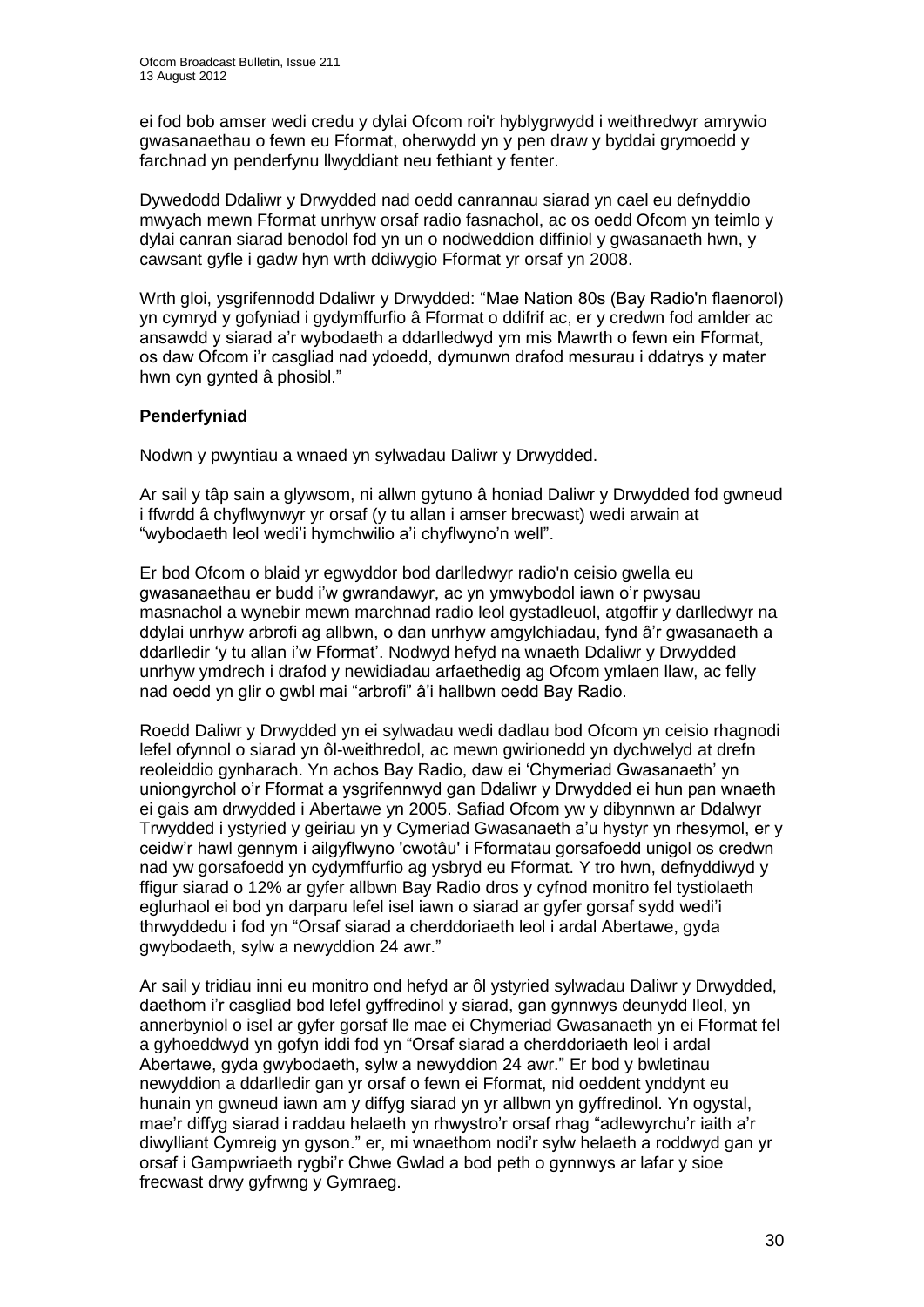Dylid nodi nad oedd cael gwared ar gyflwynwyr yn un o'r prif ffactorau dros benderfynu bod Daliwr y Drwydded wedi torri amodau ei drwydded, ond yn hytrach yn adlewyrchiad o natur neilltuol Fformat Bay Radio, sydd ag ymrwymiadau clir i ddarparu siarad a sylw, a'r ffaith nad oedd digon o ddeunydd siarad (fel rhaglenni wedi eu recordio ymlaen llaw, er enghraifft) yn lle'r cyflwyno byw gan gyflwynwyr.

Felly rhybuddiwn Ddaliwr y Drwydded, os bydd ymchwiliad pellach yn profi nad yw'r gwasanaeth a ddarlledir yn cydymffurfio, y byddwn efallai'n ystyried camau rheoleiddio pellach.

**Torri Amod Trwydded 2(4) yn Rhan 2 o'r Atodlen i'r drwydded radio fasnachol a ddelir gan Swansea Bay Radio Ltd (rhif y drwydded AL306).**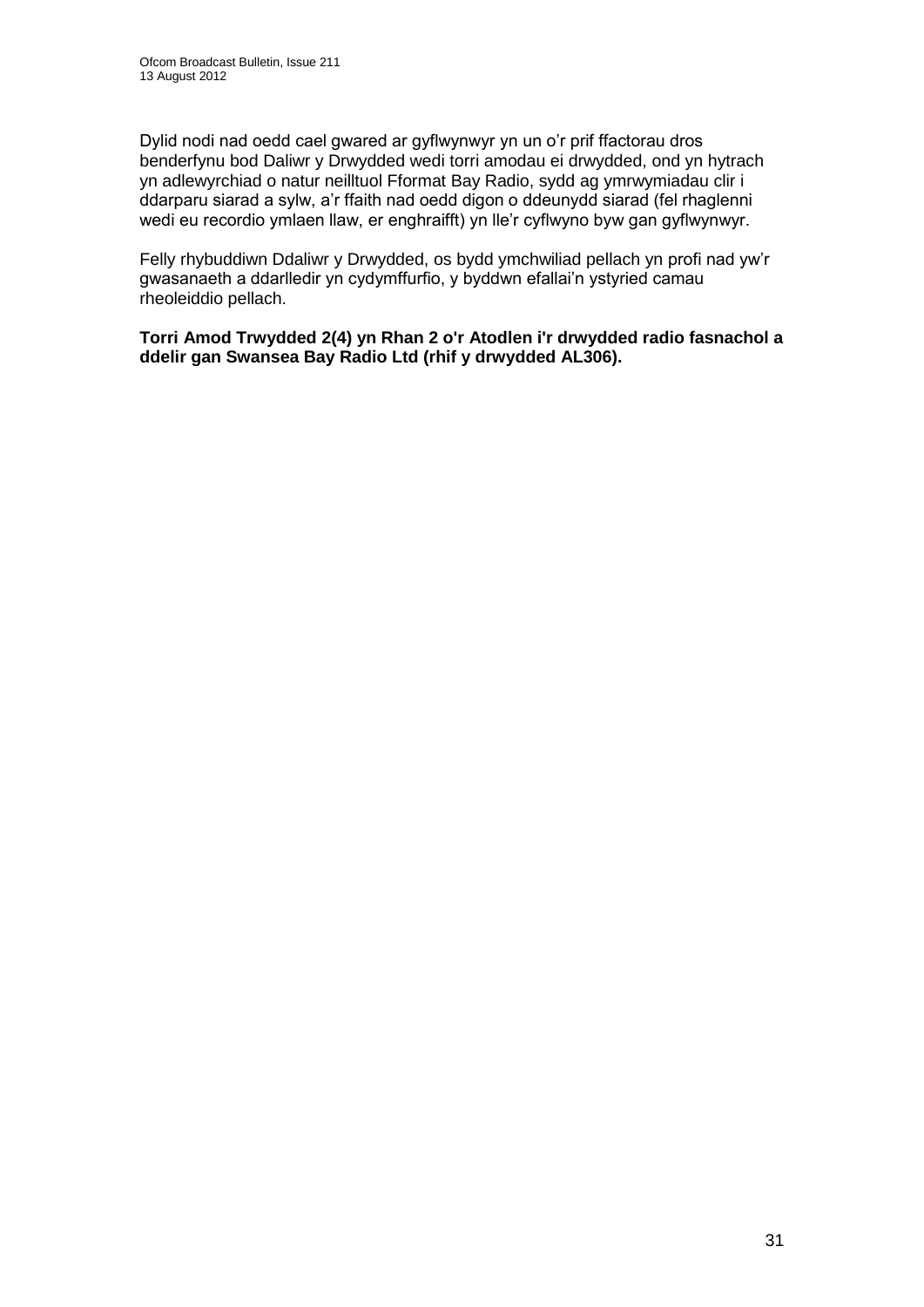# **Other Programmes Not in Breach**

## **Up to 23 July 2012**

| Programme             | <b>Broadcaster</b>    | <b>Transmission</b><br>Date | <b>Categories</b>          |
|-----------------------|-----------------------|-----------------------------|----------------------------|
| Advertisements        | The Africa<br>Channel | 01/05/2012                  | Advertising scheduling     |
| Leverage              | <b>FX</b>             | 13/06/2012                  | Offensive language         |
| Very Important People | Channel 4             | 27/04/2012                  | Under 18s in<br>programmes |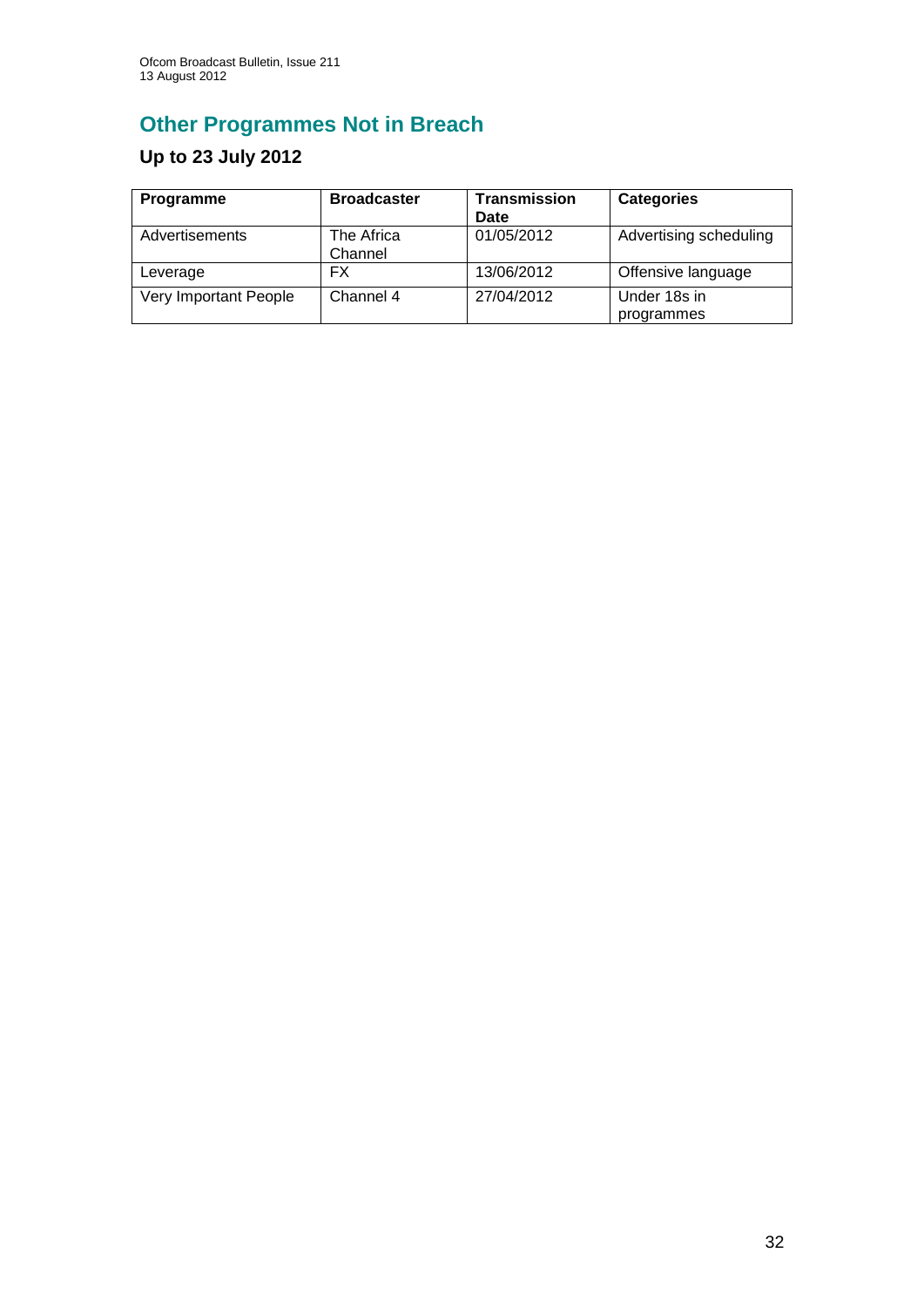# **Complaints Assessed, Not Investigated**

## **Between 3 and 23 July 2012**

This is a list of complaints that, after careful assessment, Ofcom has decided not to pursue because they did not raise issues warranting investigation.

| Programme                                                      | <b>Broadcaster</b>                     | <b>Transmission</b><br>Date | <b>Categories</b>                           | <b>Number of</b><br>complaints |
|----------------------------------------------------------------|----------------------------------------|-----------------------------|---------------------------------------------|--------------------------------|
| 118 118's sponsorship<br>of ITV Movies                         | ITV4                                   | 18/07/2012                  | Generally accepted<br>standards             |                                |
| <b>5USA</b> trailers                                           | Channel 5                              | 22/07/2012                  | Scheduling                                  | 1                              |
| A Touch of Frost                                               | ITV1                                   | 04/07/2012                  | Scheduling                                  | 1                              |
| Agatha Christie's<br>Marple                                    | ITV3                                   | 12/06/2012                  | <b>Television Access</b><br><b>Services</b> | 1                              |
| Anglia News and<br>Weather                                     | <b>ITV1 Anglia</b>                     | 24/06/2012                  | Generally accepted<br>standards             | 1                              |
| Awake                                                          | Channel 5                              | 14/07/2012                  | Information/warnings                        | $\mathbf{1}$                   |
| Babylon AD                                                     | Film 4                                 | 05/07/2012                  | Offensive language                          | 1                              |
| <b>Bangladesh Catering</b><br>Association (promotion)          | Channel S/<br>Channel I / Bangla<br>TV | n/a                         | Elections/Referendums                       | 1                              |
| <b>Barking Mad? Tonight</b>                                    | ITV1                                   | 28/06/2012                  | Materially misleading                       | 1                              |
| <b>Barking Mad? Tonight</b>                                    | ITV1                                   | 28/06/2012                  | Generally accepted<br>standards             | 5                              |
| Batman                                                         | CN Too                                 | 21/07/2012                  | Outside of remit / other                    | 1                              |
| <b>BBC News</b>                                                | <b>BBC</b>                             | n/a                         | Outside of remit / other                    | 1                              |
| <b>BBC News</b>                                                | BBC <sub>1</sub>                       | 07/07/2012                  | Outside of remit / other                    | 1                              |
| <b>BBC News</b>                                                | BBC <sub>1</sub>                       | 14/07/2012                  | Race<br>discrimination/offence              | 1                              |
| <b>BBC News</b>                                                | BBC <sub>1</sub>                       | 15/07/2012                  | Race<br>discrimination/offence              | 1                              |
| <b>BBC News</b>                                                | BBC <sub>1</sub>                       | 15/07/2012                  | Outside of remit / other                    | $\mathbf{1}$                   |
| <b>BBC News</b>                                                | <b>BBC News</b><br>Channel             | 15/07/2012                  | Outside of remit / other                    | 1                              |
| <b>BBC News at Ten</b>                                         | BBC <sub>1</sub>                       | 09/07/2012                  | Offensive language                          | 1                              |
| <b>BBC News at Ten</b>                                         | BBC <sub>1</sub>                       | 19/07/2012                  | Outside of remit / other                    | 1                              |
| <b>BBC Radio 5 Live</b>                                        | <b>BBC Radio 5</b>                     | 19/07/2012                  | Generally accepted<br>standards             | 1                              |
| <b>Big Fat Gypsy</b><br>Weddings                               | More4                                  | 12/07/2012                  | Generally accepted<br>standards             | 1                              |
| <b>Blue Peter</b>                                              | <b>CBBC</b>                            | 12/07/2012                  | Materially misleading                       | 1                              |
| <b>Bluebird Daytime</b>                                        | Sportxxxgirls                          | 20/06/2012                  | Participation TV -<br>Offence               | 1                              |
| Boots Web MD's<br>sponsorship of<br><b>Embarrassing Bodies</b> | Channel 4                              | n/a                         | Generally accepted<br>standards             | 1                              |
| <b>Boxing DOG</b>                                              | <b>Box Nation</b>                      | 06/07/2012                  | Advertising/editorial<br>distinction        | 1                              |
| Breakfast with Martin &<br>Su                                  | <b>Heart FM</b>                        | 05/07/2012                  | Animal welfare                              | $\mathbf{1}$                   |
| Casualty / Holby City                                          | <b>BBC</b>                             | n/a                         | Product placement                           | 1                              |
| <b>Celebrity Bitchslap</b>                                     | <b>BBC</b>                             | 14/07/2012                  | Outside of remit / other                    | 1                              |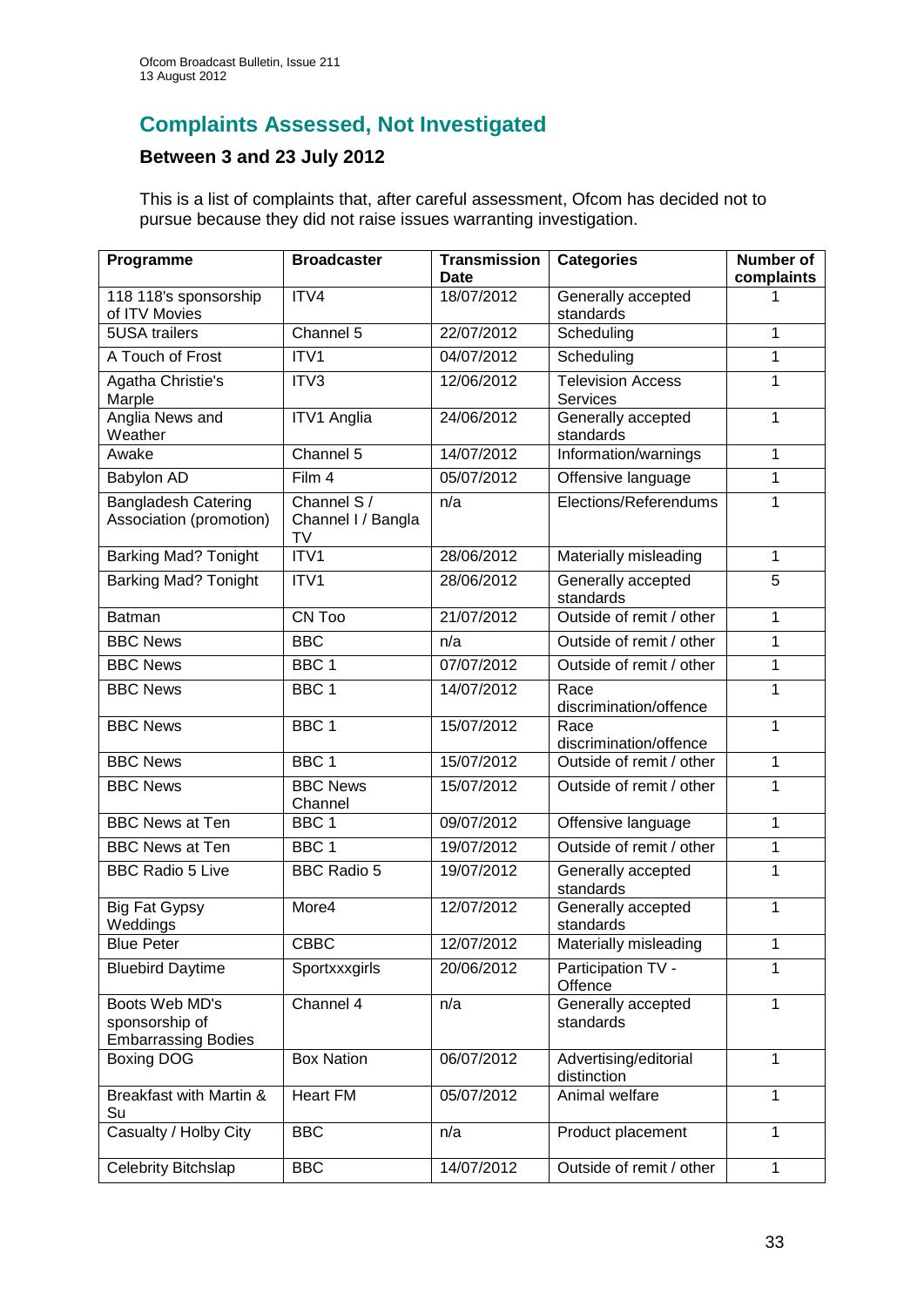| <b>News</b>                                 |                     |            |                                              |                |
|---------------------------------------------|---------------------|------------|----------------------------------------------|----------------|
| Channel 4 News                              | Channel 4           | 02/07/2012 | Religious/Beliefs<br>discrimination/offence  | 1              |
| Channel 4 News                              | Channel 4           | 09/07/2012 | Offensive language                           | 1              |
| Channel 4 News                              | Channel 4           | 12/07/2012 | Scheduling                                   | 1              |
| <b>Channel 4 News</b>                       | Channel 4           | 19/07/2012 | Due impartiality/bias                        | 1              |
| China: Triumph and<br>Turmoil               | Channel 4           | 12/03/2012 | Materially misleading                        | 1              |
| <b>Classic FM</b>                           | <b>Classic FM</b>   | 05/07/2012 | Generally accepted<br>standards              | 1              |
| Cobra                                       | Channel 5           | 15/07/2012 | Information/warnings                         | 1              |
| Come Dine with Me                           | Channel 4           | 30/06/2012 | <b>Nudity</b>                                | 1              |
| Come Dine with Me                           | More 4              | 25/06/2012 | Generally accepted<br>standards              | 1              |
| Continuity preceding<br>American Pie        | ITV <sub>2</sub>    | 05/07/2012 | Sexual material                              | 1              |
| <b>Coronation Street</b>                    | ITV1                | 29/06/2012 | Product placement                            | $\mathbf{1}$   |
| <b>Coronation Street</b>                    | ITV <sub>1</sub>    | 13/07/2012 | Harm                                         | 3              |
| <b>Coronation Street</b>                    | ITV1                | 13/07/2012 | Violence and<br>dangerous behaviour          | 1              |
| Cricket Writers on TV                       | Sky Sports 1        | 15/07/2012 | Offensive language                           | 1              |
| <b>CSI: Crime Scene</b><br>Investigation    | <b>Sky Living</b>   | 21/05/2012 | Scheduling                                   | 1              |
| Daetari Guru Damm                           | <b>Sikh Channel</b> | 12/07/2012 | Religious/Beliefs<br>discrimination/offence  | $\mathbf{1}$   |
| Date Night                                  | Channel 4           | 21/07/2012 | Generally accepted<br>standards              | $\mathbf{1}$   |
| EastEnders                                  | BBC <sub>1</sub>    | 04/07/2012 | Sexual material                              | 1              |
| EastEnders                                  | BBC <sub>1</sub>    | 09/07/2012 | Harm                                         | 1              |
| EastEnders                                  | BBC <sub>1</sub>    | 09/07/2012 | Scheduling                                   | $\mathbf{1}$   |
| EastEnders                                  | BBC <sub>1</sub>    | 10/07/2012 | Religious/Beliefs<br>discrimination/offence  | 1              |
| EastEnders                                  | BBC <sub>1</sub>    | 10/07/2012 | Generally accepted<br>standards              | $\mathbf{1}$   |
| EastEnders                                  | BBC <sub>1</sub>    | 13/07/2012 | Sexual orientation<br>discrimination/offence | 1              |
| <b>Embarrassing Bodies</b>                  | Channel 4           | 26/06/2012 | Generally accepted<br>standards              | 1              |
| <b>Embarrassing Bodies</b>                  | Channel 4           | 03/07/2012 | Generally accepted<br>standards              | $\overline{2}$ |
| <b>Embarrassing Bodies</b>                  | Channel 4           | 11/07/2012 | Generally accepted<br>standards              | $\mathbf{1}$   |
| Emmerdale                                   | ITV1                | 09/07/2012 | Generally accepted<br>standards              | $\mathbf{1}$   |
| Emmerdale                                   | ITV1                | 11/07/2012 | Offensive language                           | $\mathbf{1}$   |
| Emmerdale                                   | ITV1                | 12/07/2012 | Generally accepted<br>standards              | 1              |
| Episodes (trailer)                          | <b>BBC HD</b>       | 30/06/2012 | Sexual material                              | $\mathbf{1}$   |
| Estings promotion                           | E <sub>4</sub>      | 05/07/2012 | Generally accepted<br>standards              | 1              |
| Everyone's Talking<br>About Live!           | 4Music              | 11/07/2012 | Outside of remit / other                     | $\mathbf{1}$   |
| <b>Extreme Fishing with</b><br>Robson Green | Channel 5           | 11/07/2012 | Offensive language                           | 1              |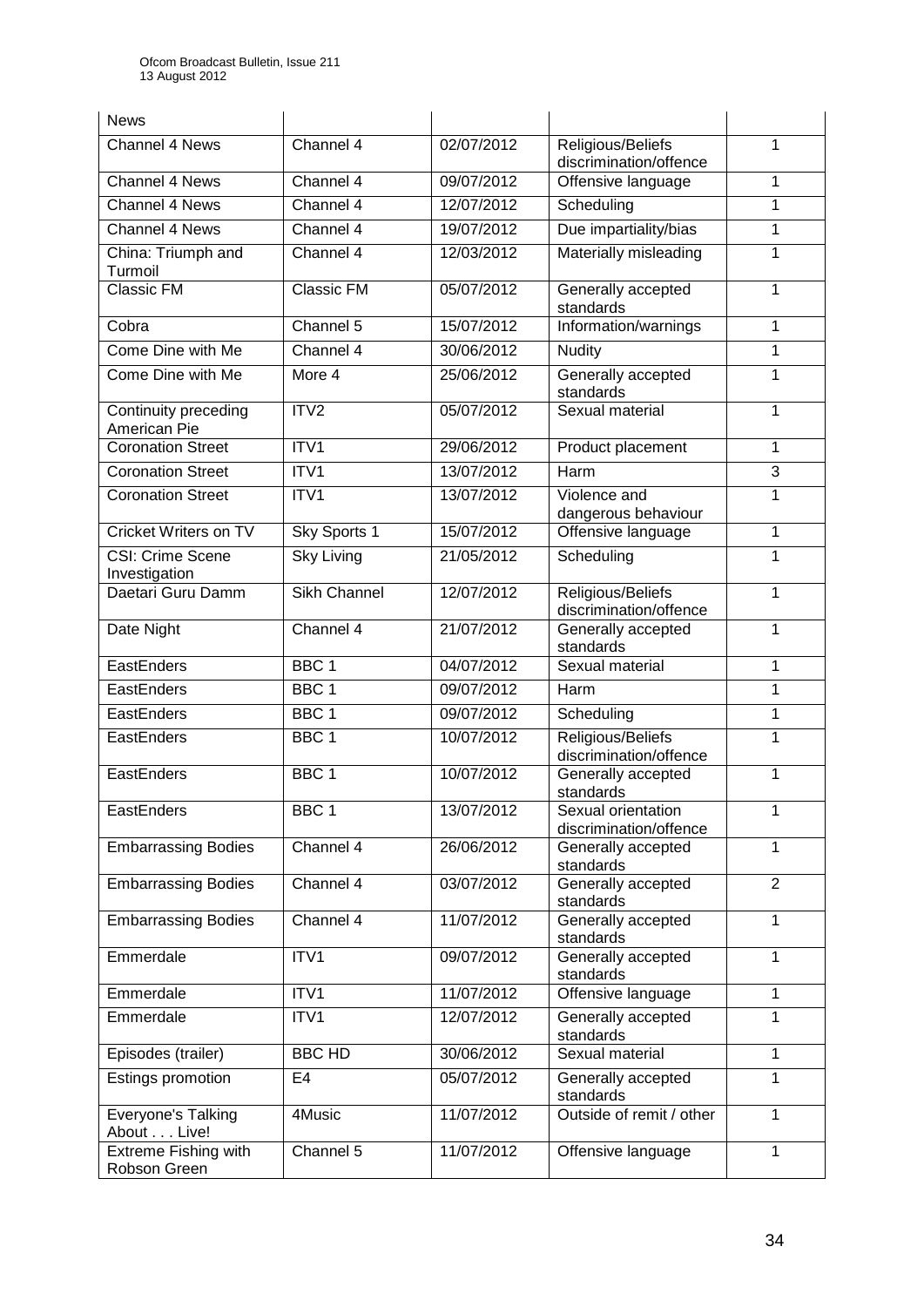| Farm Life                                             | Quest              | 07/07/2012 | Animal welfare                              | 1              |
|-------------------------------------------------------|--------------------|------------|---------------------------------------------|----------------|
| Fear Itself (trailer)                                 | $\overline{5^*}$   | 02/07/2012 | Scheduling                                  | 1              |
| FindMyPast's<br>sponsorship of More4                  | More4              | 27/06/2012 | Sponsorship credits                         | $\mathbf{1}$   |
| <b>Food Factory</b>                                   | BBC <sub>1</sub>   | 02/07/2012 | Harm                                        | 1              |
| Four Rooms                                            | Channel 4          | 12/07/2012 | Generally accepted<br>standards             | $\mathbf{1}$   |
| <b>Frank Skinner</b>                                  | Absolute Radio     | 07/07/2012 | <b>Disability</b><br>discrimination/offence | $\overline{2}$ |
| <b>Freshly Squeezed</b>                               | Channel 4          | 06/07/2012 | Sexual material                             | $\mathbf{1}$   |
| Geordie Shore                                         | <b>MTV</b>         | 26/06/2012 | Generally accepted<br>standards             | 1              |
| <b>Gordon Behind Bars</b>                             | Channel 4          | 26/06/2012 | Crime                                       | $\mathbf{1}$   |
| <b>Gordon Behind Bars</b>                             | Channel 4          | 03/07/2012 | Crime                                       | 1              |
| <b>Gordon Behind Bars</b>                             | Channel 4          | 03/07/2012 | Generally accepted<br>standards             | $\mathbf{1}$   |
| <b>Gordon Behind Bars</b>                             | Channel 4          | 10/07/2012 | Generally accepted<br>standards             | $\overline{2}$ |
| Grimefighters                                         | ITV1               | 13/07/2012 | Animal welfare                              | $\mathbf{1}$   |
| Halfords' sponsorship of<br>Happy Motoring on<br>Dave | Dave               | 04/07/2012 | Generally accepted<br>standards             | 1              |
| Harry Hill's TV Burp                                  | ITV1               | n/a        | Animal welfare                              | 1              |
| <b>Heart FM competition</b>                           | <b>Heart FM</b>    | 28/06/2012 | Competitions                                | $\mathbf{1}$   |
| <b>Heart FM competition</b>                           | Heart FM 106.2     | 25/06/2012 | Competitions                                | 1              |
| Hollyoaks                                             | Channel 4          | 05/07/2012 | Scheduling                                  | $\mathbf{1}$   |
| <b>Hollyoaks</b>                                      | E <sub>4</sub>     | 03/07/2012 | Product placement                           | $\overline{5}$ |
| Hollyoaks                                             | E <sub>4</sub>     | 17/07/2012 | <b>Disability</b><br>discrimination/offence | $\mathbf{1}$   |
| Hostel: Part II                                       | Channel 5          | 30/06/2012 | Generally accepted<br>standards             | $\mathbf{1}$   |
| I'm Sorry I Haven't a<br>Clue                         | <b>BBC Radio 4</b> | 02/07/2012 | Gender<br>discrimination/offence            | $\mathbf{1}$   |
| <b>iCarly</b>                                         | Nickelodeon        | n/a        | Advertising content                         | 1              |
| <b>Incredible Edibles</b>                             | <b>CBBC</b>        | 02/07/2012 | Generally accepted<br>standards             | 1              |
| Incredible Edibles                                    | <b>CBBC</b>        | 05/07/2012 | Violence and<br>dangerous behaviour         | 1              |
| ITV News at Ten and<br>Weather                        | ITV1               | 04/07/2012 | Due impartiality/bias                       | $\mathbf{1}$   |
| Jeremy Vine                                           | <b>BBC Radio 2</b> | 06/07/2012 | Generally accepted<br>standards             | 1              |
| Jo Brand's Big Splash                                 | Dave               | 17/07/2012 | Offensive language                          | $\mathbf{1}$   |
| Judge John Deed                                       | Alibi              | 16/06/2012 | Animal welfare                              | $\mathbf{1}$   |
| <b>Julia Hartley Brewer</b>                           | <b>LBC 97.3FM</b>  | 11/07/2012 | Race<br>discrimination/offence              | 1              |
| Katie                                                 | <b>Sky Living</b>  | 26/06/2012 | <b>Disability</b><br>discrimination/offence | $\overline{2}$ |
| Kreo Challenge                                        | Disney XD          | 14/06/2012 | Advertising/editorial<br>distinction        | 1              |
| Look East                                             | BBC 1              | 25/06/2012 | Due accuracy                                | $\mathbf{1}$   |
| Marco Pierre White's<br>Kitchen Wars                  | Channel 5          | 05/07/2012 | Violence and<br>dangerous behaviour         | $\overline{2}$ |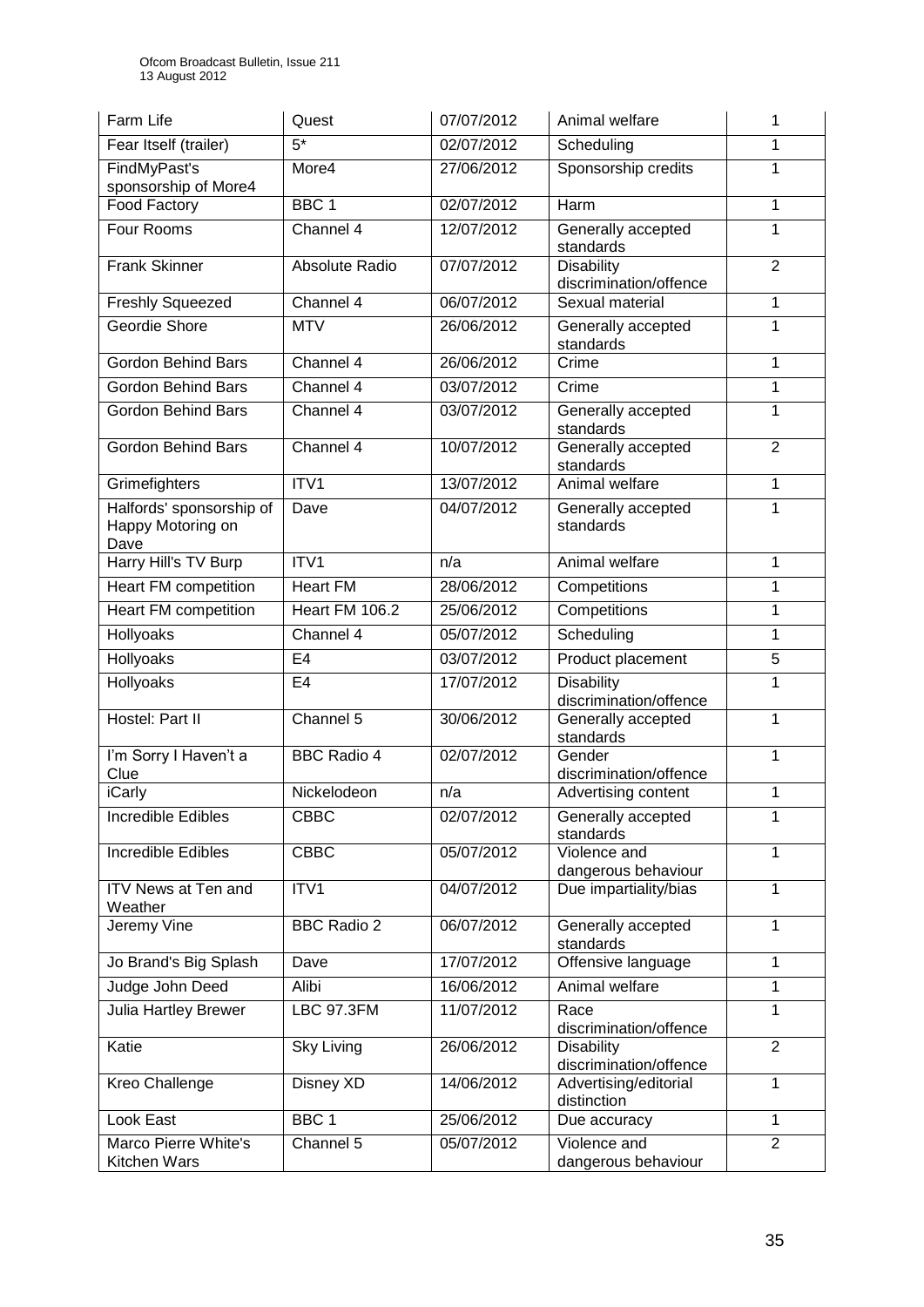| Marco Pierre White's<br>Kitchen Wars            | Channel 5            | 12/07/2012 | Violence and<br>dangerous behaviour          | $\mathbf{2}$   |
|-------------------------------------------------|----------------------|------------|----------------------------------------------|----------------|
| Marco Pierre White's<br>Kitchen Wars            | Channel 5            | 19/07/2012 | Violence and<br>dangerous behaviour          | 1              |
| Michael McIntyre's<br>Comedy Roadshow           | BBC <sub>1</sub>     | 13/07/2012 | Race<br>discrimination/offence               | 1              |
| Mike Graham                                     | Talksport            | 03/07/2012 | Due impartiality/bias                        | $\mathbf{1}$   |
| Mock the Week                                   | BBC <sub>2</sub>     | 01/07/2012 | Generally accepted<br>standards              | $\overline{3}$ |
| Mock the Week                                   | BBC <sub>2</sub>     | 08/07/2012 | Race<br>discrimination/offence               | $\mathbf{1}$   |
| Mola Ali                                        | <b>Ummah Channel</b> | 09/06/2012 | Due impartiality/bias                        | 1              |
| Mola Ali                                        | <b>Ummah Channel</b> | 09/06/2012 | Due impartiality/bias                        | $\mathbf{1}$   |
| <b>Olympics' Most</b><br><b>Amazing Moments</b> | BBC <sub>3</sub>     | 22/07/2012 | Fairness                                     | $\mathbf{1}$   |
| Outlook                                         | <b>BBC Radio 4</b>   | 11/07/2012 | Religious/Beliefs<br>discrimination/offence  | 1              |
| P***** and Pregnant                             | <b>Sky Living</b>    | 18/06/2012 | Materially misleading                        | 1              |
| Panorama: Euro 2012:<br><b>Stadiums of Hate</b> | BBC <sub>1</sub>     | 28/05/2012 | Generally accepted<br>standards              | $\overline{2}$ |
| Playboy                                         | Playboy              | 02/07/2012 | Sexual material                              | 1              |
| Playboy TV Chat                                 | Playboy TV Chat      | 13/07/2012 | Generally accepted<br>standards              | $\mathbf{1}$   |
| Playboy TV Chat                                 | Playboy TV Chat      | 20/07/2012 | Sexual material                              | 1              |
| Programming                                     | <b>BBC Radio 4</b>   | 11/06/2012 | Outside of remit / other                     | 1              |
| Programming                                     | The Hits             | 08/07/2012 | Offensive language                           | 1              |
| Psychic Today                                   | <b>Big Deal</b>      | 12/07/2012 | Materially misleading                        | $\mathbf{1}$   |
| Puppy SOS                                       | <b>Sky Livingit</b>  | 24/06/2012 | Animal welfare                               | 1              |
| <b>Question Time</b>                            | BBC <sub>1</sub>     | 05/07/2012 | Generally accepted<br>standards              | $\mathbf{1}$   |
| Question Time                                   | BBC <sub>1</sub>     | 05/07/2012 | Offensive language                           | 1              |
| <b>Rich Planet</b>                              | Showcase TV          | 22/06/2012 | Generally accepted<br>standards              | $\mathbf{1}$   |
| <b>Rising Damp</b>                              | ITV3                 | 13/07/2012 | Race<br>discrimination/offence               | 1              |
| Room 101                                        | BBC 1                | 08/07/2012 | Race<br>discrimination/offence               | $\mathbf{1}$   |
| <b>Rules of Engagement</b>                      | E <sub>4</sub>       | 12/07/2012 | Under 18s in<br>programmes                   | $\mathbf{1}$   |
| Sam and Amy                                     | <b>Gem 106</b>       | 25/06/2012 | Sexual material                              | 1              |
| <b>Scott Mills</b>                              | <b>BBC Radio 1</b>   | 28/06/2012 | Sexual material                              | 1              |
| Scottish Open Golf                              | Sky Sports 1 HD      | 13/07/2012 | Outside of remit / other                     | $\mathbf{1}$   |
| <b>Scuzz Essential</b>                          | Scuzz TV             | 27/06/2012 | Drugs, smoking,<br>solvents or alcohol       | 1              |
| Secrets of the<br>Shoplifters                   | Channel 4            | 10/07/2012 | Race<br>discrimination/offence               | $\mathbf{1}$   |
| Sexcetera                                       | Sky Living it        | 01/07/2012 | Sexual orientation<br>discrimination/offence | 1              |
| Sexcetera                                       | <b>Sky Livingit</b>  | 09/07/2012 | Gender<br>discrimination/offence             | 1              |
| <b>Silent Assent</b>                            | <b>Sikh Channel</b>  | 15/07/2012 | Religious/Beliefs<br>discrimination/offence  | $\overline{2}$ |
| Sinbad                                          | Sky1                 | 08/07/2012 | Violence and<br>dangerous behaviour          | 8              |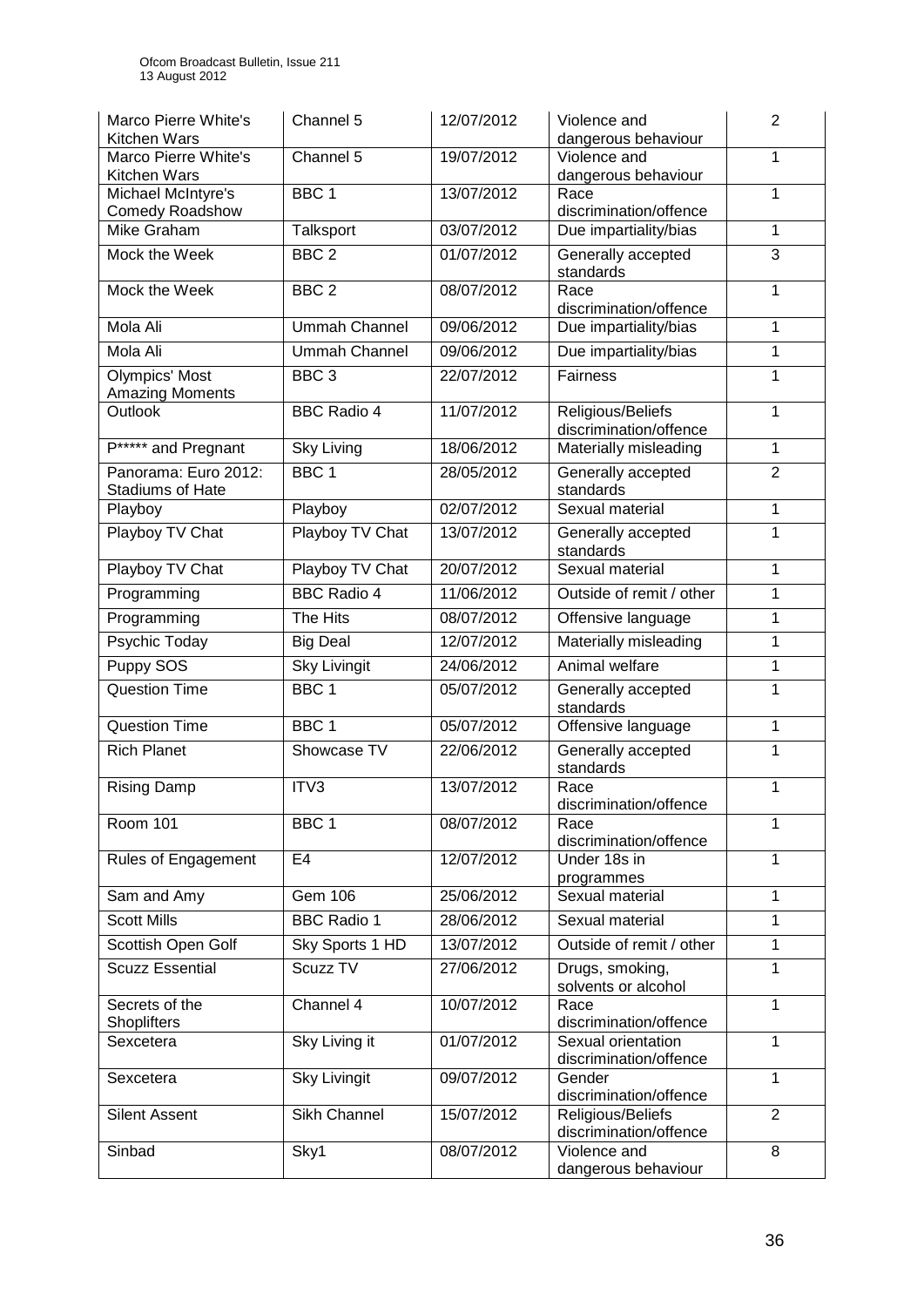| <b>Sky News</b>                                            | <b>Sky News</b>         | 12/06/2012 | Due impartiality/bias                           | 1            |
|------------------------------------------------------------|-------------------------|------------|-------------------------------------------------|--------------|
| Sky News coverage of<br>Rio Summit 2012                    | <b>Sky News</b>         | various    | Outside of remit / other                        | 1            |
| <b>Sky Sports</b>                                          | Sky                     | n/a        | Generally accepted<br>standards                 | $\mathbf{1}$ |
| <b>Sky Sports News</b>                                     | Sky Sports News         | 12/06/2012 | Violence and<br>dangerous behaviour             | $\mathbf{1}$ |
| <b>Sky Sports News</b>                                     | <b>Sky Sports News</b>  | 13/06/2012 | Violence and<br>dangerous behaviour             | $\mathbf{1}$ |
| Snog, Marry, Avoid?                                        | BBC <sub>3</sub>        | 25/06/2012 | Transgender<br>discrimination/offence           | $\mathbf{1}$ |
| Snog, Marry, Avoid?                                        | BBC <sub>3</sub>        | 01/07/2012 | Transgender<br>discrimination/offence           | $\mathbf{1}$ |
| Spartacus: Blood and<br>Sand                               | Sky1                    | 23/05/2012 | Generally accepted<br>standards                 | 1            |
| Spartacus: Blood and<br>Sand                               | Sky1                    | 30/05/2012 | Generally accepted<br>standards                 | 1            |
| Spartacus: Gods of the<br>Arena                            | Sky1                    | 16/07/2012 | Generally accepted<br>standards                 | 1            |
| Sportsweek                                                 | <b>BBC Radio 5 Live</b> | 22/07/2012 | Outside of remit / other                        | $\mathbf{1}$ |
| <b>Stargate Universe</b>                                   | Pick TV                 | 16/06/2012 | Flashing images/risk to<br>viewers who have PSE | 1            |
| <b>Sterling Furniture's</b><br>sponsorship of<br>Superstar | <b>STV</b>              | 15/07/2012 | Generally accepted<br>standards                 | 1            |
| Steve & Karen's<br><b>Breakfast Show</b>                   | Metro Radio             | 09/07/2012 | Offensive language                              | $\mathbf{1}$ |
| Steve & Karen's<br><b>Breakfast Show</b>                   | Metro Radio             | 10/07/2012 | Offensive language                              | $\mathbf{1}$ |
| Steve Allen                                                | <b>LBC 97.3FM</b>       | 11/07/2012 | Due impartiality/bias                           | $\mathbf{1}$ |
| Strike Back Project<br>Dawn                                | Sky1                    | 16/07/2012 | Violence and<br>dangerous behaviour             | $\mathbf{1}$ |
| <b>STV News at Six</b>                                     | $\overline{\text{STV}}$ | 28/06/2012 | Generally accepted<br>standards                 | 1            |
| Summer Daze (trail)                                        | E <sub>4</sub>          | 12/07/2012 | Scheduling                                      | $\mathbf{1}$ |
| Sunrise                                                    | <b>Sky News</b>         | 23/06/2012 | Materially misleading                           | 1            |
| Sunrise                                                    | <b>Sky News</b>         | 26/06/2012 | Generally accepted<br>standards                 | 1            |
| Sunrise                                                    | <b>Sky News</b>         | 16/07/2012 | Race<br>discrimination/offence                  | 1            |
| Superstar                                                  | ITV1                    | 15/07/2012 | Generally accepted<br>standards                 | $\mathbf{1}$ |
| Superstar                                                  | ITV1                    | 15/07/2012 | Promotion of<br>products/services               | $\mathbf{1}$ |
| Superstar                                                  | ITV1                    | 15/07/2012 | Scheduling                                      | 1            |
| Superstar                                                  | ITV1                    | 16/07/2012 | Religious/Beliefs<br>discrimination/offence     | $\mathbf{1}$ |
| Superstar                                                  | ITV1                    | 17/07/2012 | Outside of remit / other                        | $\mathbf{1}$ |
| Superstar                                                  | ITV1                    | 18/07/2012 | Religious/Beliefs<br>discrimination/offence     | 1            |
| Superstar                                                  | ITV1                    | 19/07/2012 | Outside of remit / other                        | $\mathbf{1}$ |
| Superstar                                                  | ITV1                    | 20/07/2012 | Religious/Beliefs<br>discrimination/offence     | $\mathbf{1}$ |
| Superstar (trailer)                                        | ITV1                    | 15/07/2012 | Religious/Beliefs<br>discrimination/offence     | $\mathbf{1}$ |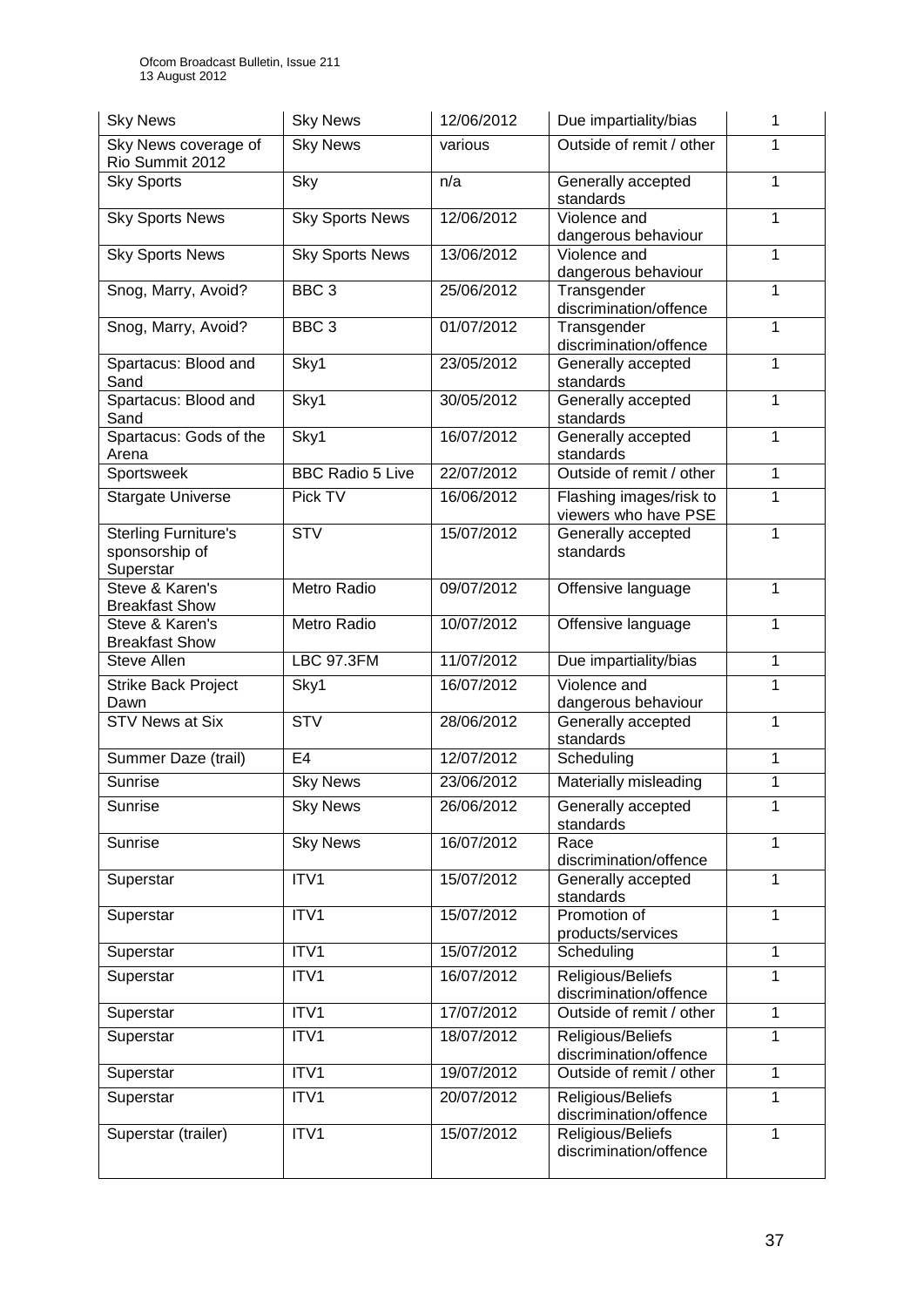| Take Me Out                               | ITV1                   | 22/07/2012 | Generally accepted<br>standards              | 1              |
|-------------------------------------------|------------------------|------------|----------------------------------------------|----------------|
| Templars: The Last<br>Stand               | National<br>Geographic | 30/06/2012 | Materially misleading                        | 1              |
| The Bachelor                              | Channel 5              | 29/06/2012 | <b>Disability</b><br>discrimination/offence  | 1              |
| The Chris Evans<br><b>Breakfast Show</b>  | <b>BBC Radio 2</b>     | 03/07/2012 | Generally accepted<br>standards              | 1              |
| The Chris Moyles Show                     | <b>BBC Radio 1</b>     | 11/07/2012 | Drugs, smoking,<br>solvents or alcohol       | 1              |
| The Daily Politics                        | BBC <sub>2</sub>       | 02/07/2012 | Offensive language<br>1                      |                |
| The Daily Show (trailer)                  | <b>Comedy Central</b>  | 09/07/2012 | Generally accepted<br>standards              | 1              |
| The Daily Show (trailer)                  | <b>Comedy Central</b>  | 10/07/2012 | Generally accepted<br>1<br>standards         |                |
| The Fabulous Baker<br><b>Brothers</b>     | Channel 4              | 10/07/2012 | 1<br>Offensive language                      |                |
| The Graham Norton<br>Show                 | BBC <sub>1</sub>       | 22/06/2012 | Race<br>1<br>discrimination/offence          |                |
| The Hotel Inspector                       | Channel 5              | 10/07/2012 | <b>Nudity</b>                                | $\overline{2}$ |
| The Jeremy Kyle Show                      | ITV1                   | 03/07/2012 | Generally accepted<br>standards              | 1              |
| The Jeremy Kyle Show                      | <b>STV</b>             | 22/07/2012 | Outside of remit / other                     | 1              |
| The Mark Lima Show                        | Citybeat 102.5 FM      | 03/07/2012 | Offensive language                           | 1              |
| The Million Pound Drop                    | Channel 4              | 20/07/2012 | Drugs, smoking,<br>solvents or alcohol       | 3              |
| The Million Pound Drop<br>Live            | Channel 4              | 29/06/2012 | Competitions                                 | $\mathbf{1}$   |
| The Nation's Favourite<br>Number 1 Single | ITV1                   | 08/07/2012 | Materially misleading                        | 1              |
| The One Show                              | BBC <sub>1</sub>       | 03/07/2012 | Outside of remit / other<br>$6\phantom{1}$   |                |
| The One Show                              | BBC <sub>1</sub>       | 16/07/2012 | Due impartiality/bias<br>25                  |                |
| The Reith Lectures                        | <b>BBC Radio 4</b>     | 19/06/2012 | Outside of remit / other                     | 1              |
| The Simpsons                              | Sky1                   | 06/07/2012 | Offensive language                           | $\mathbf{1}$   |
| The Today Programme                       | <b>BBC Radio 4</b>     | 20/07/2012 | Materially misleading                        | 1              |
| The Wright Stuff                          | Channel 5              | 05/07/2012 | <b>Disability</b><br>discrimination/offence  | 1              |
| The Wright Stuff                          | Channel 5              | 06/07/2012 | Gender<br>discrimination/offence             | 1              |
| This Morning                              | ITV1                   | 10/07/2012 | Advertising scheduling                       | $\mathbf{1}$   |
| This Morning                              | ITV1                   | 10/07/2012 | Generally accepted<br>standards              | 1              |
| This Morning                              | ITV1                   | 10/07/2012 | Scheduling                                   | $\mathbf{1}$   |
| <b>This Morning</b>                       | ITV1                   | 11/07/2012 | Scheduling                                   | 5              |
| <b>This Morning</b>                       | ITV1                   | 20/07/2012 | Competitions                                 | 1              |
| This Morning (Trailer)                    | ITV1                   | 11/07/2012 | <b>Nudity</b>                                | 1              |
| <b>Tipping Point</b>                      | ITV1                   | 04/07/2012 | Gambling                                     | 1              |
| Titanic                                   | Film 4                 | 20/07/2012 | Offensive language<br>1                      |                |
| Today at Wimbledon                        | BBC <sub>2</sub>       | 04/07/2012 | Sexual orientation<br>discrimination/offence | 1              |
| <b>Top Gear</b>                           | Dave                   | 13/07/2012 | Outside of remit / other                     | $\mathbf{1}$   |
| Top of the Pops: 1977                     | BBC <sub>4</sub>       | 18/07/2012 | Generally accepted<br>standards              | $\mathbf{1}$   |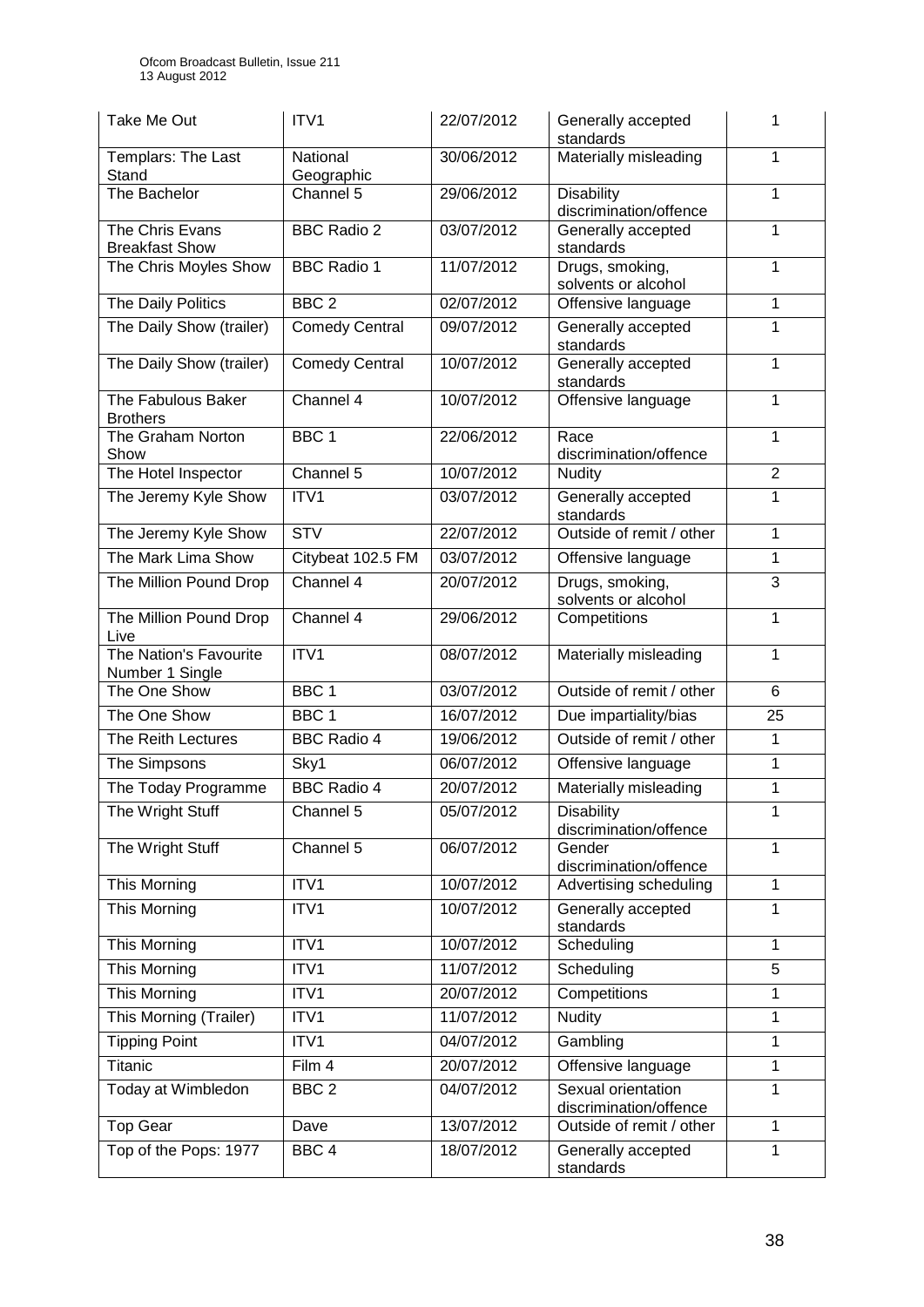| <b>Total Emergency</b>            | ITV1               | 16/05/2012 | Fairness & Privacy                                   | 1            |
|-----------------------------------|--------------------|------------|------------------------------------------------------|--------------|
| Tour De France 2012<br>Highlights | ITV4               | 02/07/2012 | Violence and<br>dangerous behaviour                  | 1            |
| Tour De France 2012<br>Live       | ITV1               | 21/07/2012 | Competitions                                         | 1            |
| Tour De France 2012<br>Live       | ITV4               | 09/07/2012 | Advertising minutage                                 | 1            |
| Turn Back Time: The<br>Family     | BBC <sub>1</sub>   | 26/06/2012 | Under 18s in<br>programmes                           | $\mathbf{1}$ |
| TV Licensing promo                | BBC <sub>1</sub>   | 15/07/2012 | Generally accepted<br>$\mathbf{1}$<br>standards      |              |
| <b>Undercover Boss</b>            | Channel 4          | 16/07/2012 | Outside of remit / other                             | $\mathbf{1}$ |
| Wallander                         | BBC <sub>1</sub>   | 08/07/2012 | Violence and<br>dangerous behaviour                  | 1            |
| Wannabes                          | <b>CITV</b>        | 02/07/2012 | Generally accepted<br>standards                      | $\mathbf{1}$ |
| <b>Wave Breakfast</b>             | The Wave 96.4M     | 04/07/2012 | Sexual material                                      | $\mathbf{1}$ |
| Wimbledon 2012                    | <b>BBC</b>         | n/a        | Outside of remit / other                             | 1            |
| Wimbledon 2012                    | BBC <sub>2</sub>   | 08/07/2012 | $\mathbf{1}$<br>Generally accepted<br>standards      |              |
| Would I Lie to You?               | BBC <sub>1</sub>   | 22/07/2012 | $\mathbf{1}$<br>Disability<br>discrimination/offence |              |
| X-Ray                             | <b>BBC 1 Wales</b> | 25/06/2012 | 1<br>Religious/Beliefs<br>discrimination/offence     |              |
| You've Been Framed!               | ITV1               | 30/06/2012 | Generally accepted<br>1<br>standards                 |              |
| You've Been Framed!               | ITV <sub>2</sub>   | 05/07/2012 | $\mathbf{1}$<br>Generally accepted<br>standards      |              |
| Zathura: A Space<br>Adventure     | Channel 5          | 08/07/2012 | 1<br>Offensive language                              |              |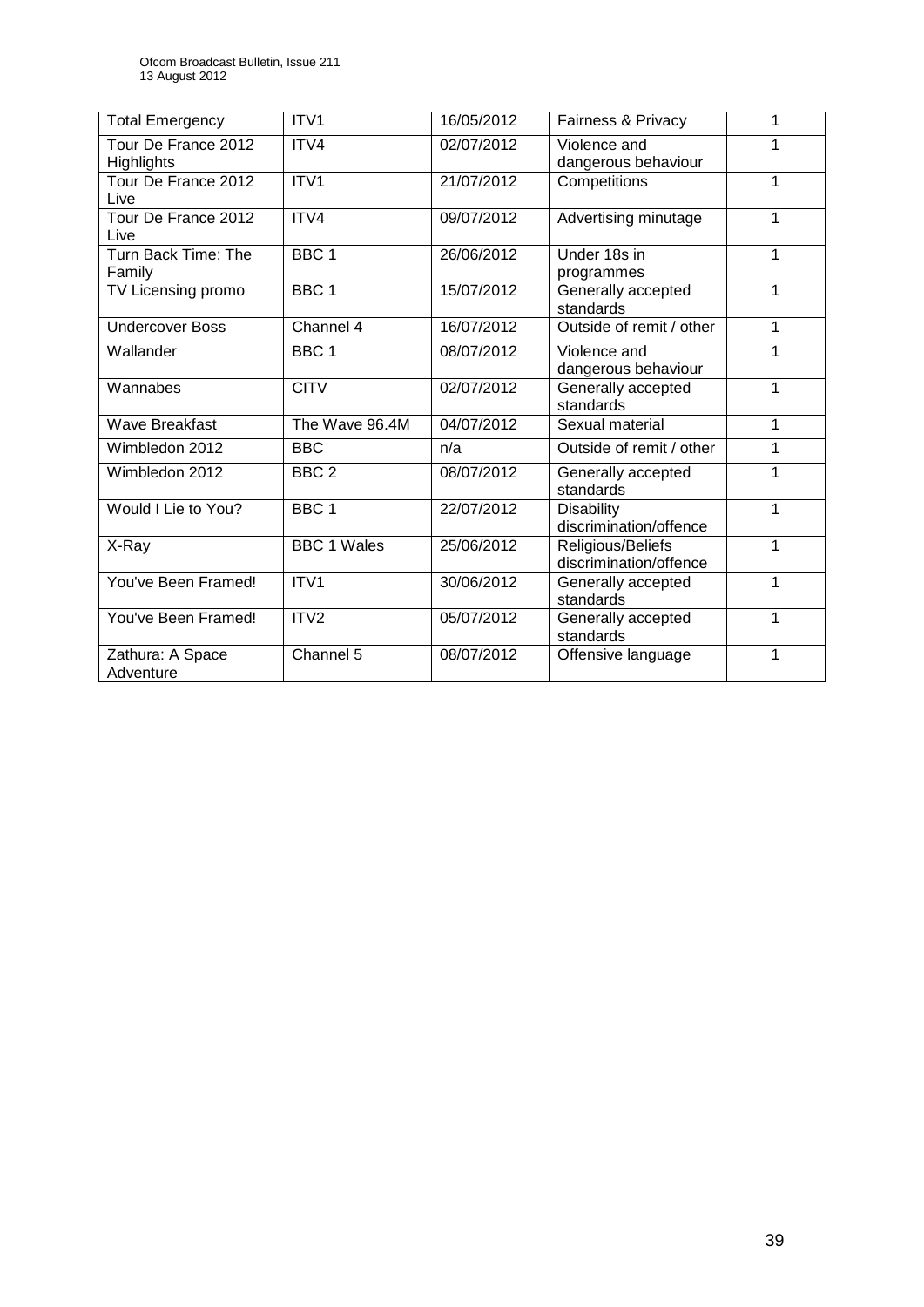## **Investigations List**

If Ofcom considers that a broadcast may have breached its codes, it will start an investigation.

Here is an alphabetical list of new investigations launched between 19 July and 8 August 2012.

| Programme                        | <b>Broadcaster</b>               | <b>Transmission Date</b> |  |
|----------------------------------|----------------------------------|--------------------------|--|
| <b>Big Deal</b>                  | Psychic Today                    | 02/06/2012               |  |
| Bombardier's sponsorship of Dave | Dave                             | 28/07/2012               |  |
| <b>Chat Box</b>                  | <b>Chat Box</b>                  | 29/06/2012               |  |
| Got to Dance                     | Sky1                             | 04/03/2012               |  |
| Hollyoaks                        | Channel 4                        | 17/07/2012               |  |
| Hollyoaks                        | Channel 4                        | 31/07/2012               |  |
| Olympics 2012                    | BBC <sub>3</sub>                 | 06/08/2012               |  |
| PC World sponsor Absolute Radio  | <b>Absolute Radio</b>            | 30/06/2012               |  |
| Political advertising            | <b>ATN Bangla</b>                | 26/04/2012               |  |
| Political advertising            | Channel I                        | Various                  |  |
| Ria: Diary of a Teen Transsexual | Channel 4                        | 12/06/2012               |  |
| Scottish Open Golf               | Sky Sports 2                     | 13/07/2012               |  |
| Sex Season (trailer)             | National<br>Geographic HD        | 15/07/2012               |  |
| <b>Sky Sports News</b>           | <b>Sky Sports</b><br><b>News</b> | 15/07/2012               |  |
| Takbeer / Dawn News              | <b>Takbeer TV</b>                | 09/06/2012               |  |
| The Islam Channel News           | The Islam<br>Channel             | 08/06/2012               |  |
| You Deserve This House           | Channel 4                        | 27/06/2012               |  |

**It is important to note that an investigation by Ofcom does not necessarily mean the broadcaster has done anything wrong. Not all investigations result in breaches of the Codes being recorded.**

For more information about how Ofcom assesses complaints and conducts investigations go to: [http://stakeholders.ofcom.org.uk/broadcasting/guidance/complaints](http://stakeholders.ofcom.org.uk/broadcasting/guidance/complaints-sanctions/standards/)sanctions/standards/